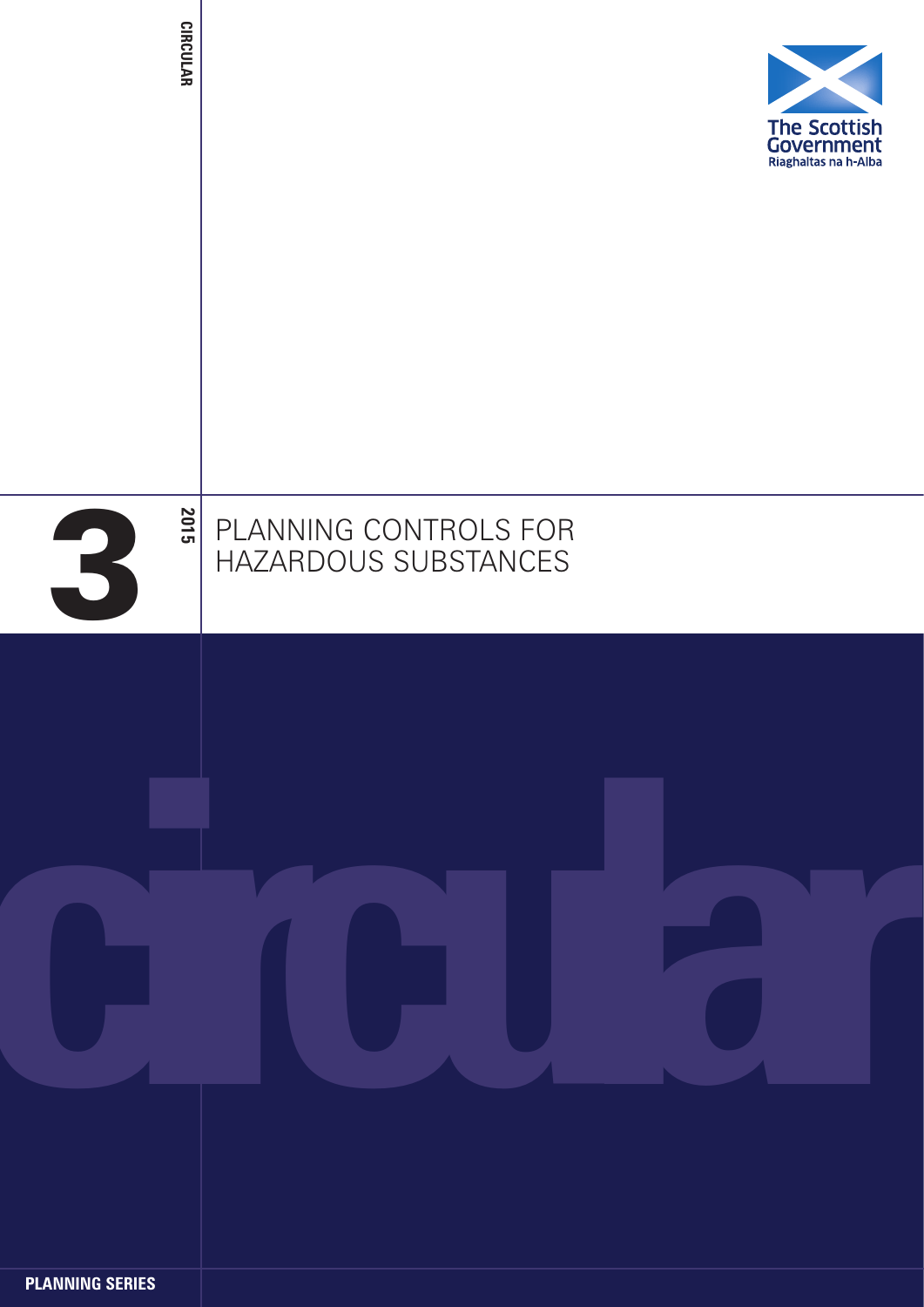# **PUBLICATION DETAILS:**

1st Edition Published 24/11/2015

#### **Publication Revisions Table**

|                 | Date       | Changes |
|-----------------|------------|---------|
| 1st Edition 1.0 | 24/11/2015 |         |
|                 |            |         |

# **Publication Updates Page**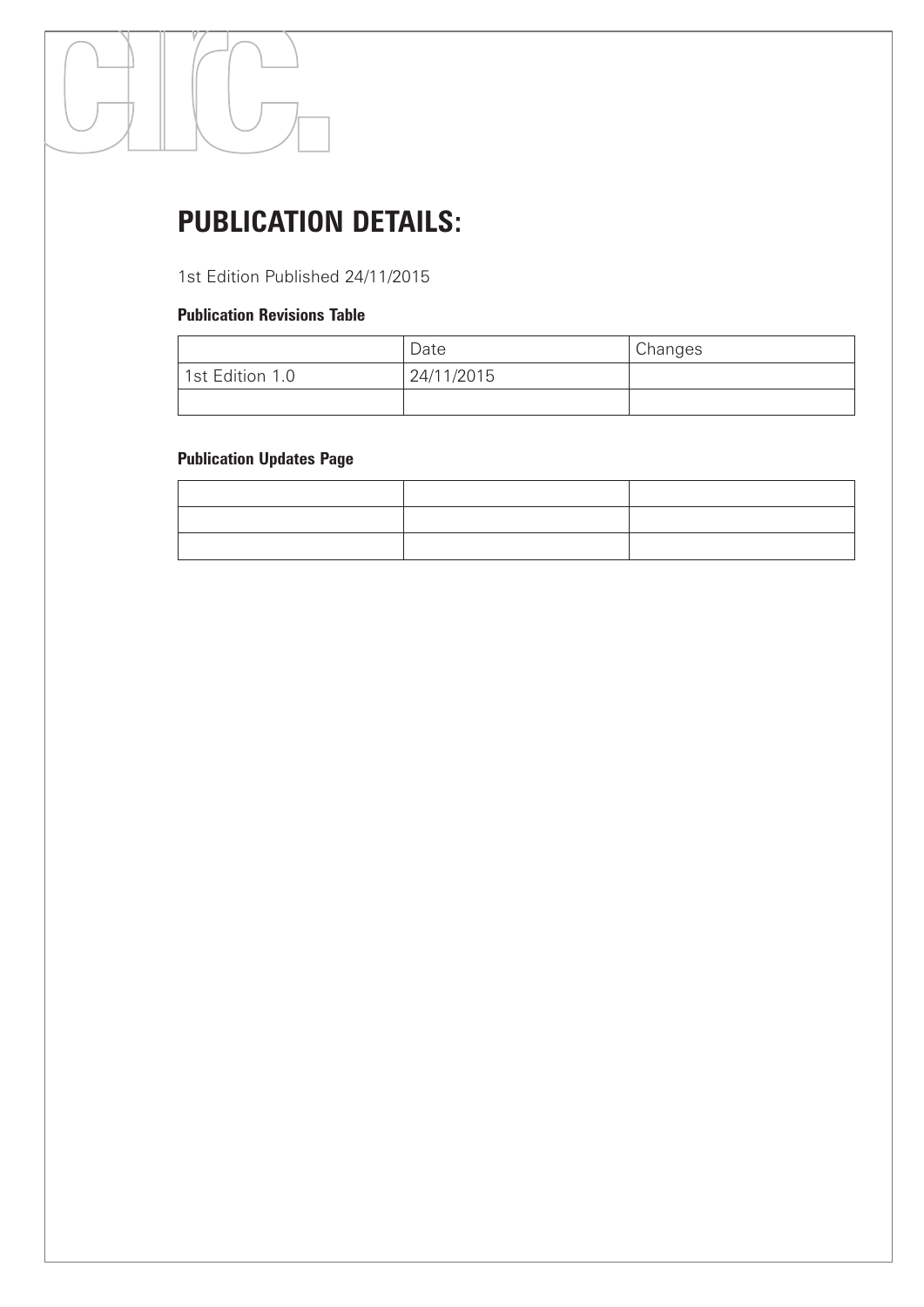# **Scottish Planning Series**

# **PLANNING CIRCULAR 3/2015**

# **Planning Controls for Hazardous Substances**

© Crown copyright 2015

You may re-use this information (excluding logos and images) free of charge in any format or medium, under the terms of the Open Government Licence. To view this licence, visit http://www.nationalarchives.gov.uk/doc/open-government-licence/ or e-mail: psi@nationalarchives.gsi.gov.uk.

Where we have identified any third party copyright information you will need to obtain permission from the copyright holders concerned.

This document is available from our website at www.scotland.gov.uk.

ISSN 0141-514X ISBN: 978-1-78544-841-6 (web only)

The Scottish Government St Andrew's House **Edinburgh** EH1 3DG

Produced for The Scottish Government by APS Group Scotland, 21 Tennant Street, Edinburgh EH6 5NA PPDAS60433 (11/15)

Published by the Scottish Government, November 2015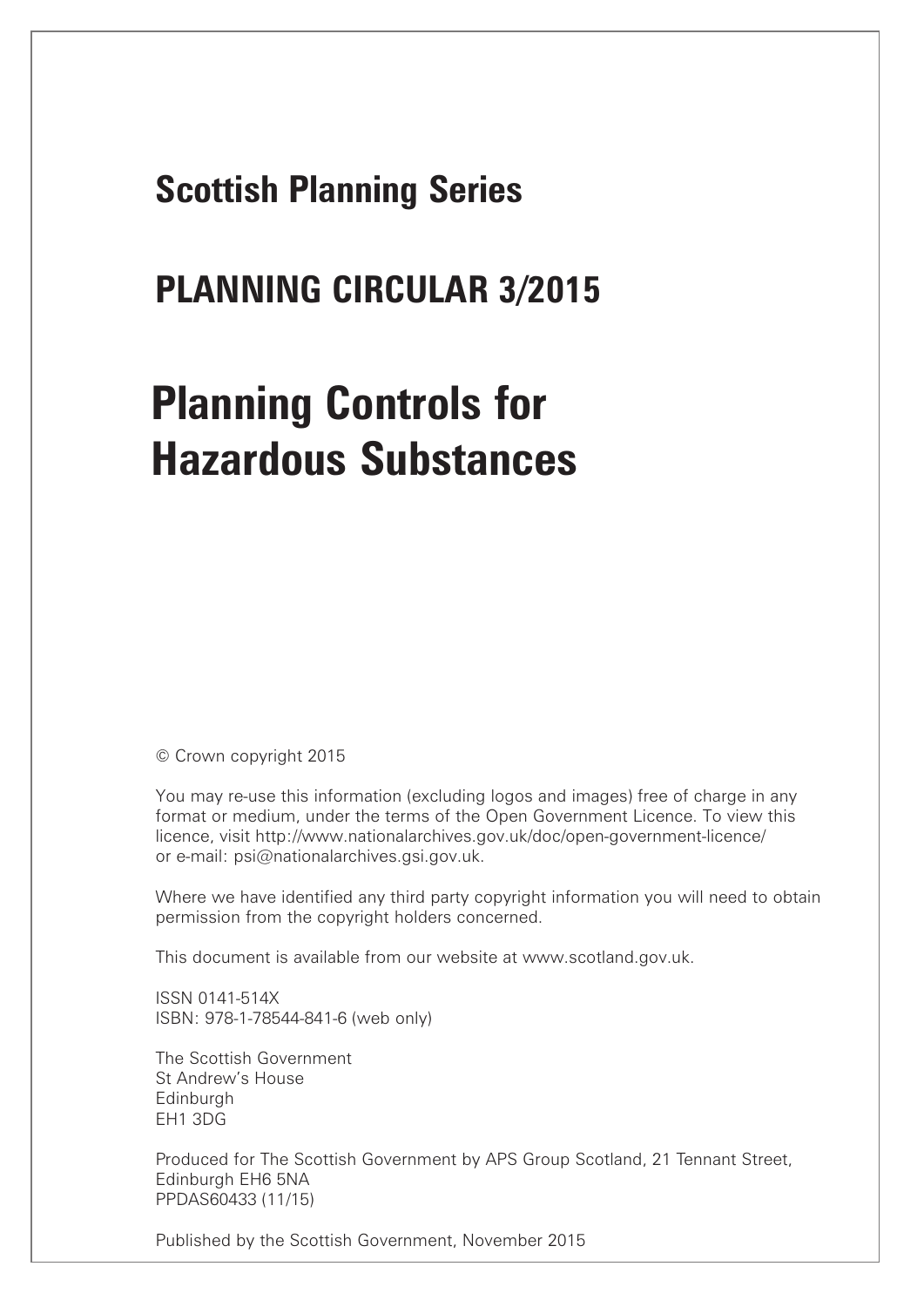# **PLANNING SERIES:**

**National Planning Framework (NPF)** is the Scottish Government's strategy for Scotland's long term spatial development.

**Scottish Planning Policy (SPP)** is the statement of Scottish Government policy on nationally important land use planning matters.

**Creating Places** is the statement of Scottish Government policy on architecture and place.

**Designing Streets** is the statement of Scottish Government planning, transport and architecture policy on street design.

**Circulars** contain Scottish Government policy on the implementation of legislation or procedures.

Statements of Scottish Government policy in the above documents may be material considerations to be taken into account in development plans and development management decisions.

The West Edinburgh Planning Framework has the same status in decision making as the SPP and NPF.

**Planning Advice Notes** provide advice and information on technical planning matters.

Further information in the Scottish Government's role in the planning system is available on http://www.gov.scot/Topics/Built-Environment/planning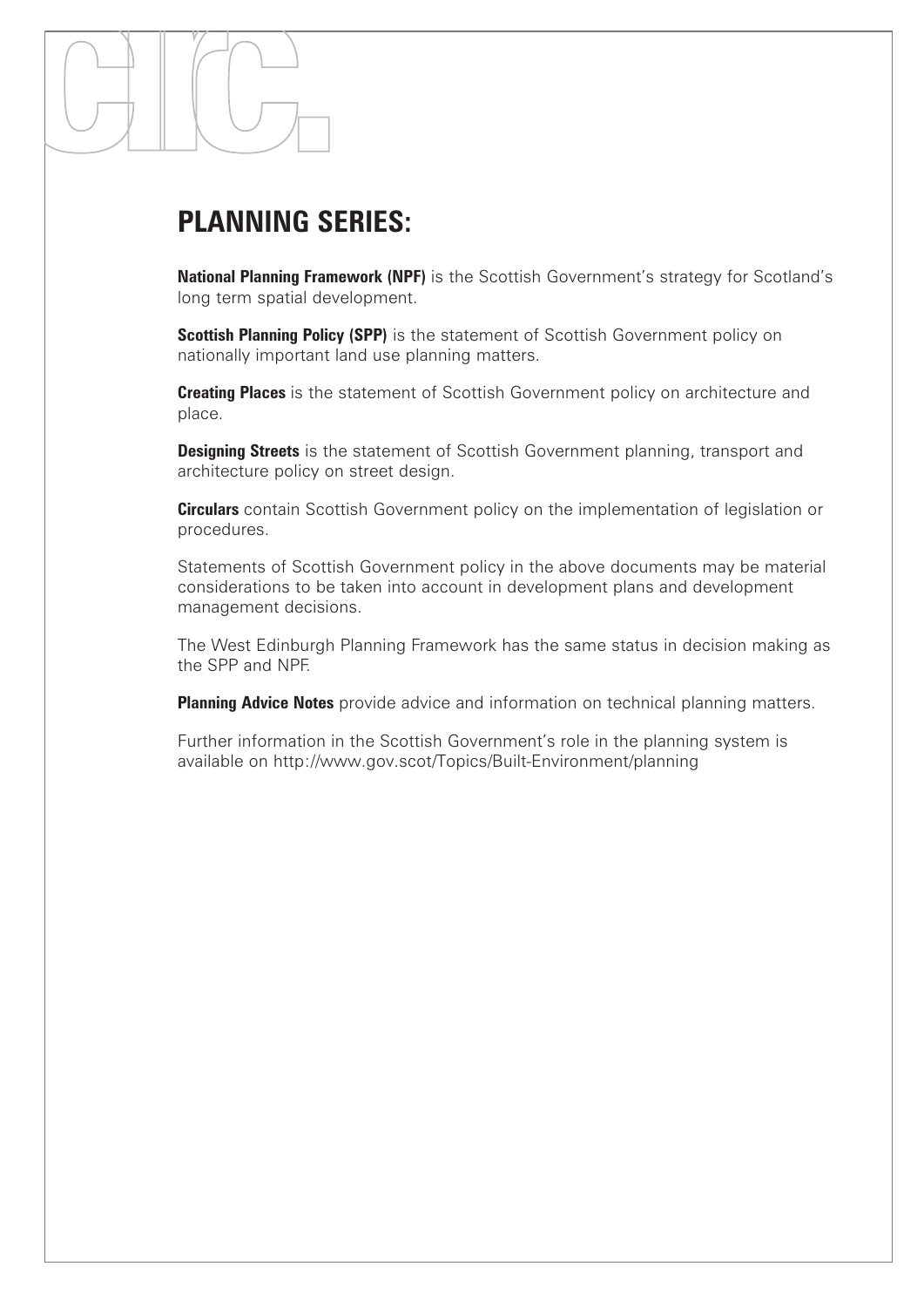| <b>CONTENTS</b>                                                                           | Page           |
|-------------------------------------------------------------------------------------------|----------------|
| <b>GLOSSARY</b>                                                                           | 5              |
| <b>INTRODUCTION</b>                                                                       | $\overline{9}$ |
| Land Use Planning                                                                         | 9              |
| <b>Previous Legislation</b>                                                               | 10             |
| <b>Control of Major Accident Hazards Regulations</b>                                      | 10             |
| <b>Revocations</b>                                                                        | 10             |
|                                                                                           |                |
| ANNEX A - THE PREPARATION OF PLANNING POLICIES,                                           |                |
| <b>PLANS AND PROGRAMMES</b>                                                               | 11             |
| <b>National Planning Policies</b>                                                         | 11             |
| Development Plans and Supplementary Guidance                                              | 11             |
| Plans and Programmes - Public Involvement                                                 | 12             |
|                                                                                           |                |
| <b>ANNEX B - REQUIREMENT FOR HAZARDOUS SUBSTANCES</b>                                     |                |
| <b>CONSENT</b>                                                                            | 13             |
| <b>Requirement for Consent</b>                                                            | 13             |
| Hazardous Substances and Controlled Quantities                                            | 13             |
| Exemptions                                                                                | 15             |
| <b>Aggregate Quantities</b>                                                               | 15             |
| <b>The Addition Rule</b>                                                                  | 15             |
| Example of the Addition Rule                                                              | 17             |
|                                                                                           |                |
| <b>ANNEX C - EXEMPTIONS FROM HAZARDOUS SUBSTANCES</b>                                     |                |
| <b>CONSENT REQUIREMENTS</b>                                                               | 18             |
|                                                                                           |                |
| ANNEX D - THE HAZARDOUS SUBSTANCES CONSENT                                                |                |
| <b>PROCESS</b>                                                                            | 24             |
| <b>Pre-application Discussions</b>                                                        | 24             |
| The Content of an Application                                                             | 24             |
| <b>Statutory Publicity Requirements for Applications</b>                                  | 25             |
| Validation Date, Acknowledgement and Further Information                                  | 26             |
| Consultation                                                                              | 27             |
| <b>Time Period for Determination</b>                                                      | 27             |
| Making a Decision                                                                         | 28             |
| Notification and Call-in of Applications to Scottish Ministers<br><b>Decision Notices</b> | 29             |
|                                                                                           | 29<br>30       |
| Applications for Approval of Matters Specified in Conditions                              | 30             |
| Fees for Application                                                                      | 30             |
| Applications by Planning Authorities                                                      | 31             |
| Registers<br>Applications to Continue a Consent after Change in Control of                | 31             |
| Part of the Land                                                                          |                |
| Other Procedures Granting Hazardous Substances Consent                                    | 32             |
|                                                                                           |                |
| <b>ANNEX E - HAZARDOUS SUBSTANCES CONSENT -</b>                                           |                |
| <b>APPEALS AND CALLED-IN APPLICATIONS</b>                                                 | 34             |
| <b>Rights of Appeal</b>                                                                   | 34             |
|                                                                                           |                |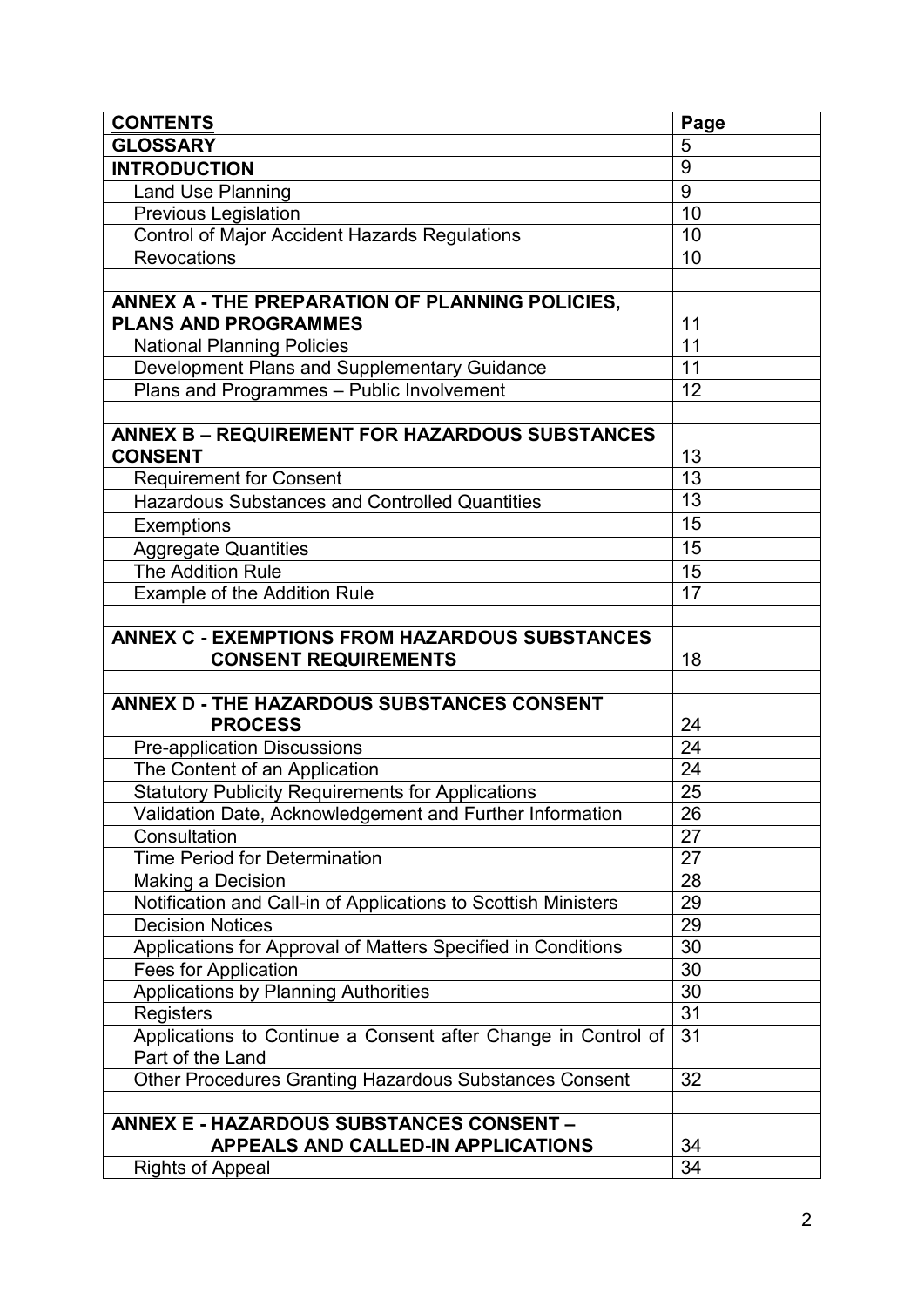|                                                                            | 35              |
|----------------------------------------------------------------------------|-----------------|
| <b>Appeal Procedures</b>                                                   | 35              |
| Notice of Appeal                                                           | $\overline{35}$ |
| Intimation to the Planning Authority                                       | 37              |
| <b>Planning Authority Response</b>                                         | 37              |
| <b>Notification to Interested Parties</b>                                  | 38              |
| Deadlines for Provision of Statements and Other Evidence                   | 38              |
| <b>Procedure for Determination</b>                                         | 39              |
| <b>Further Evidence</b>                                                    | 39              |
| <b>Opt-in Notice</b>                                                       | 39              |
| Site Inspections                                                           | 40              |
| <b>Pre-examination Meetings</b>                                            | 40              |
| <b>Written Submissions</b>                                                 | 40              |
| <b>Hearing Sessions</b>                                                    | 41              |
| <b>Inquiry Sessions</b>                                                    | 42              |
| <b>New Evidence</b>                                                        | 43              |
| <b>Further Copies of Documents</b>                                         | 43              |
| <b>Compliance with Notification and Consultation Procedures</b>            | 43              |
| <b>Appointment of Assessors</b>                                            | $\overline{43}$ |
| <b>Decision Notice</b>                                                     | 44              |
| <b>Non-delegated Appeals</b>                                               | 44              |
| <b>Called-in Applications</b>                                              | 44              |
|                                                                            |                 |
| ANNEX F - PLANNING PERMISSION AND MAJOR ACCIDENT                           |                 |
| <b>HAZARDS</b>                                                             | 46              |
| Introduction                                                               | 46              |
| <b>Publicity</b><br>Requirements<br>for<br>Planning<br>and<br>Consultation |                 |
| Applications under the DMR                                                 | 46              |
| Public Participation - Regulation 23 (Other Planning Approvals             |                 |
| for Projects)                                                              | 48              |
| The Role of HSE                                                            | 49              |
| <b>Consultation Distances</b>                                              |                 |
| <b>HSE Advice</b>                                                          | 49              |
|                                                                            | 50              |
| The Role of ONR and Nuclear Installations                                  | 50              |
| <b>SEPA and SNH</b>                                                        | 51              |
| <b>Consultation - Pipelines</b>                                            | 51              |
| <b>Consultation - Licensed Explosives Facilities</b>                       | $\overline{51}$ |
| Determining the Planning Application                                       | $\overline{52}$ |
| <b>Notification to Scottish Ministers</b>                                  | 52              |
| <b>Decision Notice</b>                                                     | 53              |
| <b>Planning Permission Appeals and Local Reviews</b>                       | 53              |
| <b>Local Review Bodies</b>                                                 | 54              |
| <b>Appeals to Scottish Ministers</b>                                       | 54              |
| Planning Permission for Hazardous Development                              | 54              |
|                                                                            |                 |
| <b>ANNEX G - ENFORCEMENT</b>                                               | 56              |
| <b>Introduction</b><br><b>Offences</b>                                     | 56<br>56        |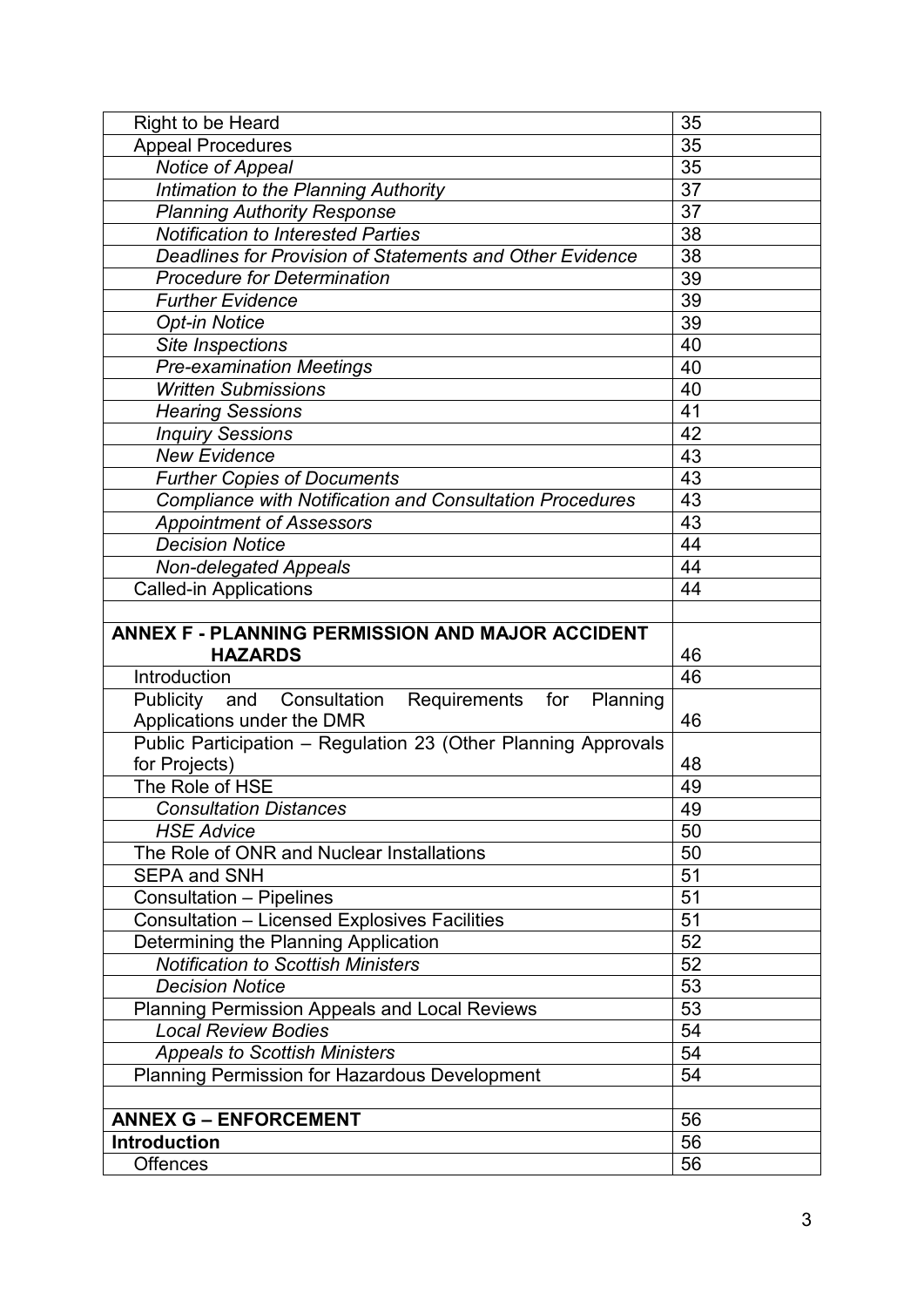| <b>Methods of Enforcement</b>                                                                           | 56 |
|---------------------------------------------------------------------------------------------------------|----|
| <b>Hazardous Substances Contravention Notices - General</b>                                             | 57 |
| Enforcement - Liaison with HSE, ONR and SEPA                                                            | 58 |
| Issue and Service of a Hazardous Substances Contravention<br><b>Notice</b>                              | 58 |
| Appeals Against Hazardous Substances Contravention Notices                                              | 59 |
|                                                                                                         |    |
| ANNEX H - REVOCATION OR MODIFICATION OF<br><b>HAZARDOUS SUBSTANCES CONSENT</b>                          | 61 |
| ANNEX I - HEALTH AND SAFETY REQUIREMENTS AND<br><b>HAZARDOUS SUBSTANCES CONTROL</b><br><b>DECISIONS</b> | 63 |
| <b>ANNEX J - CROWN LAND</b>                                                                             | 64 |
| ANNEX K - TRANSITIONAL AND RELATED PROVISIONS                                                           | 66 |
| <b>ANNEX L - SECURITY AND CONFIDENTIALITY</b>                                                           | 68 |
| ANNEX M - USEFUL CONTACTS AND WEB LINKS                                                                 | 70 |
|                                                                                                         |    |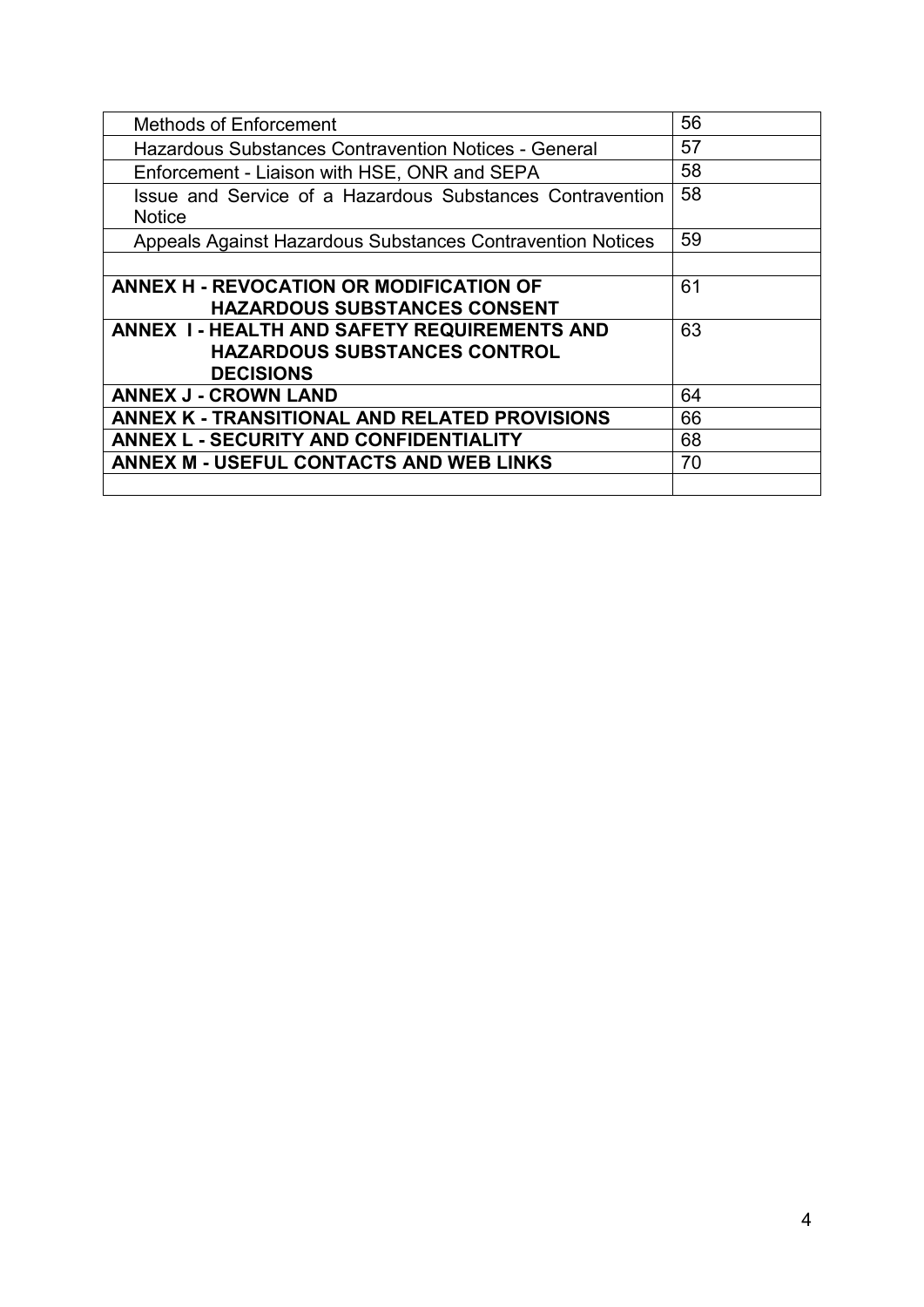# **GLOSSARY**

| "the 1993 Regulations"  | The Town and Country Planning (Hazardous<br>Substances) (Scotland) Regulations 1993 (SI<br>1993/ 323), which are replaced by the 2015<br>Regulations.                                                                                                                                                                                                                                   |
|-------------------------|-----------------------------------------------------------------------------------------------------------------------------------------------------------------------------------------------------------------------------------------------------------------------------------------------------------------------------------------------------------------------------------------|
| "the 2004 Act"          | The Planning and Compulsory Purchase Act 2004<br>(Chapter 5).                                                                                                                                                                                                                                                                                                                           |
| "the 2015 Regulations"  | The Town and Country Planning (Hazardous<br>Substances) (Scotland) Regulations 2015 (SSI<br>2015/181).                                                                                                                                                                                                                                                                                  |
| "Aarhus Convention"     | United Nations Economic Commission for Europe<br>(UNECE) Convention on Access to Information,<br>Public Participation in Decision-making and<br>Access to Justice in Environmental Matters.                                                                                                                                                                                             |
| "the COMAH Regulations" | The Control of Major Accident Hazard Regulations<br>2015 (SI 2015/483).                                                                                                                                                                                                                                                                                                                 |
| "consultation distance" | A set area around an establishment notified to the<br>planning authority by HSE or ONR, who must be<br>consulted on applications for planning permission<br>for certain development within their<br>respective consultation distance. Such distances<br>can also be notified in relation to pipelines or in<br>relation to administrative arrangements around<br>certain nuclear sites. |
| "controlled quantity"   | The quantity specified in Schedule 1 to the 2015<br>Regulations at or above which hazardous<br>substances consent is required (subject to any<br>relevant exemption).                                                                                                                                                                                                                   |
| "the Directive"         | Directive 2012/18/EU of the European Parliament<br>and of the Council on the control of major-accident<br>hazards involving dangerous substances,<br>amending and subsequently repealing Council<br>Directive 96/82/EC (OJ L197, 24.7.2012, p.1) -<br>also known as the Seveso III Directive <sup>1</sup> .                                                                             |

<span id="page-7-0"></span> <sup>1</sup> <http://eur-lex.europa.eu/legal-content/EN/TXT/?uri=celex:32012L0018>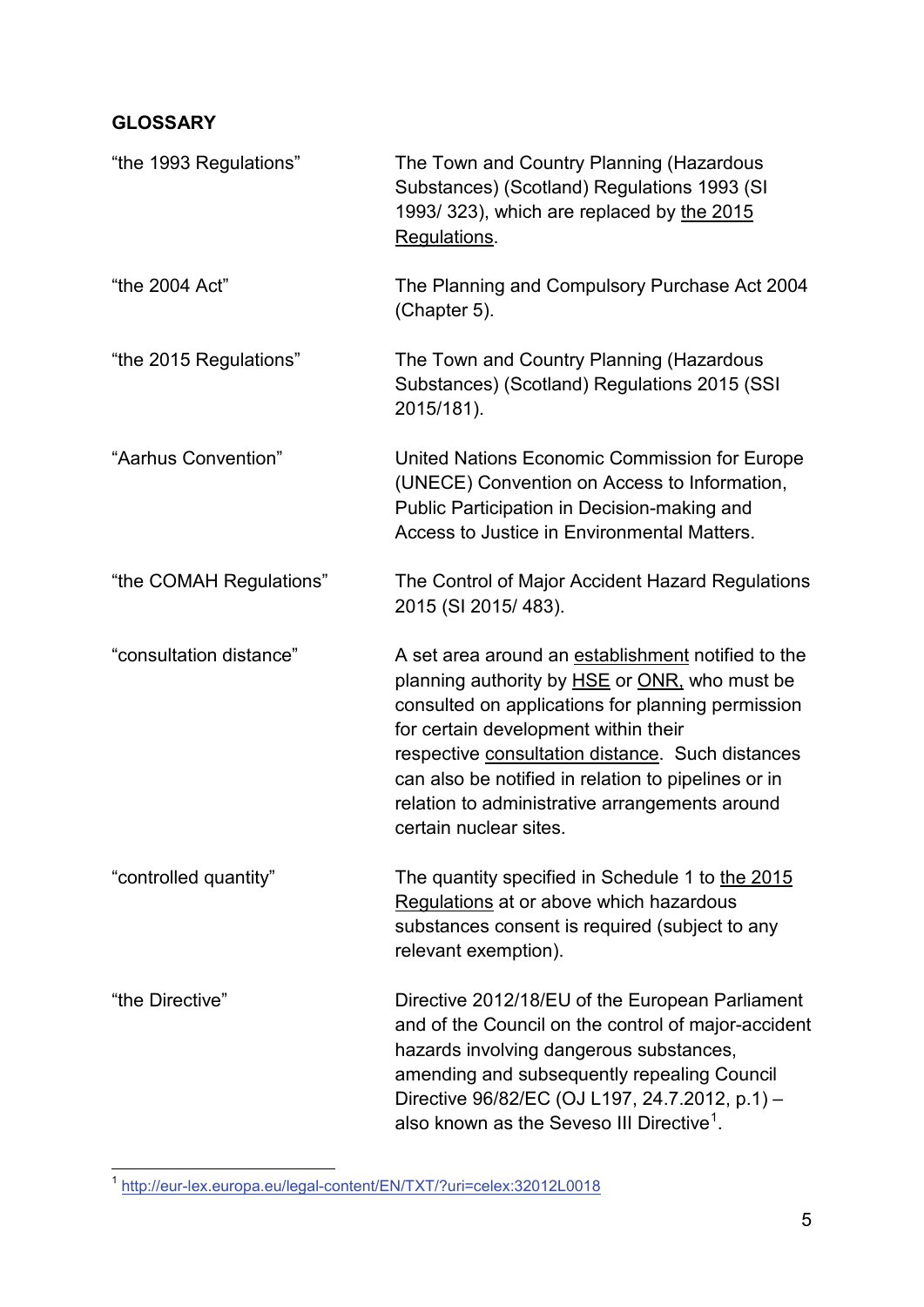| "the DMR"              | The Town and Country Planning (Development<br>Management Procedure (Scotland) Regulations<br>2013 (SSI 2013/155).                                                                                                                                                                                                                                                                                                                                                                                                                                                                                                                                                                                                                                                                                                                 |  |
|------------------------|-----------------------------------------------------------------------------------------------------------------------------------------------------------------------------------------------------------------------------------------------------------------------------------------------------------------------------------------------------------------------------------------------------------------------------------------------------------------------------------------------------------------------------------------------------------------------------------------------------------------------------------------------------------------------------------------------------------------------------------------------------------------------------------------------------------------------------------|--|
| "DPEA"                 | Scottish Government Directorate for Planning and<br><b>Environmental Appeals.</b>                                                                                                                                                                                                                                                                                                                                                                                                                                                                                                                                                                                                                                                                                                                                                 |  |
| "the DPR"              | Town and Country Planning (Development<br>Planning) (Scotland) Regulations 2008 (SSI 2008/<br>426).                                                                                                                                                                                                                                                                                                                                                                                                                                                                                                                                                                                                                                                                                                                               |  |
| "the ER 2014"          | The Explosives Regulations 2014 (SI 2014/1638)                                                                                                                                                                                                                                                                                                                                                                                                                                                                                                                                                                                                                                                                                                                                                                                    |  |
| "establishment"        | For the purposes of the Circular, this has the<br>same meaning as in the Directive, but also<br>includes sites requiring hazardous substances<br>consent for Hydrogen, Natural Gas (including<br>Liquefied Natural Gas) and Liquefied Petroleum<br>Gas at lower controlled quantities under the<br><b>Principal Act and the 2015 Regulations. The</b><br>Directive defines establishment as "the whole<br>location under the control of an operator where<br>dangerous substances are present in one or more<br>installations, including common or related<br>infrastructures or activities; establishments are<br>either lower-tier establishments or upper-tier<br>establishments". Upper-tier and lower-tier relate<br>to some substances having two levels of control<br>placed on them depending on the quantity<br>present. |  |
| "established presence" | Where substances were present legally without<br>requiring hazardous substances consent prior to a<br>change in legislation which changes the<br>requirement for such consent. Such changes<br>previously had transitional arrangements for<br>established presence. The 2015 Regulations<br>have an exemption subject to certain restrictions<br>and requirements - see paragraph 12 of<br>Schedule 2 to the 2015 Regulations.                                                                                                                                                                                                                                                                                                                                                                                                   |  |
| "HSE"                  | The Health and Safety Executive.                                                                                                                                                                                                                                                                                                                                                                                                                                                                                                                                                                                                                                                                                                                                                                                                  |  |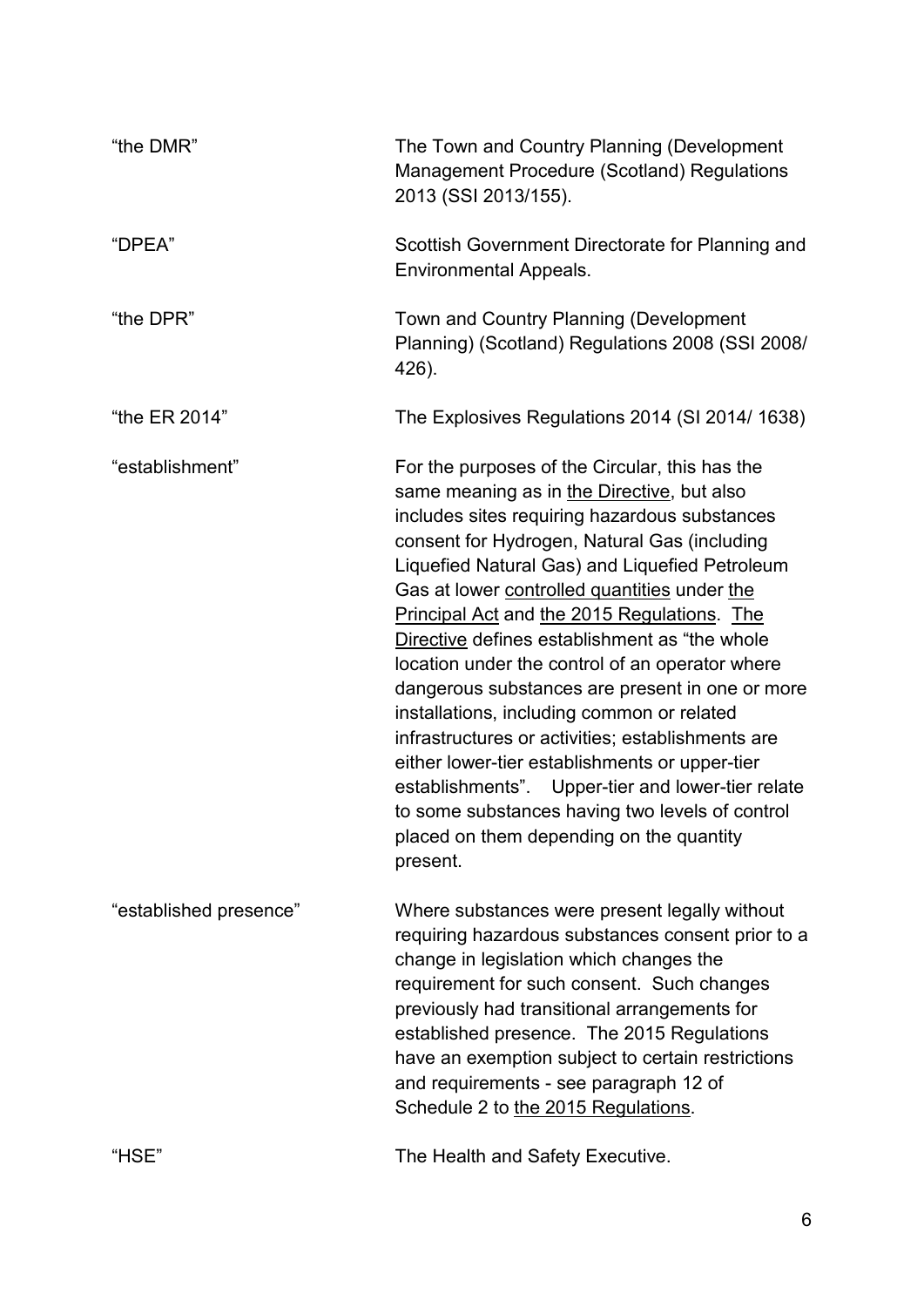| "the HSWA"                            | The Health and Safety at Work etc. Act 1974<br>(Chapter 37).                                                                                                                                                                                                                                                                                                                                                     |  |
|---------------------------------------|------------------------------------------------------------------------------------------------------------------------------------------------------------------------------------------------------------------------------------------------------------------------------------------------------------------------------------------------------------------------------------------------------------------|--|
| "the Inquiry Session Rules"           | The Town and Country Planning (Hazardous<br><b>Substances Inquiry Session Procedure)</b><br>(Scotland) Rules) 2015 (SSI 2015/182).                                                                                                                                                                                                                                                                               |  |
| "the Listed Buildings Act"            | The Planning (Listed Buildings and Conservation<br>Areas) (Scotland) Act 1997 (Chapter. 9).                                                                                                                                                                                                                                                                                                                      |  |
| "local review"                        | Where applications for planning permission for<br>local development are delegated to an officer for<br>decision, the applicant does not have right of<br>appeal to Scottish Ministers but to a local review<br>of the officer's decision by the planning authority.                                                                                                                                              |  |
| "the Local Review Regulations"        | The Town and Country Planning (Schemes of<br>Delegation and Local Review Procedure)<br>(Scotland) Regulations 2013 (SSI 2013/157).                                                                                                                                                                                                                                                                               |  |
| "neighbouring land"                   | Land (other than land forming part of a road)<br>which, or part of which, is conterminous with or<br>within 20 metres of the boundary of the land to<br>which the application relates; and where storage<br>or use of hazardous substances is to take place<br>within a building, every other separately owned or<br>separately occupied unit within that building.<br>'Land' includes any building on the land. |  |
| "new international standards"         | The 'Globally Harmonised System' as adopted by<br>European Regulation (EC) No. 1272.2008 on<br>classification, labelling and packaging of<br>substances and mixtures.                                                                                                                                                                                                                                            |  |
| "ONR"                                 | The Office for Nuclear Regulation.                                                                                                                                                                                                                                                                                                                                                                               |  |
| "the Planning Act"                    | The Town and Country Planning (Scotland) Act<br>1997 (Chapter 8).                                                                                                                                                                                                                                                                                                                                                |  |
| "the Planning Appeals<br>Regulations" | The Town and Country Planning (Appeals)<br>(Scotland) Regulations 2013 (SSI 2013/156).                                                                                                                                                                                                                                                                                                                           |  |
| "the Principal Act"                   | The Planning (Hazardous Substances) (Scotland)<br>Act 1997 (Chapter 10).                                                                                                                                                                                                                                                                                                                                         |  |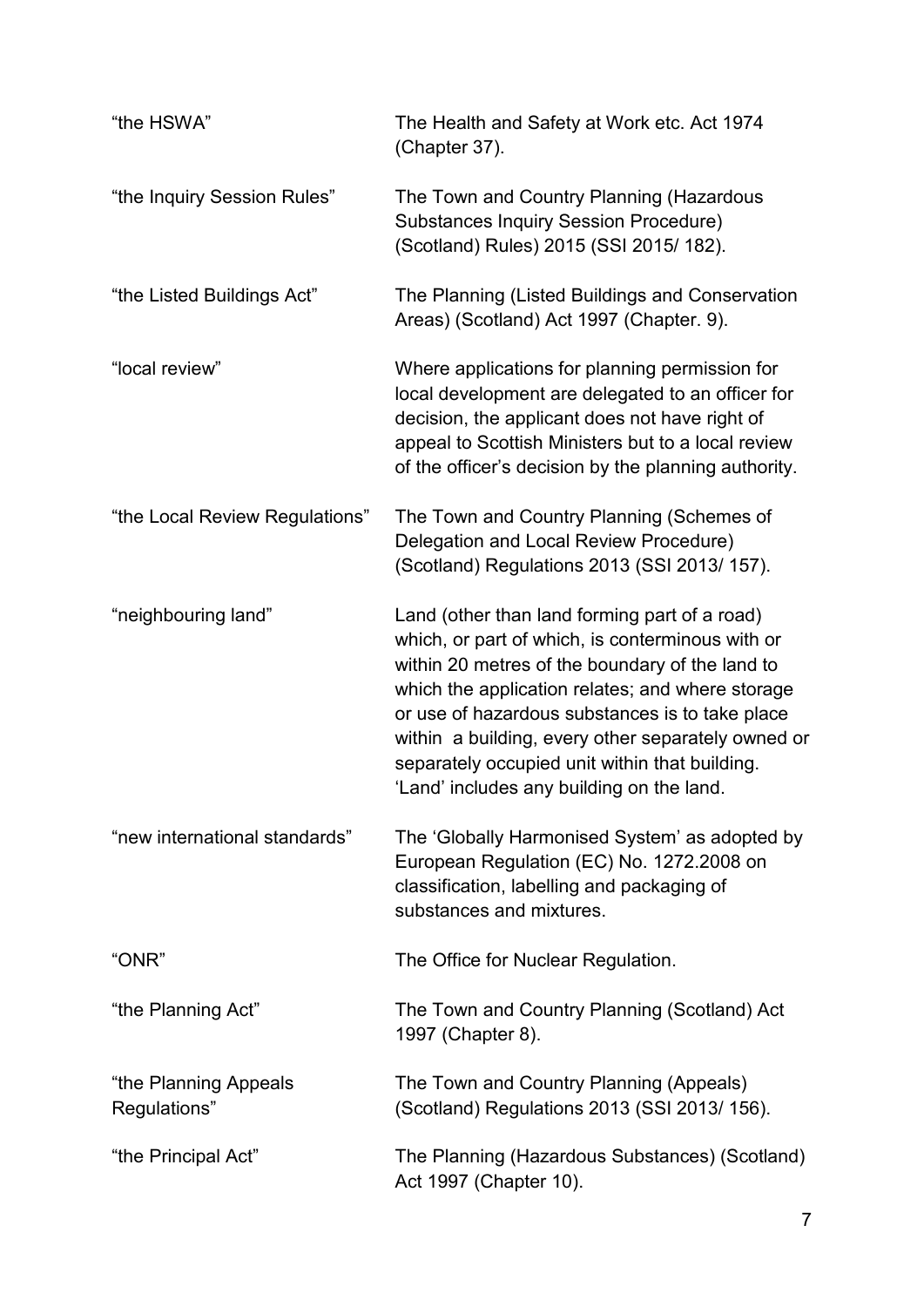| "relevant nuclear site" | A site which is—<br>(a) a nuclear site within the meaning given in<br>section 112(1) of the Energy Act 2013<br>(Chapter 32);                                        |
|-------------------------|---------------------------------------------------------------------------------------------------------------------------------------------------------------------|
|                         | (b) an authorised defence site within the meaning<br>given in regulation 2(1) of the Health and Safety<br>(Enforcing Authority) Regulations 1998 (SI 1998/<br>494); |
|                         | (c) a new nuclear build site (within the meaning<br>given in regulation 2A of those 1998 Regulations).                                                              |
| "SEPA"                  | The Scottish Environment Protection Agency.                                                                                                                         |

Unless otherwise stated, a reference in this Circular to a regulation or a Schedule is a reference to a regulation or Schedule of the 2015 Regulations and a reference to a section is a reference to a section of the Principal Act. References to legislation such as directives, acts and regulations are references to the legislation as at the date of publication of this Circular (including any amendments which may have been made on or before that date). Terms which are underlined have entries in the glossary.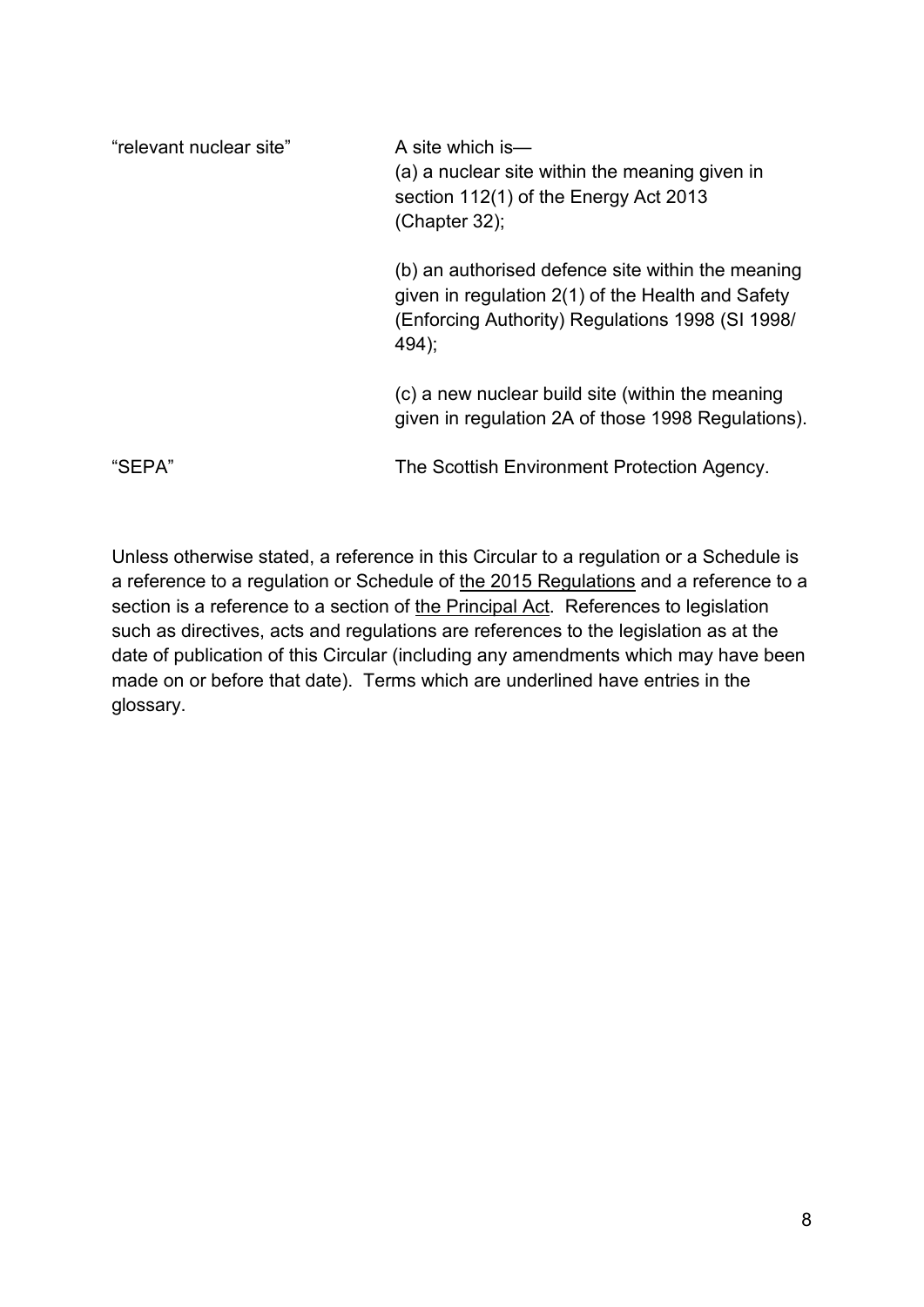# **INTRODUCTION**

- 1. This circular describes the implementation of the land use planning elements of European Directive 2012/18/EU (The Directive) on the control of major accident hazards involving dangerous substances. The Directive aims to prevent major accidents and limit the consequences of such accidents. The land use planning elements require the aims of the Directive to be taken into account in planning policies and decisions, including through maintaining appropriate safety distances between major hazard sites and other development and protecting areas of natural sensitivity.
- 2. The Directive specifies named substances and generic categories of substance along with controlled quantities. Where substances are present at or above controlled quantities, the requirements of the Directive apply. These dangerous substances are referred to as 'hazardous substances' for the purposes of domestic planning legislation.

# **Land Use Planning**

- 3. In Scotland, land use planning aspects of the Directive are given effect through the Town and Country Planning (Hazardous Substances) (Scotland) Regulations 2015 (the 2015 Regulations). These Regulations include:
	- requirements for consent for the presence of hazardous substances at or above controlled quantities (including using the addition rule);
	- procedures on making applications for such consent (including appeals);
	- enforcement procedures (including enforcement appeals) for breaches of hazardous substances control;
	- amendments to the Town and Country Planning (Development Planning) (Scotland) Regulations 2008 (the DPR) regarding the preparation of development plans and adopted supplementary guidance;
	- amendments to the Town and Country Planning (Development Management Procedure) (Scotland) Regulations 2013 (the DMR) regarding publicity and consultation requirements for applications for planning permission for the development of sites with hazardous substances in relevant quantities (referred to as establishments) or development near such sites;
	- requirements on the preparation of national planning policy;
	- public participation requirements on applications for planning permission, related local reviews and appeals and other mechanisms for granting planning permission for development relevant to the Directive;
	- public engagement requirements on certain plans and programmes; and
	- provisions enabling and governing electronic communication of information in relation to hazardous substances applications and appeals.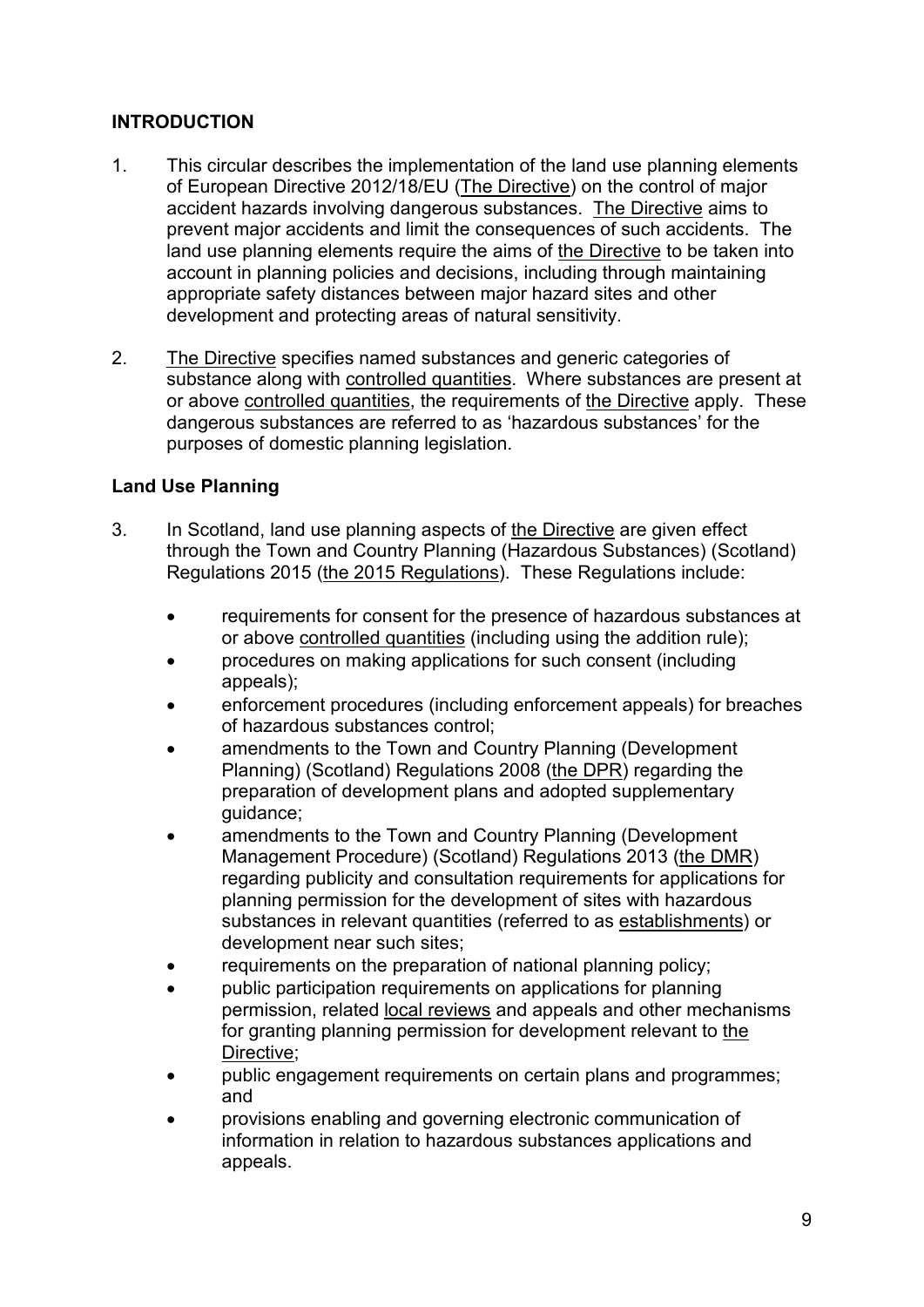4. There are therefore requirements to obtain a 'hazardous substances consent' for the presence of such substances at a site. The application procedures for such consent, and those for planning permission for development involving establishments or for certain development near establishments, aim to ensure the risks to humans and the environment are taken into account. National planning policy and development plans and adopted supplementary guidance, which set the framework for decisions on such applications, must also take into account the aims of the Directive. Finally, public participation procedures are in place which also take into account requirements of the Directive in relation to public involvement in decision making, in line with the UNECE Aarhus Convention.

# **Previous Legislation**

5. The 2015 Regulations revoke and replace the Town and Country Planning (Hazardous Substances) (Scotland) Regulations 1993 (the 1993 Regulations). Key changes include the updating of the list of hazardous substances in line with the adoption of new international standards; and new provisions on public participation in decision making. We have also updated a number of the hazardous substances consent application and appeal procedures to the planning permission application and appeal procedures.

#### **Control of Major Accident Hazards Regulations**

6. Much of the Directive is implemented through the Control of Major Accident Hazards Regulations 2015 (the COMAH Regulations), which apply to Great Britain as a whole. These Regulations deal with, for example, on-site safety measures, requirements for the preparation of on-site safety management systems and emergency plans and the inspection of sites. In Scotland the COMAH Regulations are enforced by a competent authority comprising the Health and Safety Executive (HSE) - or, for relevant nuclear sites, the Office of Nuclear Regulation (ONR) - and the Scottish Environment Protection Agency (SEPA) acting jointly. Guidance on the COMAH regime is available from the HSE and can also be found on their website (See Annex M).

#### **Revocations**

7. This circular replaces The Scottish Office Environment Department Circulars 5/1993: Planning Control for Hazardous Substances, 11/1993; Planning Controls for Hazardous Substances - Consequential Amendments; and 16/1993: Hazardous Substances Consent - A Guide for Industry, which are now revoked. We are also taking the opportunity to withdraw Scottish Development Department Circular 13/1976: The Petroleum and Submarine Pipelines Act 1975 – Refinery Controls, as that Act was repealed some time ago.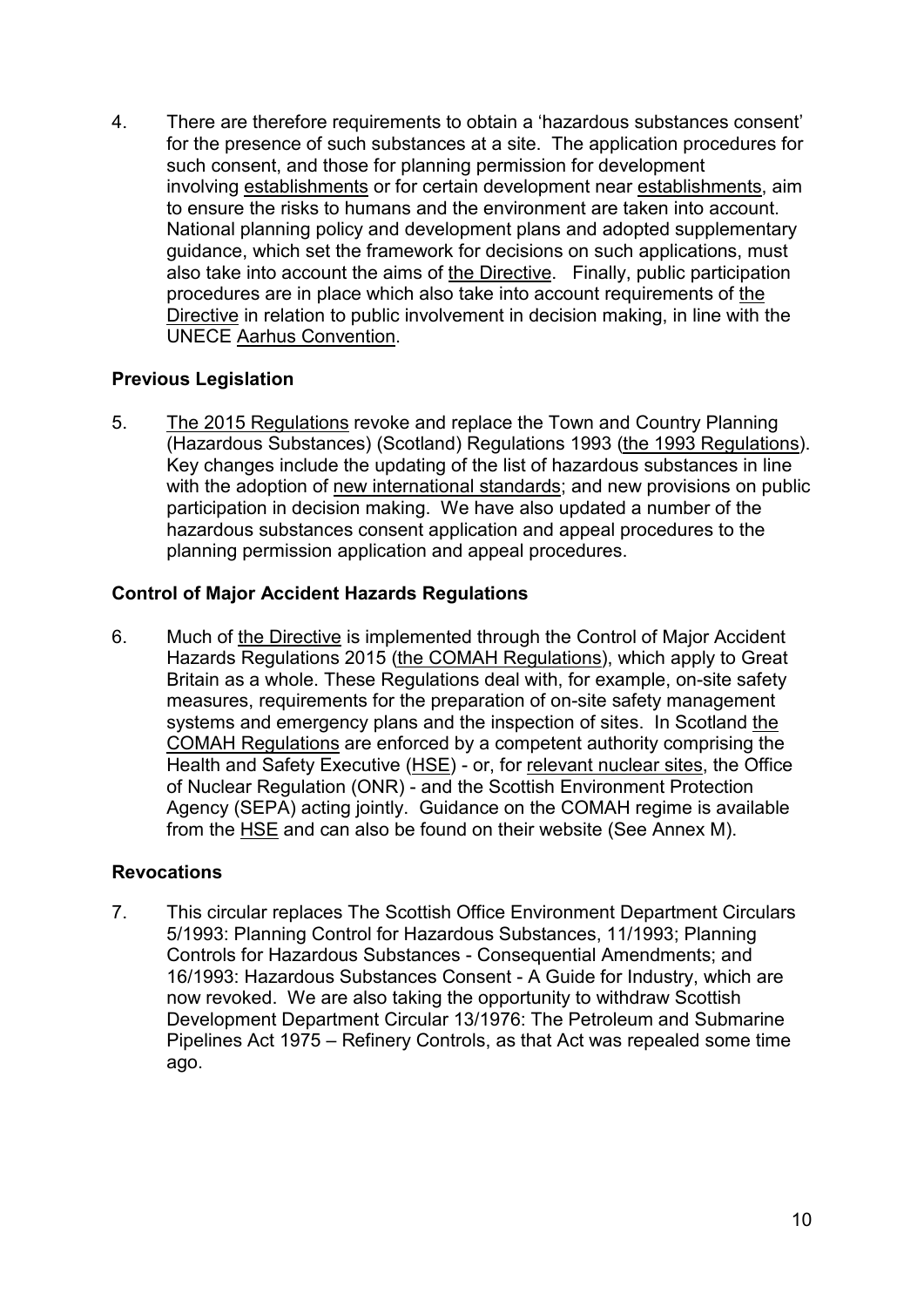# **ANNEX A**

## **THE PREPARATION OF PLANNING POLICIES, PLANS AND PROGRAMMES**

- A1. The Planning system is a plan led system and the Directive requires that land use planning policies take into account the aims of the Directive. This means addressing in policies the need to keep appropriate distances between establishments and areas where people are likely to be present and to protect areas that are environmentally sensitive. Policies should also address the taking of technical measures at existing establishments so as not to increase the risks to human health and the environment.
- A2. It is important that the public, planning authorities, those storing and/ or using hazardous substances and other developers engage in the preparation of planning policies and plans and programmes, to ensure their views are considered. These policies, plans and programmes will set the context for decisions on hazardous substances consent, planning permission and other aspects of planning.

#### *National Planning Policies*

- A3. Regulation 21 requires Scottish Ministers to take into account relevant factors relating to the Directive when formulating the National Planning Framework or Scottish Planning Policy, namely:
	- the objectives of preventing major accidents and limiting the consequences of such accidents for human health and the environment; and
	- the need in the long term-
		- $\triangleright$  to maintain appropriate safety distances between establishments covered by the Directive and residential areas, buildings and areas of public use, recreational areas and, as far as possible, major transport routes;
		- $\triangleright$  to protect areas of particular natural sensitivity or interest in the vicinity of establishments, where appropriate through appropriate safety distances or other relevant measures; and
		- $\triangleright$  in the case of existing establishments, to take additional technical measures in accordance with Article 5 of the Directive so as not to increase the risks to human health and the environment.

#### *Development Plans and Supplementary Guidance*

A4. In considering hazardous substances consent applications authorities must have regard to material considerations - including the relevant provisions of the development plan - (section 7(2) of the Principal Act). With planning applications for development involving or in the vicinity of establishments, decisions are required to be made in line with the development plan unless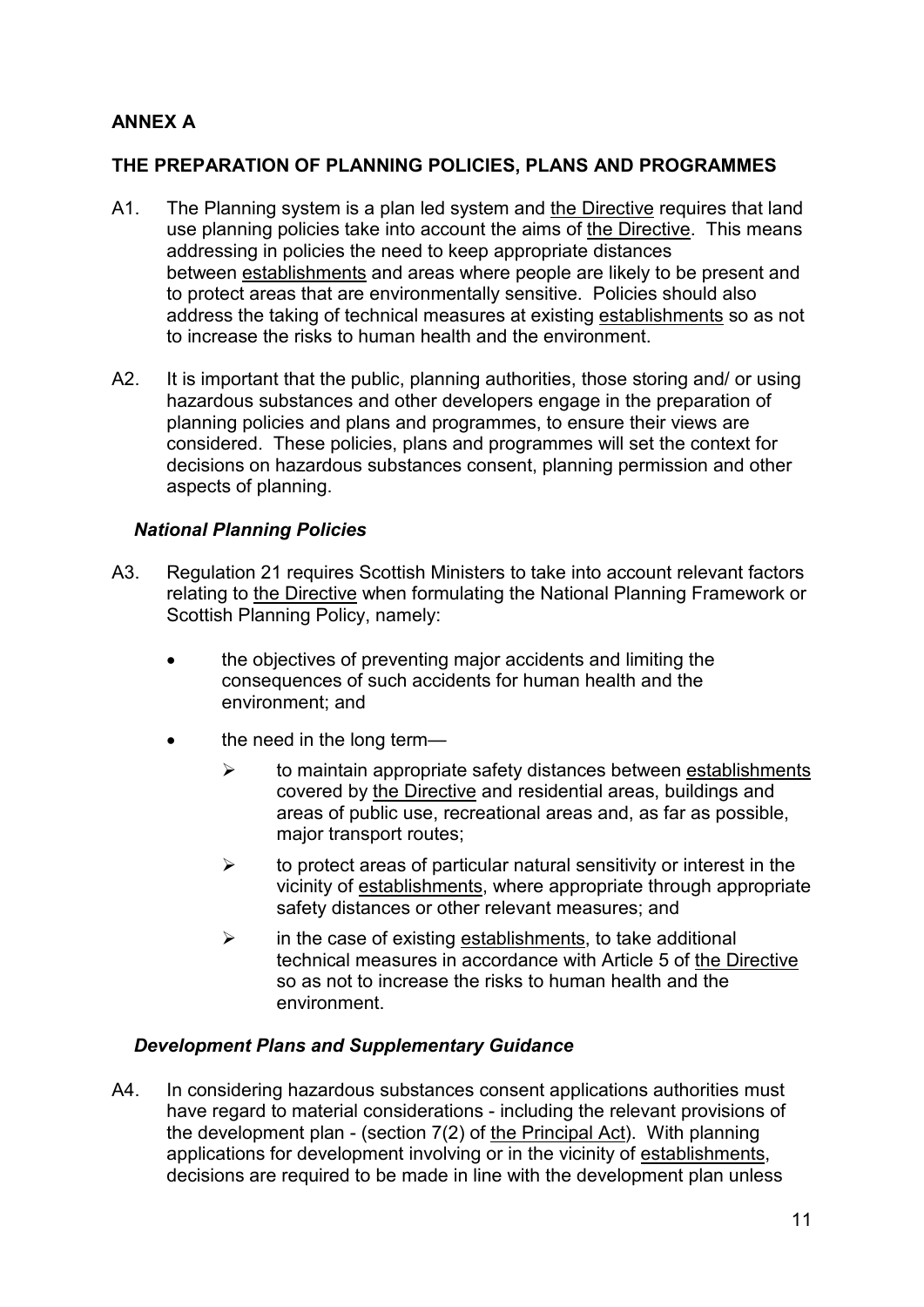material considerations indicate otherwise (sections 25 and 37 of the Planning Act).

- A5. The DPR require strategic planning authorities and planning authorities, as appropriate, to take into account the matters listed in paragraph A3 above when preparing strategic development plans and local development plans and related main issues reports.
- A6. The requirements to take the matters set out in paragraph A3 into account also apply to the preparation of supplementary guidance which is to be adopted as part of a strategic development plan or a local development plan.
- A7. SEPA is among the key agencies specified in the DPR to engage in strategic and local development plan preparation. While HSE and ONR are not so specified, planning authorities whose area, or any part of whose area, may be affected by the presence of establishments or nuclear sites, should consult these bodies as part of their plan preparation or relevant supplementary guidance.

#### *Plans and Programmes – Public Involvement*

A8. There are requirements (regulation 22) for ensuring public participation in the preparation, modification or review of relevant plans and programmes; that is, those relating to the siting of new establishments or modification of establishments or development in the vicinity of establishments where the siting, modification or development may increase the risk or consequences of a major accident. These requirements do not apply where the plan or programme is subject to strategic environmental assessment, which has its own public participation requirements.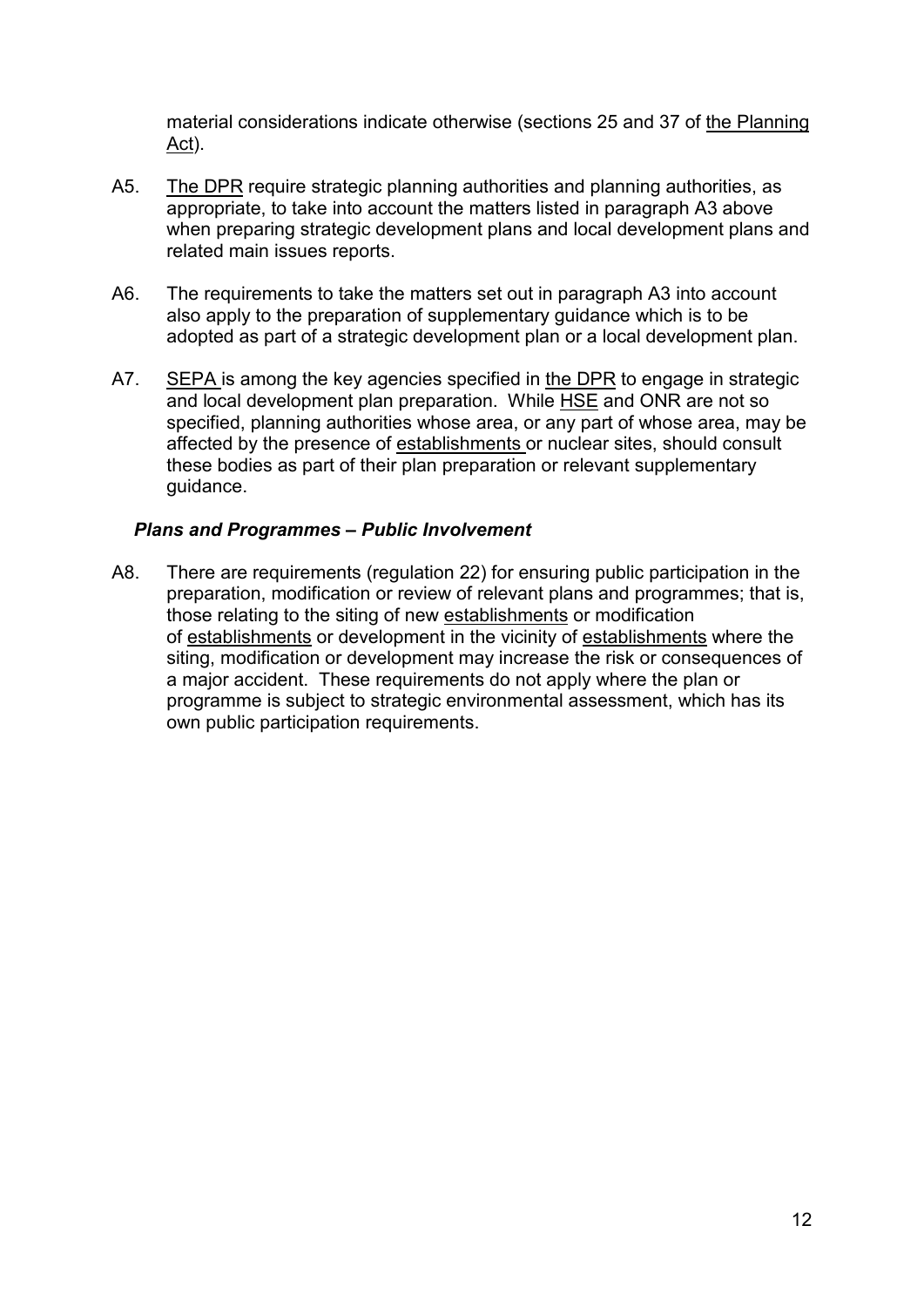# **ANNEX B**

## **REQUIREMENT FOR HAZARDOUS SUBSTANCES CONSENT**

#### **Requirement for Consent**

- B1. The hazardous substances consent controls are designed to regulate the presence of hazardous substances so that they cannot be present at or above controlled quantities without consent or unless an exemption to the need for consent applies.
- B2. They complement, but do not override or duplicate, the requirements of the Health and Safety at Work Act 1974 (the HSWA) or regulations made under that Act, which are enforced by HSE. Even after all reasonably practicable measures have been taken to ensure compliance with the requirements of the HSWA, there can remain a residual risk of an accident which cannot entirely be eliminated. The hazardous substances consent controls (and related requirements regarding planning permission) ensure that this residual risk to persons in the surrounding area and to the environment is properly addressed by the land use planning system.
- B3. Requirements for hazardous substances consent also allow planning authorities to control the presence of such substances in light of potential future developments as indicated in the development plans for their areas.

#### **Hazardous Substances Consent and Controlled Quantities**

- B4. Hazardous substances consent is required for the presence of a hazardous substance on, over or under land (which includes presence in buildings and on structures) unless the aggregate quantity of the substance present is less than the controlled quantity for that substance (section 2(1) and (2) of the Principal Act).
- B5. The lists of categories of hazardous substance and named hazardous substances and controlled quantities for which hazardous substances consent is required are given in Schedule 1 to the 2015 Regulations. Categories of hazardous substances and named hazardous substances are listed in column 1 of Parts 1, 2 and 3 of the Schedule and the relevant controlled quantity is listed in column  $2<sup>1</sup>$  $2<sup>1</sup>$  $2<sup>1</sup>$ . With three exceptions, the substances and controlled quantities are taken from Annex I to the Directive. Hydrogen, natural gas (including liquefied natural gas - LNG) and liquefied petroleum gas (LPG) in Part 2 have lower controlled quantities than specified in the Directive. This is because these substances are likely to be stored in locations across the UK where lower quantities than those specified in the Directive could have a major accident hazard potential.
- <span id="page-15-0"></span>B6. Where a substance named in Part 2 of Schedule 1 to the 2015 Regulations also falls into a category of hazardous substances in Part 1 of that Schedule,

 $1$  See also paragraphs B15 to B17 on the Addition Rule.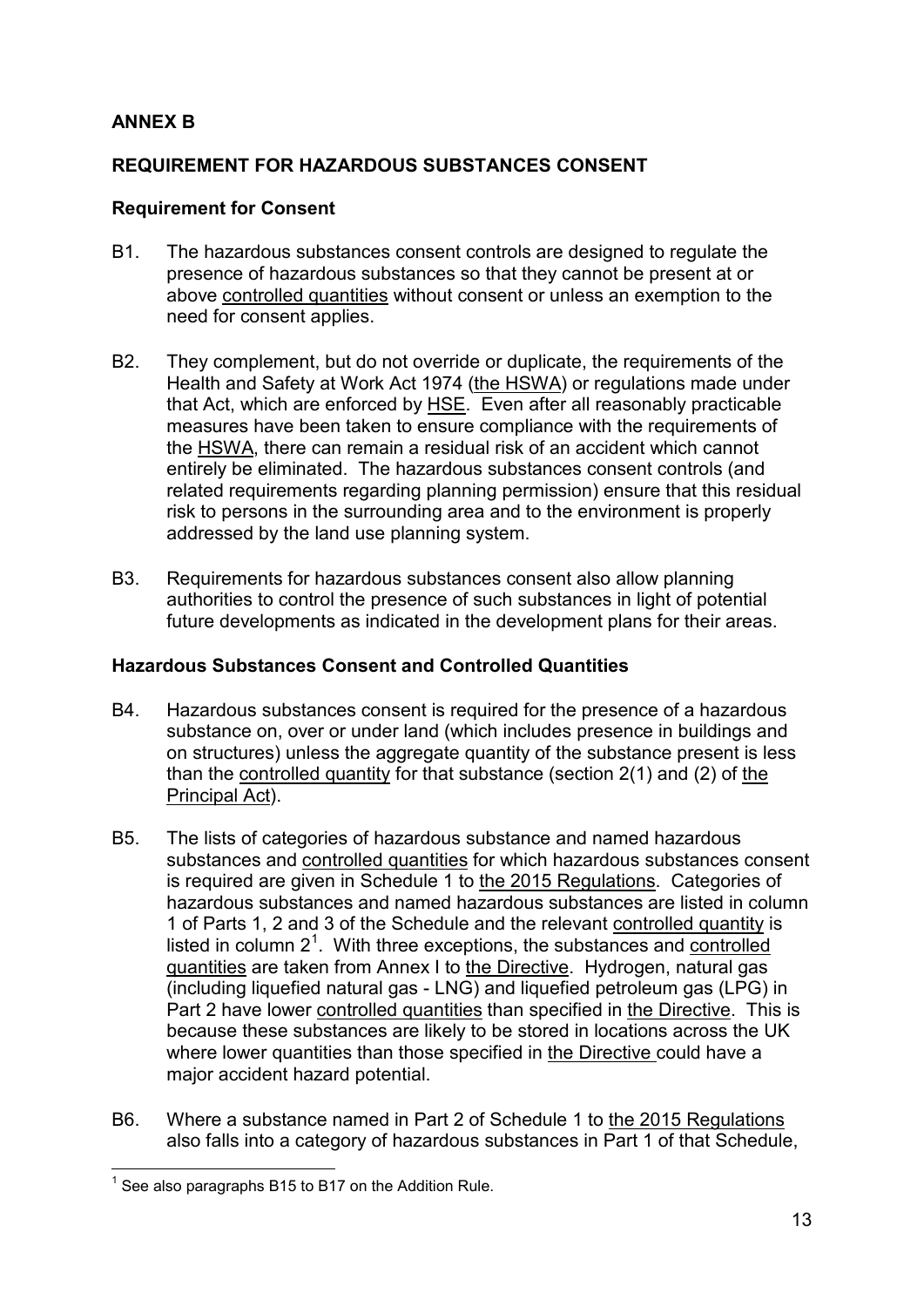the controlled quantity in Part 2 must be used. For example, chlorine is a named substance in Part 2 with a controlled quantity of 10 tonnes. It also falls within the H2 Acute Toxic and E1 Hazardous to the Aquatic Environment categories of substances within Part 1 of Schedule 1 which have controlled quantities of 50 and 100 tonnes, respectively. In such cases, the controlled quantity of this substance will always be the controlled quantity listed in Part 2 of the Schedule, 10 tonnes in the case of chlorine (See the note at the start of Schedule 1 to the 2015 Regulations).

- B7. Where a substance which is not a named substance falls within more than one of the categories of substances in Part 1 of Schedule 1, the lowest controlled quantity will apply for that substance. (See Note 7 in the Notes to Parts 1 and 2 of Schedule 1).
- B8. Part 3 of Schedule 1 deals with the situation in which a hazardous substance that falls within a category in Part 1 or is named in Part 2 may be present in a quantity at or above the controlled quantity *during loss of control of a process (including storage activities)*. This is the kind of incident that gave rise to the Directive. An example of how Part 3 might apply is given below.

# **Example: Part 3 of Schedule 1 to the 2015 Regulations**

.

- Substances W, X and Y may be used in a process to produce, under normal controlled operating processes, substance Z.
- Under such circumstances, the site operator would not need a hazardous substances consent if the substances either do not fall within Parts 1 or 2 of Schedule 1, or they do but they are not present at or above their controlled quantity.
- However, in the event of a loss of control of the process, substances W, X and Y might react differently to produce another substance, S, which is within Parts 1 or 2 of Schedule 1, and S might be produced at a quantity at or above its controlled quantity.
- For this reason a consent will be required for substances W, X and Y.
- B9. It is *not* intended that consent is required for the hazardous substances generated during a loss of control of a process (including storage). The requirement is for the site operator to obtain consent for the presence of the substance(s) which are used in that process. The controlled quantity for a process substance will be the quantity whose presence, alone or in combination with other substances used in the process, might lead to a substance within a category in Part 1 or named in Part 2 of Schedule 1 being generated at a quantity equal to or greater than its controlled quantity.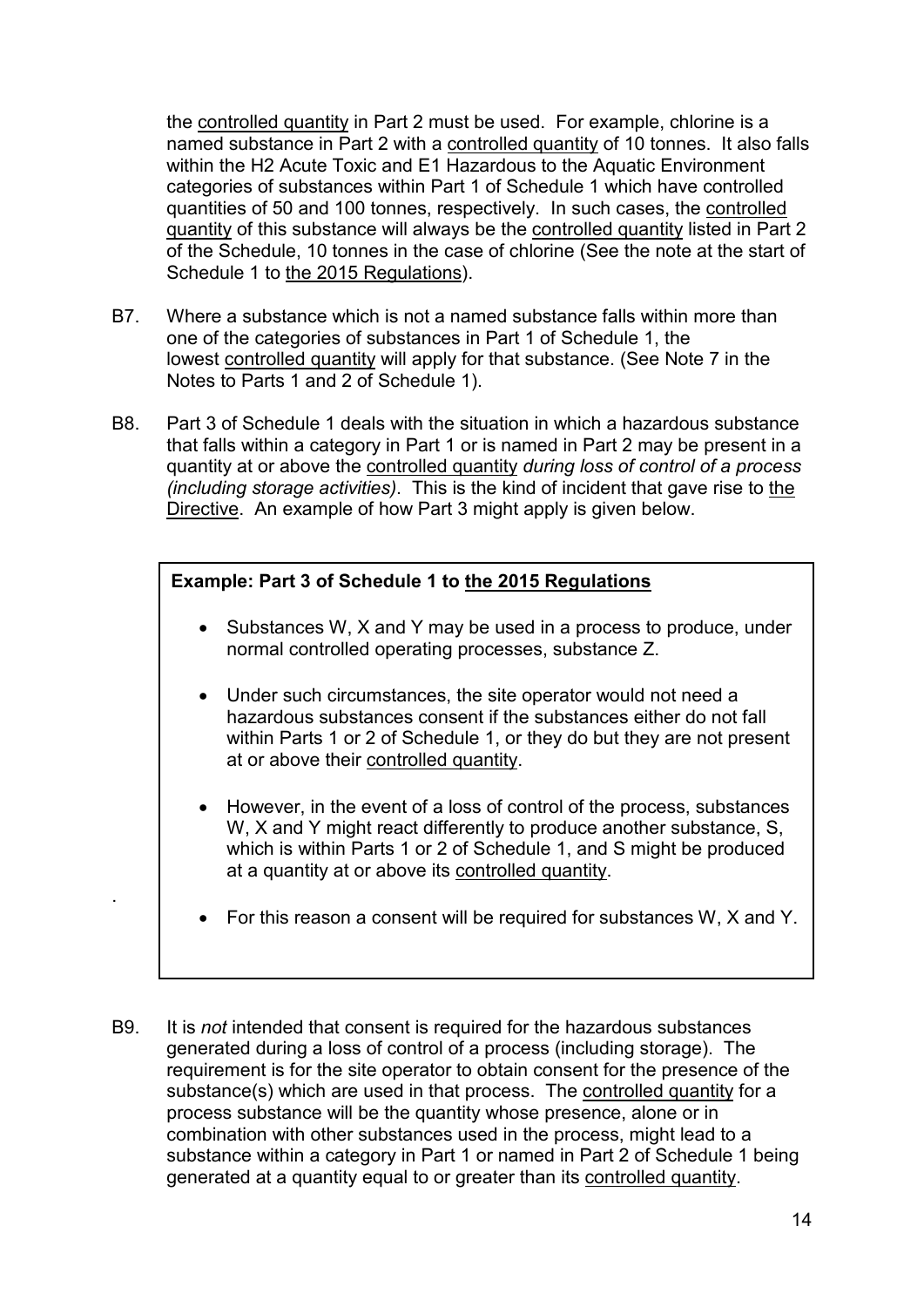B10. Part 3 of Schedule 1 relates to "where it is reasonable to foresee" that a substance may be generated through a loss of control - see Annex M and link to HSE guidance on the COMAH Regulations and "loss of control".

# **Exemptions**

B11. The 2015 Regulations specify exemptions from the requirement for hazardous substances consent (See Annex C). Site operators and planning authorities should check the criteria for exemptions carefully, especially as the specific elements of certain types of exemption have changed over the years.

#### **Aggregate Quantities**

- B12. Generally, a consent will be required when the aggregate quantity of a hazardous substance is present in an amount equal to or greater than its controlled quantity (see exemptions in Annex C).
- B13. In determining the aggregate quantity of a category of hazardous substance or a named hazardous substance present on land (land A), account is also to be taken of the amount of the substance held on, over or under *other* land (land B) which is controlled by the same person and which, in all the circumstances (including in particular the purposes for which both areas of land are used) forms a single establishment<sup>[1](#page-15-0)</sup> with land A. In other words the quantity of the hazardous substance present on land B must be included in any calculation to establish the aggregate quantity present. There is no precise limit to the distance that may exist between areas of land that may be considered to constitute a single establishment for the purposes of section 2(2)(aa) of the Principal Act. In most cases it should be clear what constitutes the establishment having regard to all the circumstances.
- B14. The person in control of the land may not necessarily be the legal owner; for example, a site may be under the control of a tenant rather than the owner. Any two bodies corporate are to be treated as being one person if one is a subsidiary of the other, or both are subsidiaries of the same body corporate (section 38(3) of the Principal Act).

# *The Addition Rule*

B15. Even where having aggregated all of a category of hazardous substance or named substance the controlled quantity has not been reached, hazardous substances consent may still be required. The Directive, and the 2015 Regulations, require categories of hazardous substance and named hazardous substances with similar properties present below their individual controlled quantities to be considered together.

<span id="page-17-0"></span><sup>&</sup>lt;sup>1</sup> See Section 2(2)(aa),(b) and (c) of the Principal Act which refer specifically to other land or structures which are within 500 metres of the land (for structures this includes any part which is within 500 metres).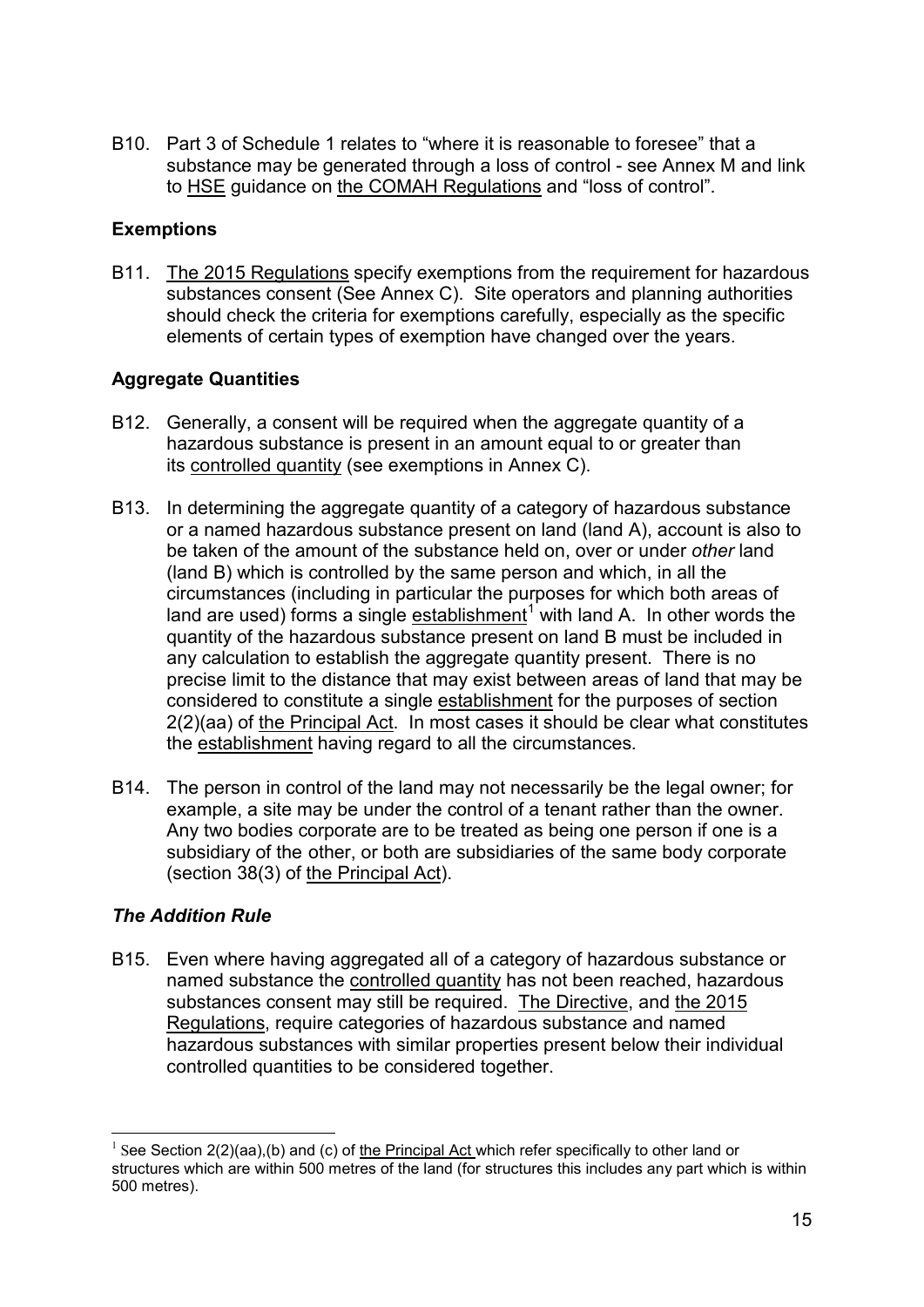- B16. To establish whether a consent is required in these circumstances, hazardous substances present in amounts less than their controlled quantities will be added together according to the addition rule (see Note 5 of the Notes to Parts 1 and 2 of Schedule 1). This involves expressing quantities of hazardous substances with similar hazards present as partial fractions of the controlled quantities and adding them together. If the sum is 1 or greater, then consent is required for **each** of the substances which have been included in the calculation. Up to three calculations may be required for each site as the hazards are grouped in Physical, Health and Environmental hazards. Only substances with similar properties should be aggregated, so toxic substances (Health) would not be aggregated with flammable substances (Physical). One substance may be included in more than one calculation if it has multiple hazardous properties.
- B17. If a substance is named in Part 2 of Schedule 1 then the quantity in column 2 of Part 2 should be used. For substances with quantities marked with an asterisk (hydrogen, natural gas (including LNG) and LPG), the controlled quantities specified in Note 5 in the Notes to Parts 1 and 2 in Schedule 1 should be used. This is because we have adopted lower controlled quantities than the Directive for the individual presence of these substances in Scotland (see paragraph B5).
- B18. An example of how the addition rule applies is set out below.

| Key Points: Requirements for Hazardous Substances Consent |                                                                                                                                                                                                                                                                                                                                                                                                                                                                                                                                                                                                                                                                                                                                                                                                                                                                                                                                                                                                                                                                                       |  |  |
|-----------------------------------------------------------|---------------------------------------------------------------------------------------------------------------------------------------------------------------------------------------------------------------------------------------------------------------------------------------------------------------------------------------------------------------------------------------------------------------------------------------------------------------------------------------------------------------------------------------------------------------------------------------------------------------------------------------------------------------------------------------------------------------------------------------------------------------------------------------------------------------------------------------------------------------------------------------------------------------------------------------------------------------------------------------------------------------------------------------------------------------------------------------|--|--|
|                                                           | Substances in Schedule 1 to the 2015 Regulations present at or<br>above their controlled quantities require consent (subject to the<br>exemptions in Schedule 2).<br>In considering the need for consent, all the quantities of a<br>substance present across all the land under the control of the<br>same person and which forms a single establishment must be<br>added together (aggregated).<br>Schedule 1 sets out controlled quantities for named substances,<br>generic categories of substance and for substances which it can<br>reasonably be foreseen may cause another hazardous substance<br>to be present as a result of a loss of control. Schedule 1 sets out<br>which controlled quantity applies where substances may fall into<br>more than one of these groupings.<br>Where a number of substances are present below their individual<br>controlled quantity, consent may still be required by virtue of the<br>addition rule.<br>The controlled quantities in the 2015 Regulations are taken from<br>the Directive, except in relation to Hydrogen, Natural Gas |  |  |
|                                                           | (including Liquefied Natural Gas) and Liquefied Petroleum Gas -<br>which has implications for the use of the addition rule.                                                                                                                                                                                                                                                                                                                                                                                                                                                                                                                                                                                                                                                                                                                                                                                                                                                                                                                                                           |  |  |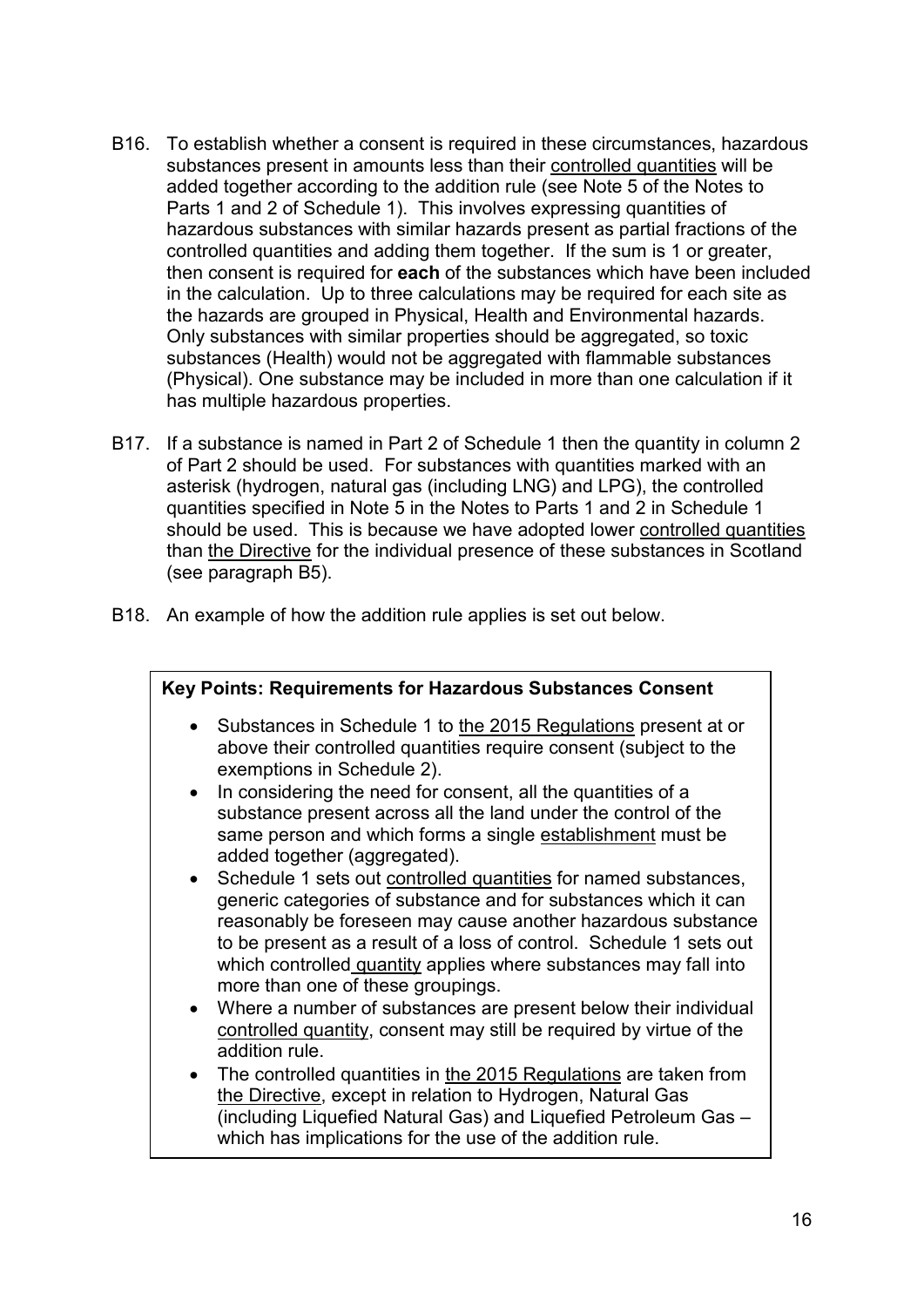# **Example of the Addition Rule**

| Substance/Category         | Amount present | Controlled   | Fraction |
|----------------------------|----------------|--------------|----------|
|                            |                | quantity     |          |
|                            |                |              |          |
|                            |                |              |          |
| <b>Bromine</b>             | 15.00 tonnes   | 20.00 tonnes | 15/20    |
|                            |                |              |          |
| Chlorine                   | 3.00 tonnes    | 10.00 tonnes | 3/10     |
|                            |                |              |          |
|                            |                |              |          |
| Ethylene oxide             | 2.00 tonnes    | 5.00 tonnes  | 2/5      |
|                            |                |              |          |
| Propylene oxide            | 1.00 tonnes    | 5.00 tonnes  | 1/5      |
|                            |                |              |          |
|                            |                |              |          |
| H <sub>1</sub> acute toxic | $1.00$ tonne   | 5.00 tonnes  | 1/5      |
|                            |                |              |          |
| H <sub>2</sub> acute toxic | 5.00 tonnes    | 50.00 tonnes | 5/50     |
|                            |                |              |          |
|                            |                | 50.00 tonnes | 3/50     |
| P8 oxidising liquids       | 3.00 tonnes    |              |          |
| and solids                 |                |              |          |
|                            |                |              |          |
|                            |                |              |          |

The following substances are present together at the example establishment:

None of these substances is present in amounts equal to or greater than its individual controlled quantity. But substances that have similar hazard characteristics have to be considered together under the addition rule.

Bromine, chlorine and the acute toxic substances (H1 and H2) have similar characteristics (health hazards – Part 1, Section H) and therefore have to be added together. Expressed as fractions of their controlled quantities the sum is:

 $15/20 + 3/10 + 1/5 + 5/50 = 0.75 + 0.30 + 0.20 + 0.10 = 1.35$ .

The sum of these fractions is greater than 1, so for each of these four substances a hazardous substances consent would be required. Any consent granted by the hazardous substances authority will be in respect of the amount of the hazardous substance present.

Ethylene oxide, propylene oxide and the oxidising substance also have common characteristics (physical hazards – Part 1, Section P). They all have physical hazards. Expressed as fractions the addition is:

 $3/50 + 2/5 + 1/5 = 0.06 + 0.4 + 0.20 = 0.66$ .

Since the sum is less than 1, there is no need for a consent for any of these three substances.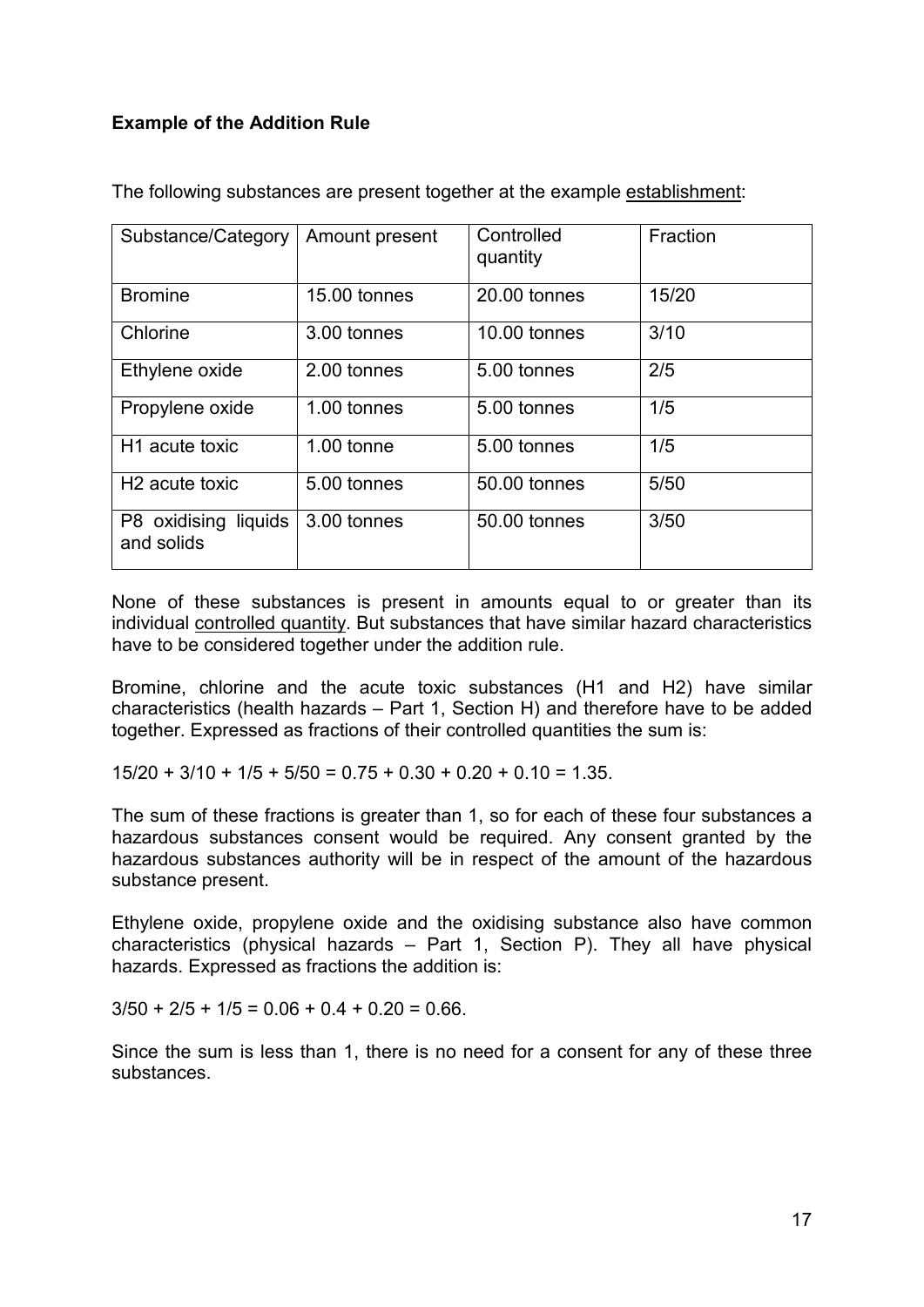# **ANNEX C**

#### **EXEMPTIONS FROM HAZARDOUS SUBSTANCES CONSENT REQUIREMENTS**

- C1. Regulation 4 and Schedule 2 set out circumstances in which hazardous substances consent is not required as exemptions to normal requirements. Scottish Ministers also have powers in section 26 of the Principal Act to make directions creating temporary exemptions in certain circumstances – see "Emergencies" below.
- C2. Site operators and planning authorities should check the criteria for exemptions carefully, especially as the specific elements of certain types of exemption have changed over the years.
- C3. Two new exemptions were introduced through the 2015 Regulations relating to (a) presence of established substances and (b) minor changes to the types and quantities of substances.

#### **Military Establishments**

C4. Hazardous substances consent is not required for hazardous substances present at military establishments, installations or storage facilities.

#### **Nuclear Sites**

C5. The consent procedure does not apply to the presence of a hazardous substance which also creates a hazard from ionising radiation if present on, over or under land in respect of which a nuclear site licence has been granted or is required for the purposes of section 1 of the Nuclear Installations Act 1965 (Chapter 57). However, hazardous substances present at sites licensed under said section 1 which do not create hazards through ionising radiation, will require hazardous substances consent if they are present at or above the controlled quantities.

#### **Intermediate Presence Related to the Transport of Hazardous Substances**

- C6. Section 2(3) of the Principal Act provides that the temporary presence of a hazardous substance while it is being transported from one place to another is not to be taken into account. This exemption does not apply if the hazardous substance is unloaded or it is present on, over or under land with a hazardous substances consent for any substance, or in respect of which (not taking account of the substance being transported) there is required to be such a consent for any substance.
- C7. Where a consent is required for the presence at a site of any hazardous substance (excluding substances being transported) then those substances present on a temporary basis inside the site will also have to be taken into account in calculating the quantity of the substances present at the site.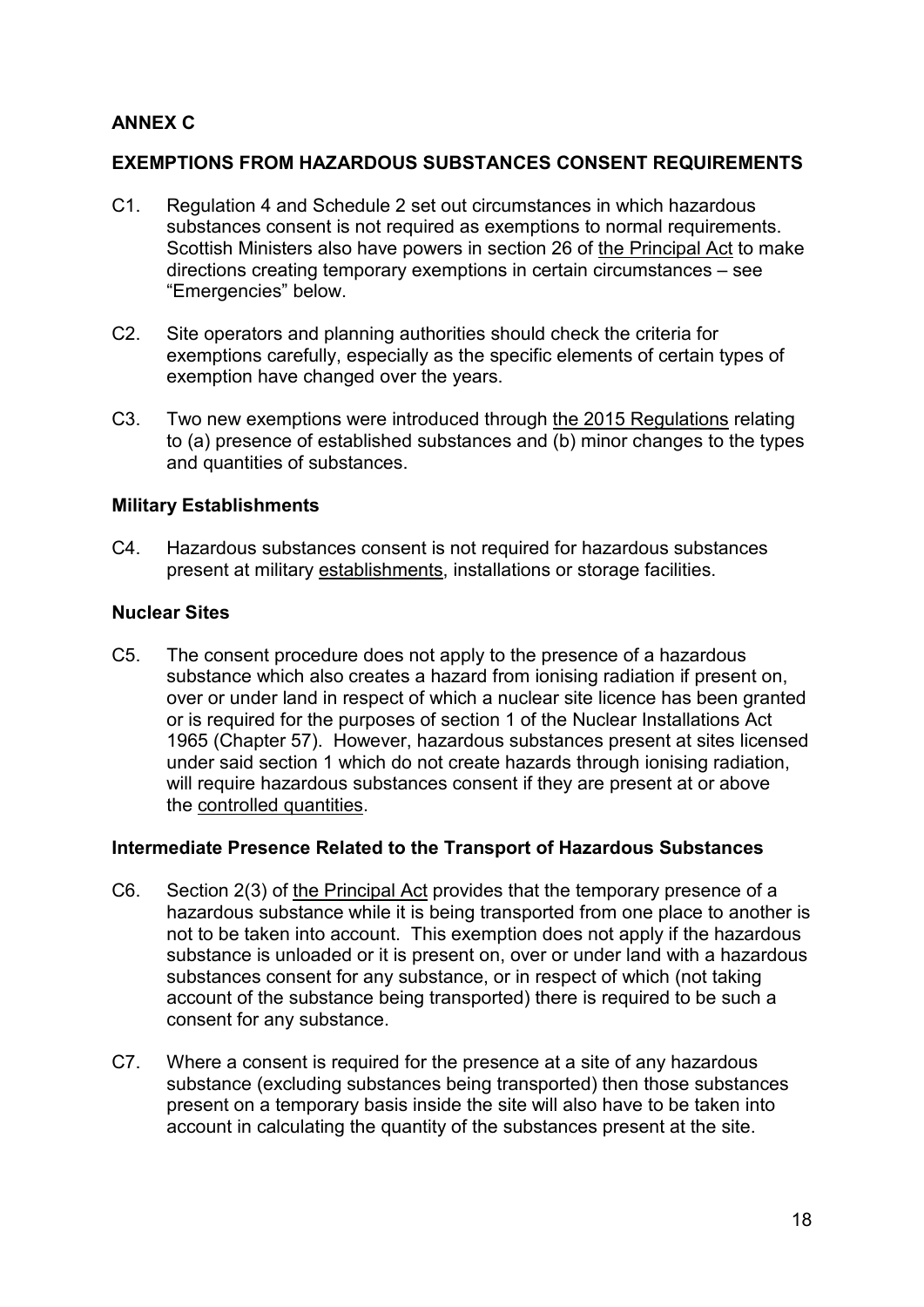- C8. The term "temporary presence" is not defined in the Principal Act. The question of whether a vehicle's presence is temporary or not will be a matter of fact and degree, depending on the particular circumstances. The planning authority may reach the view, for example, that a controlled quantity of a substance has been kept on a vehicle for a sufficiently long period in one particular place for it to amount to a storage use, which is outside the purpose of this exemption. Judgement may also be required in considering whether a substance has been "unloaded".
- C9. The exemption in paragraph 3 of Schedule 2 complements that in section 2(3) of the Principal Act by dealing with the situation where a hazardous substance has been unloaded while it is being transported from one place to another. This is intended to cover the situation where a substance has been taken off one vehicle or vessel for the express purpose of transferring it to another. As with the section 2(3) exemption, it will be a matter of judgement as to whether the presence is a temporary one. Moreover, there should be a clear intention to transfer the substance to another means of transport (as may be illustrated, for instance, by a transportation contract). Where a substance has effectively gone into storage it would not be covered by this exemption.

#### **Pipelines**

C10. The hazardous substances consent system does not apply to controlling the presence of substances in local or cross-country pipelines. Existing controls relating to such pipelines, as set out in the Pipe-lines Act 1962 (Chapter 58) and the Pipelines Safety Regulations 1996 (SI 1996/ 825) will continue to be relied upon. However, substances contained in that part of such a pipeline which is on, over or under an establishment should be aggregated with other substances on the site for the purposes of hazardous substances consent, because they should be regarded as part of the overall inventory of substances on that site. This is consistent with the COMAH Regulations. Substances contained in a pipeline which is wholly within a site should also be aggregated with other substances.

#### **Minerals**

- C11. Hazardous substances consent is not required for the presence of hazardous substances in the exploitation, namely the exploration, extraction and processing, of minerals in mines and quarries, including by means of boreholes.
- C12. This exemption does not apply to hazardous substances present in:
	- onshore underground gas storage in natural strata, aquifers, salt cavities and disused mines;
	- chemical and thermal processing operations and storage related to those operations; or
	- operational tailings disposal facilities, including tailing ponds or dams.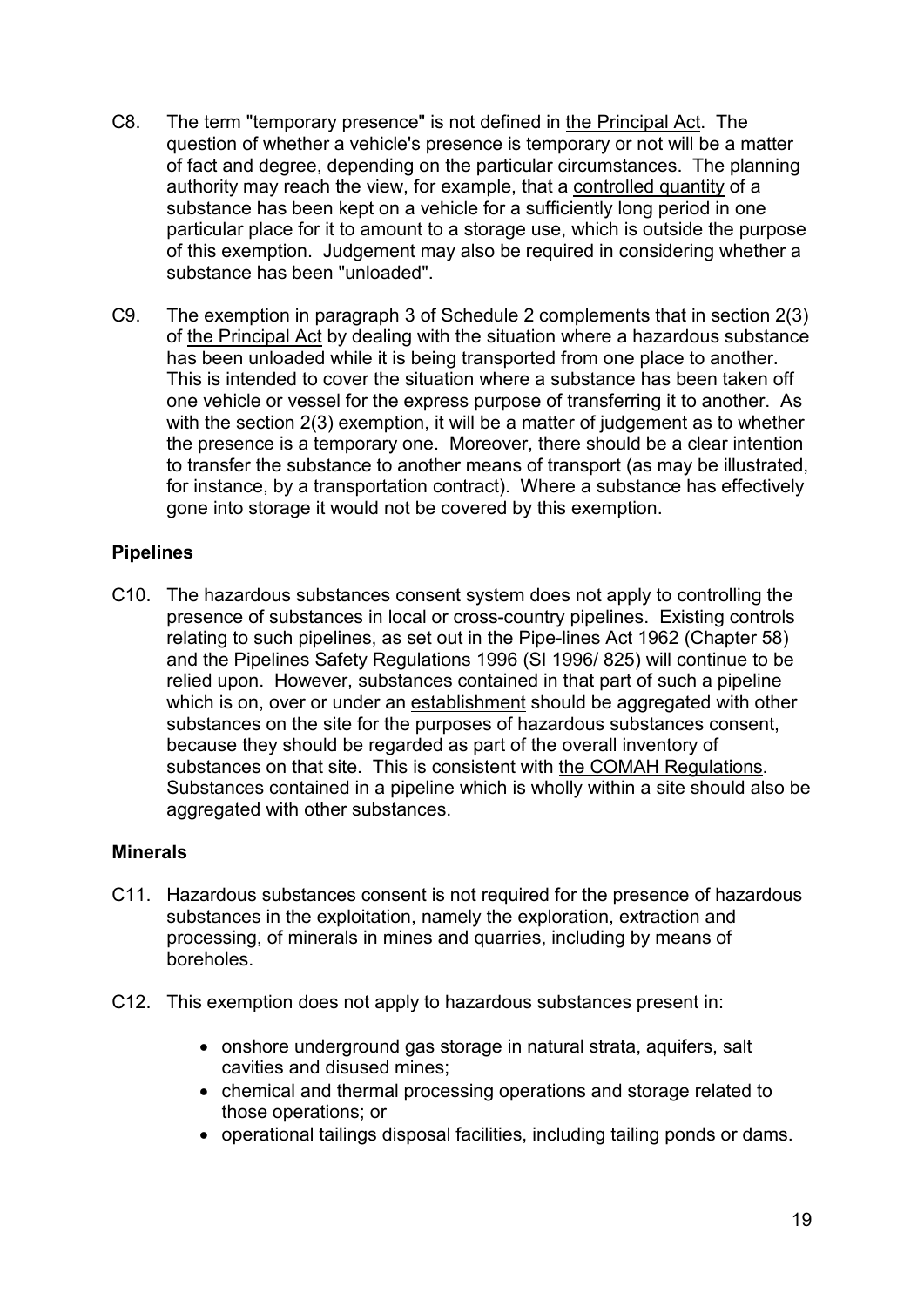# **Waste Land-fill Sites**

- C13. Hazardous substances present at waste land-fill sites are exempt from the requirement for consent. The presence of such substances may of course be subject to controls exercised through the waste management licence issued by SEPA. The exemption only applies to hazardous substances at a waste land-fill site and not to substances present at other disposal sites e.g. incinerators.
- C14. This exemption does not apply to hazardous substances present in:
	- a site used for the storage of metallic mercury pursuant to Article 3(1)(b) of Regulation (EC) No 1102/2008 of the European Parliament and of the Council on the banning of exports of metallic mercury and certain mercury compounds and mixtures and the safe storage of metallic mercury;
	- onshore underground gas storage in natural strata, aquifers, salt cavities and disused mines;
	- chemical and thermal processing operations and storage related to those operations; or
	- operational tailings disposal facilities, including tailing ponds or dams.

# **Emergency Unloading from Ships**

C15. The situation may arise where a ship or other sea-going craft containing a hazardous substance is allowed to enter a harbour in a dangerous condition or where, in the interests of health or safety, the harbour master waives the usual requirements for advance notice. The substance may need to be removed and stored as a matter of urgency. To cater for this, paragraph 9, subject to certain criteria, exempts from requirements for hazardous substances consent the presence of a substance removed from such a vessel, for a period of up to 14 days from when it is unloaded. This will allow time for suitable alternative storage arrangements to be made, if necessary.

# **Explosives**

- C16. Hazardous substances consent is not required **in certain cases** for the presence of an explosive, within the meaning of regulation 2(1) of the Explosives Regulations 2014 (SI 2014/ 1638), where a licence is required and has been granted under those regulations by HSE or ONR.
- C17. Hazardous substances consent is also not required where an explosive licence within the meaning of regulation 2(1) of the Dangerous Substances in Harbour Areas Regulations 1987 (SI 1987/ 37) has been issued (see paragraphs F32 to F34 of Annex F).
- C18. Explosives present at stores licensed by local authorities under the provisions of the Explosives Regulations 2014 are **not** covered by this exemption. The quantity of explosives licensed by local authorities is substantially less than the controlled quantity for either of the generic categories of explosives the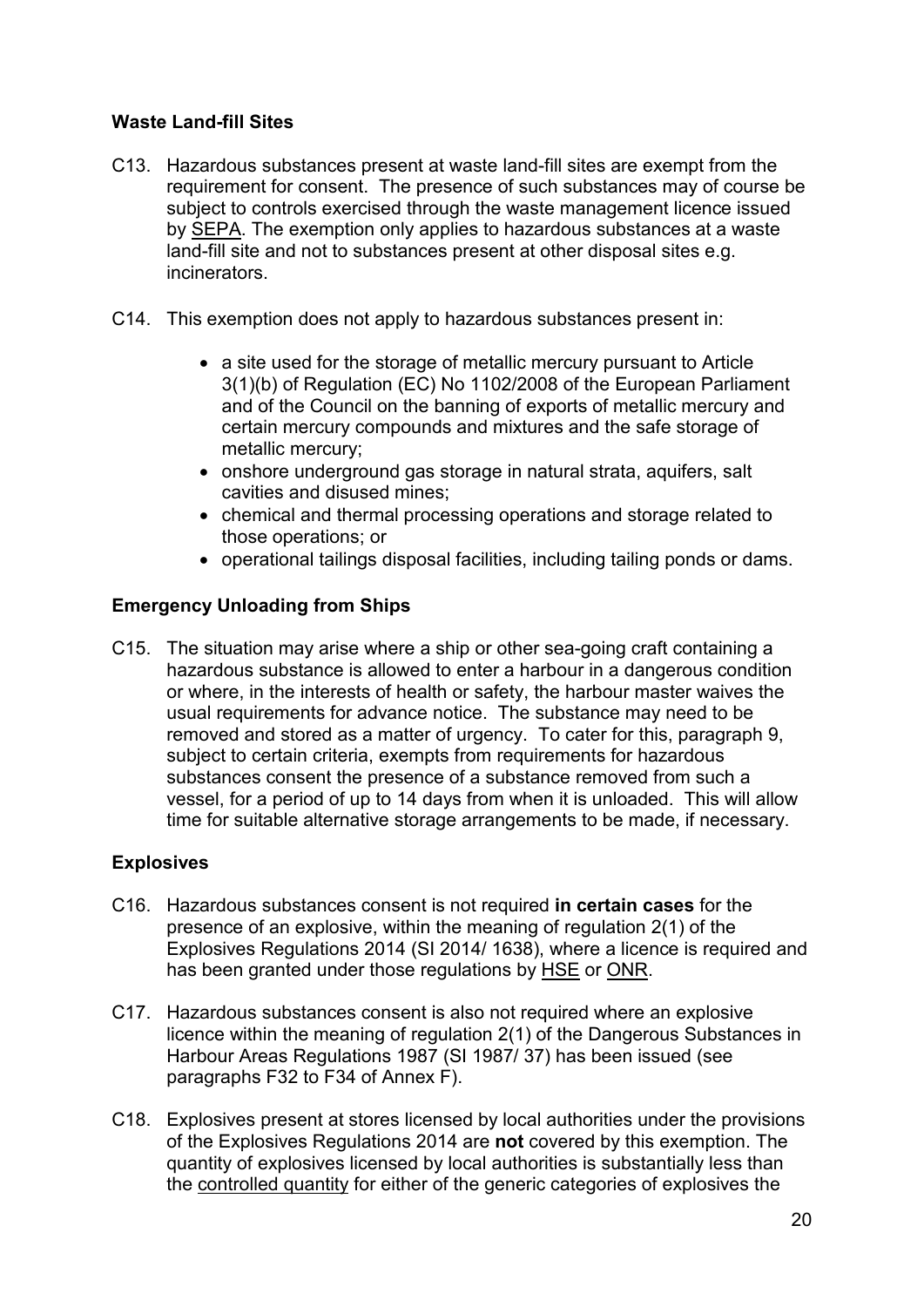substances may fall within, so there should be no question of a hazardous substances consent being required for the presence of these explosives alone. However, it is possible that in aggregation with other hazardous substances present at a site they could combine to make it necessary for them to be subject to a consent.

## **Presence of Established Substances**

- C19. There is an exemption in relation to substances which were present at a site legally without hazardous substances consent prior to 1 June 2015 and which, purely as a result of changes in the 2015 Regulations, would require consent were it not for this exemption.
- C20. The exemption applies if:
	- the substance was present at any time in the 12 month period prior to 1 June 2015;
	- hazardous substances consent was not required for the substance at the time it was present during that 12 month period;
	- such consent would have been required if the 2015 Regulations had been in force at the time the substance was present
	- the quantity of substance present on or after 1 June 2015 does not exceed the maximum quantity which was present at the site at any time during the 12 month period prior to 1 June 2015.
- C21. Regulation 63 (notification of other establishments) requires the person in control of the land relying on this exemption to give written notice to the planning authority containing:
	- details of the person in control of the land;
	- details of the location of the land;
	- the maximum amount of any hazardous substance which is subject to the exemption which was held at the site in the 12 months prior to 1 June.
- C22. The purpose of the notification requirement is to ensure that decisions on applications for planning permission for development in the vicinity of establishments with hazardous substances take into account the presence of such establishments. The planning authority needs to know where hazardous substances, which would require hazardous substances consent in the absence of this exemption, are present. Regulation 63 also requires the planning authority to pass a copy of the notice to HSE or ONR, as appropriate, and to SEPA, which may result in a consultation distance being created for the site.
- C23. A copy of the notification of the use of this exemption is required to go on the hazardous substances consents register (regulation 41(7)).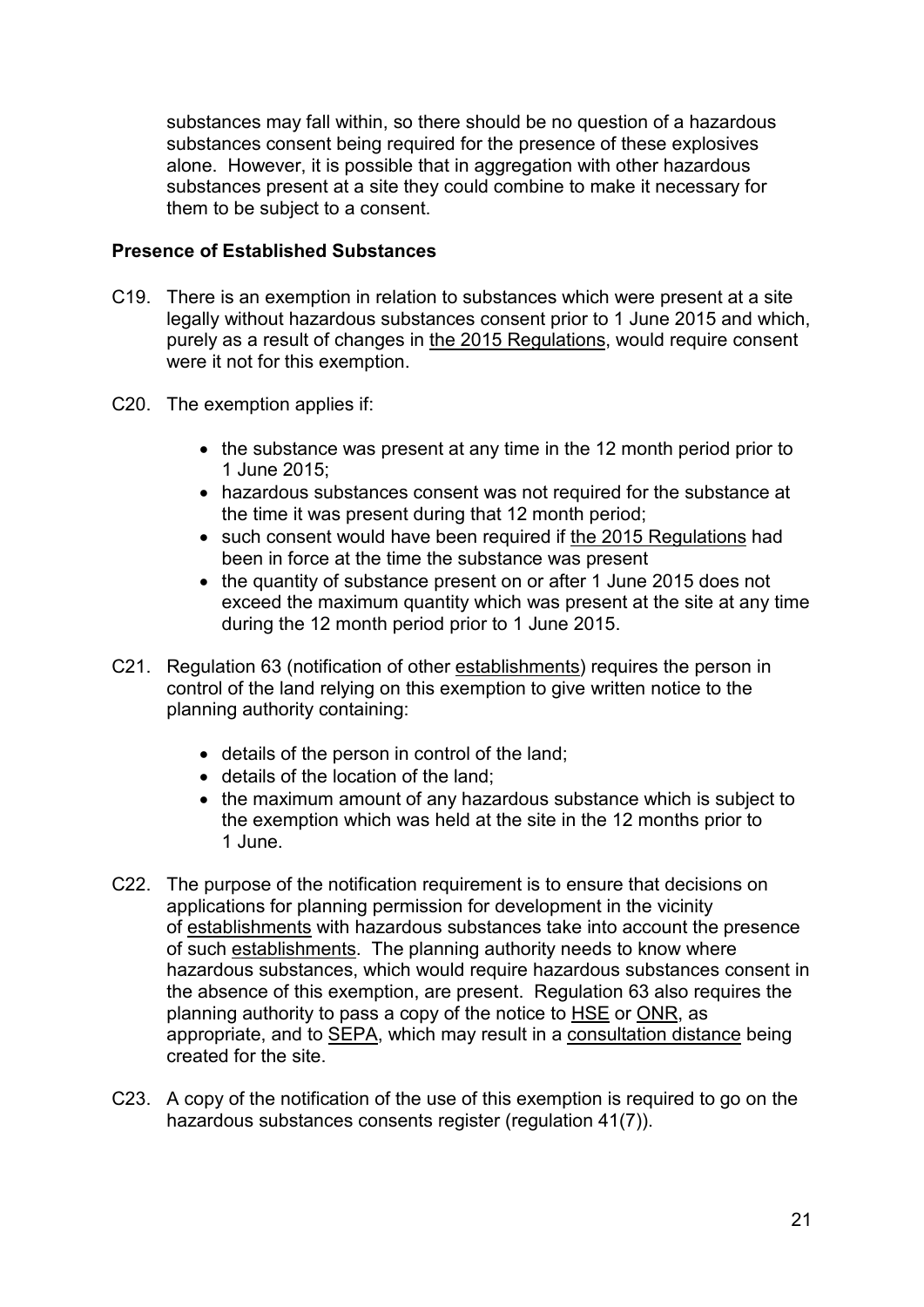# **Presence of Small Quantities of Substances ("2% Rule")**

C24. Small quantities of a hazardous substance may be disregarded when calculating the quantity of hazardous substances present at a site. Amounts not exceeding 2% of the relevant controlled quantity of a substance may be disregarded if their location at the site is such that they cannot act as an initiator of a major accident elsewhere on the site. The responsibility for determining whether such small quantities of hazardous substances are in a location which cannot act as an initiator of a major accident elsewhere on a site is, in the first instance, one for the site operator. Site operators are reminded of their responsibilities under the Management of Health and Safety at Work Regulations 1999 (SI 1999/ 3242), which requires risk assessments to be made of the danger arising from the presence of these substances at the site and for the assessments to be submitted to HSE. Site visits by HSE inspectors should ensure the exemption is not being abused.

# **Minor Changes to Types and Quantities of Substances**

- C25. The Directive requires that there should be controls on changes in the nature or quantity of hazardous substances held which could have significant consequences for major accident hazards, or could result in a lowertier establishment becoming an upper-tier establishment or vice versa. In those circumstances there is an exemption for changes which are not significant.
- C26. Paragraphs 16 and 17 of Schedule 2 set out the exemption and the conditions which must be complied with. The exemption only applies if details of the proposed change (including details of how hazardous substances are to be kept and used as a result of that change) are sent to the planning authority by HSE or ONR and SEPA, along with confirmation that the change does not represent a "safety hazard change" and will not result in the establishment changing from upper tier<sup>[1](#page-17-0)</sup> to lower tier or vice versa. In addition, the hazardous substances in question must be kept and used in accordance with the submitted details. Implicit in this is that the site operator has furnished HSE or ONR, as appropriate, and SEPA with details of the proposed change.
- C27. Details of minor modifications sent to planning authorities by HSE/ ONR and SEPA should be recorded on the hazardous substances register  $(regularian 41(8)(b)).$
- C28. A "safety hazard change" in this context is a change to an area notified to the planning authority by HSE or ONR for the purposes of consultation on planning applications under the DMR (also known as consultation distances). Minor modifications could be made unless and until the cumulative effect of

<span id="page-24-0"></span> <sup>1</sup> the Directive sets two levels of qualifying quantity for substances. Sites with quantities at or above the lower qualifying quantities are designated lower tier sites and those with quantities at or above the higher qualifying quantity are upper tier sites. Additional requirements apply under the COMAH Regulations to upper tier sites.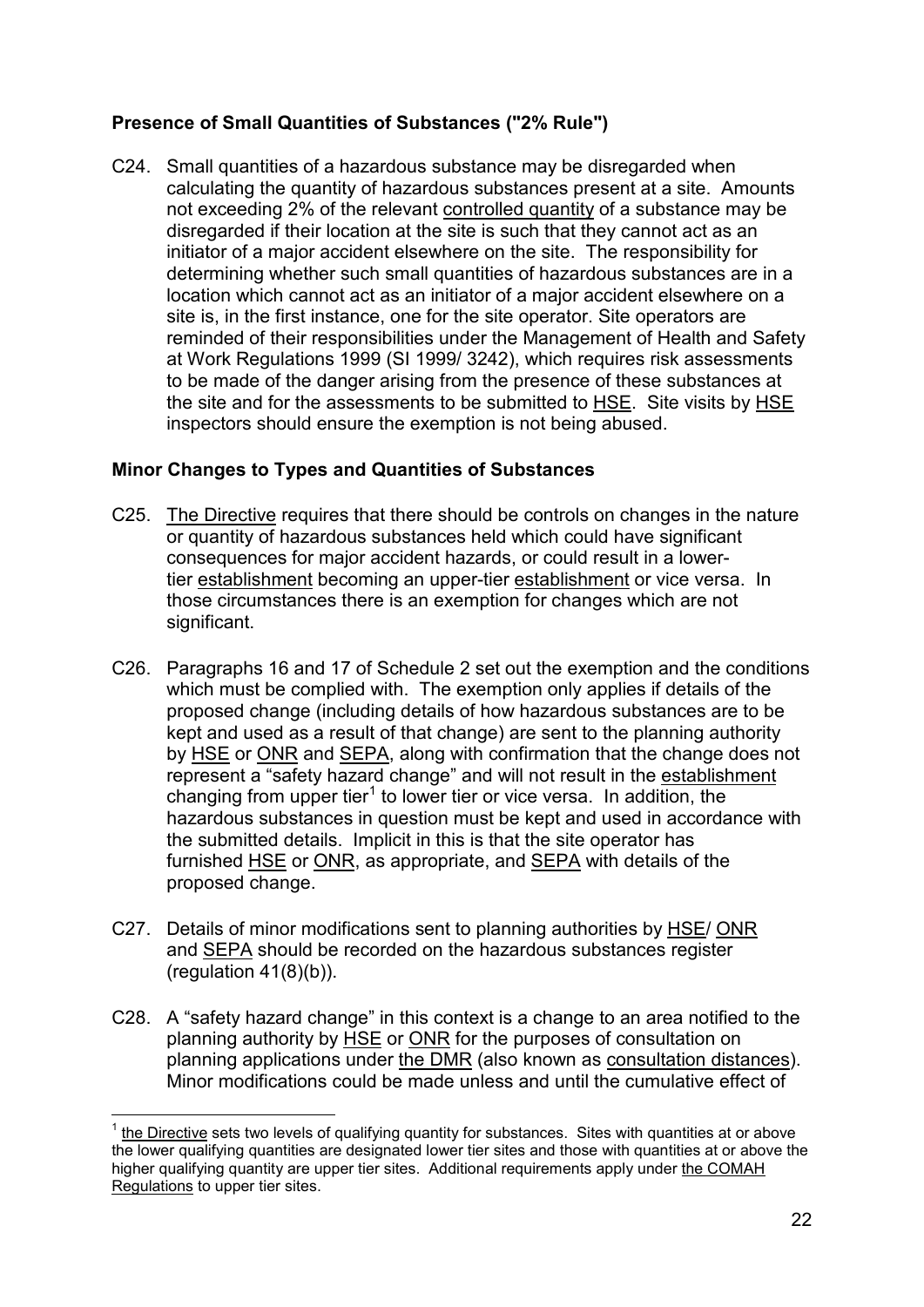these represented a "safety hazard change" or a change in tier.

C29. The hazardous substances consent itself is not amended.

## **Emergencies**

C30. Section 26 of the Principal Act gives Scottish Ministers a power to suspend the need for hazardous substances consent in cases of emergency. Where it is considered necessary for the provision of essential services or commodities for a hazardous substance to be present on, over or under land Scottish Ministers may make a direction that the presence of that substance does not constitute a contravention of hazardous substances control. Such a direction, which may be subject to conditions or exceptions, will be valid for a maximum of three months but may be withdrawn at any time, or renewed. The HSE or ONR and SEPA will normally be consulted before these powers are used.

#### **Key Points: Exemptions**

- Planning authorities and site operators should check exemptions carefully as the terms of some may have changed over the years.
- The exemption for the established presence of substances requires site operators to notify planning authorities that the exemption is being relied on and give certain details relating to the substances present.
- The exemption for minor modifications relies on site operators passing information to HSE/ ONR and SEPA and these bodies then passing details to the planning authority indicating there is no "safety hazard change".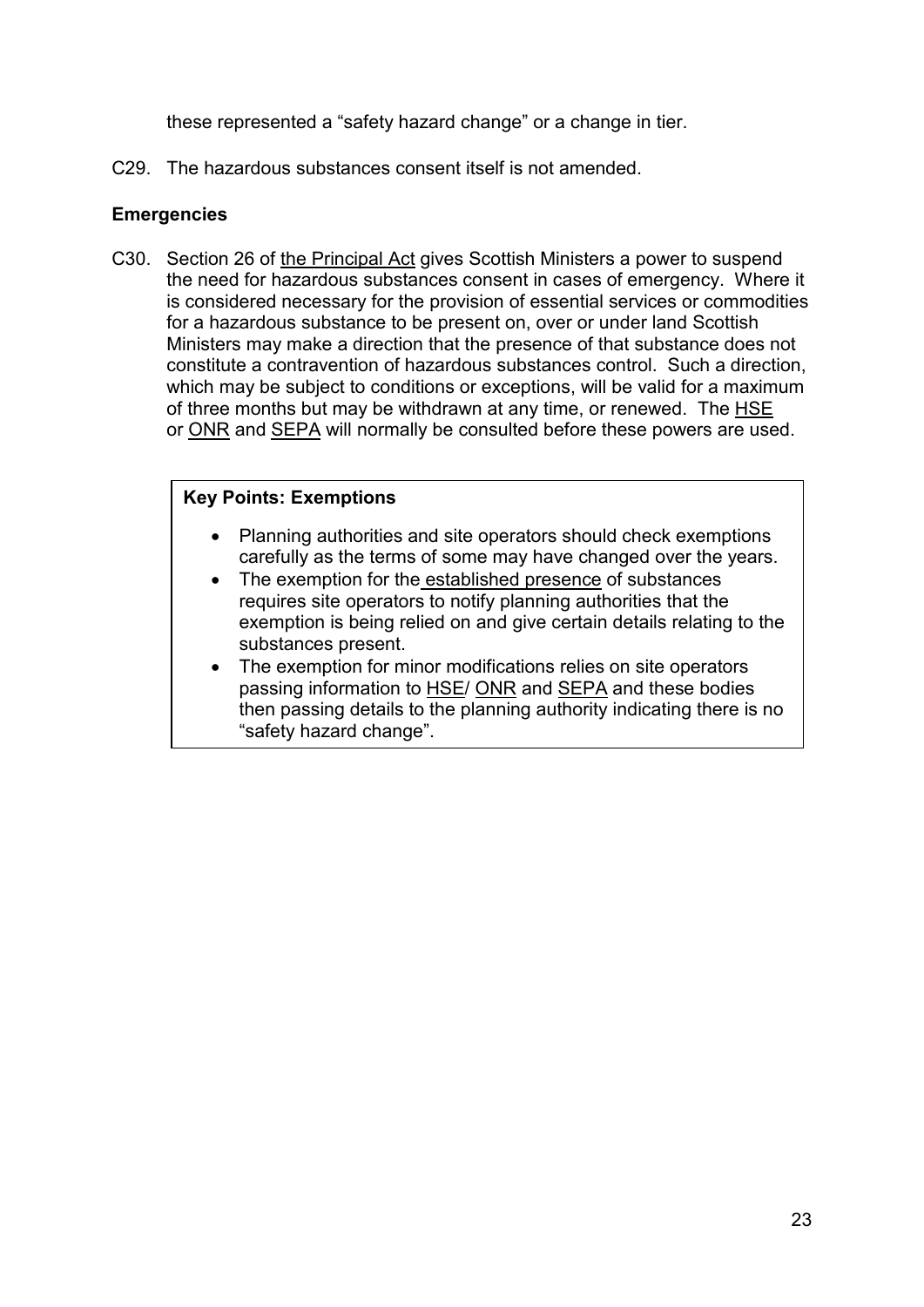# **ANNEX D**

## **THE HAZARDOUS SUBSTANCES CONSENT PROCESS**

#### **Pre-application Discussions**

D1. Prospective applicants are encouraged to engage with planning authorities and statutory consultees, in particular HSE or ONR, as appropriate, and SEPA , prior to making applications for hazardous substances consent. Likewise planning authorities, SEPA, HSE and ONR are encouraged to respond helpfully to such approaches. The aim is to identify and possibly resolve potential issues early in the process and to try to ensure all the necessary information is submitted with a hazardous substances consent application.

#### **The Content of an Application**

- D2. There are three basic types of hazardous substances applications:
	- Applications for hazardous substances consent (regulation 6);
	- Applications for removal of conditions (regulation 7); and
	- Applications for continuation of hazardous substances consent (regulation 8)
- D3. **Regulation 7** applies where a hazardous substances consent is in place but the site operator wants a change in the conditions (e.g. alteration or removal of conditions) attached to that consent (section 11 of the Principal Act). If the planning authority thinks that no conditions should be imposed, or that different conditions should be imposed, it must grant a new unconditional consent or a consent with revised conditions. However, the authority's consideration is limited (section 11(2)) to the issue of whether there should be conditions or whether different conditions should apply – it cannot overturn the original decision to grant consent.
- D4. Such applications may be made either before or after the original consent is relied on. For example, consent may have been given subject to a condition restricting the storage of a substance to a particular location, and it may be desired later on to re-locate the substance; or a condition may require the removal of a substance by a certain date and the applicant may subsequently have good reasons for continuing to use that substance after that date.
- D5. Where the planning authority decides that the conditions attached to the consent should not be changed, the application must be refused, and the original consent remains.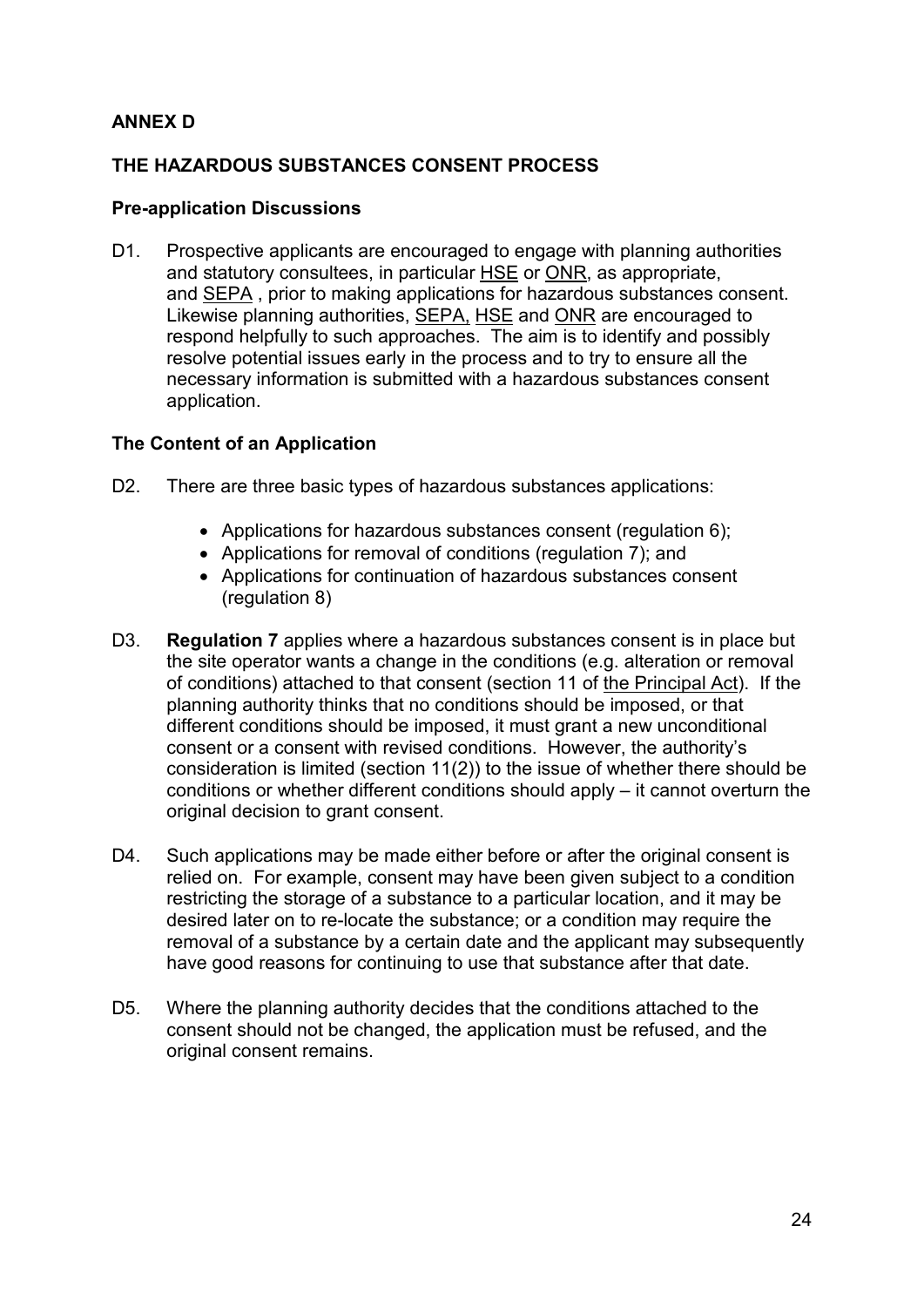- D6. These provisions apply to the standard conditions attached to a deemed consent<sup>[1](#page-24-0)</sup> as well as to conditions attached to a consent specifically granted by a planning authority. So, if a site operator wishes to secure a change to a deemed consent condition, for instance to enable variation or removal of a restriction on the manner in which or the location where a substance may be present, the application should be made under regulation 7.
- D7. Where there is consent for more than one substance the planning authority may have regard to a condition relating to a substance to which the application does not relate only to the extent that it has implications for a substance to which the application does relate (section 11(5)). An example may be where a condition relates to the location of another substance on a site and it is desirable to ensure that the two substances are kept apart. The Principal Act makes similar provision where two or more consents have been granted in respect of the same land (section 11(6)).
- D8. **Regulation 8** relates to the specific situation where there is a change in control of part of the land to which an existing hazardous substances consent relates. Paragraphs D50 to D54 of this Annex contain more information on these applications. Other than on the content of applications, the main difference with these applications is that where an application under regulation 8 is not determined within the statutory period, or any extended period agreed upon in writing by the applicant and the planning authority, the application **is deemed to be granted**. It is important therefore that planning authorities deal with such cases timeously.
- D9. Applications under **regulation 6** cover all other situations where a new or replacement hazardous substances consent is required.
- D10. Each regulation specifies the particular information required to be submitted as part of or accompanying a particular type of application. HSE is developing an electronic form to assist with providing the more technical aspects of the information specified in the regulations 6 to 8. This form will be available to view or download from the HSE web site (see Annex M for the link).HSE have interim forms available on their web site at the time of publication. Planning authorities may want to prepare their own forms indicating the information to be included in an application, and incorporate the HSE form on the more technical aspects of an application when it is available.
- D11. Applicants should also provide a brief summary of information for use in public notices and consultations – see paragraphs D19 and D25 and Annex L.

# **Statutory Publicity Requirements for Applications**

D12. Applicants for hazardous substances consent are required (regulation 5) to notify anyone who is an owner of the land to which the application relates

<span id="page-27-0"></span> $1$  With the introduction of the 1993 Regulations, and certain amendments to these Regulations, deemed consents were granted for the established presence of substances. Schedule 3 to the 1993 Regulations specified conditions to be attached to such deemed consent. Regulation 62 of the 2015 Regulations retains these conditions in relation to deemed consent previously granted.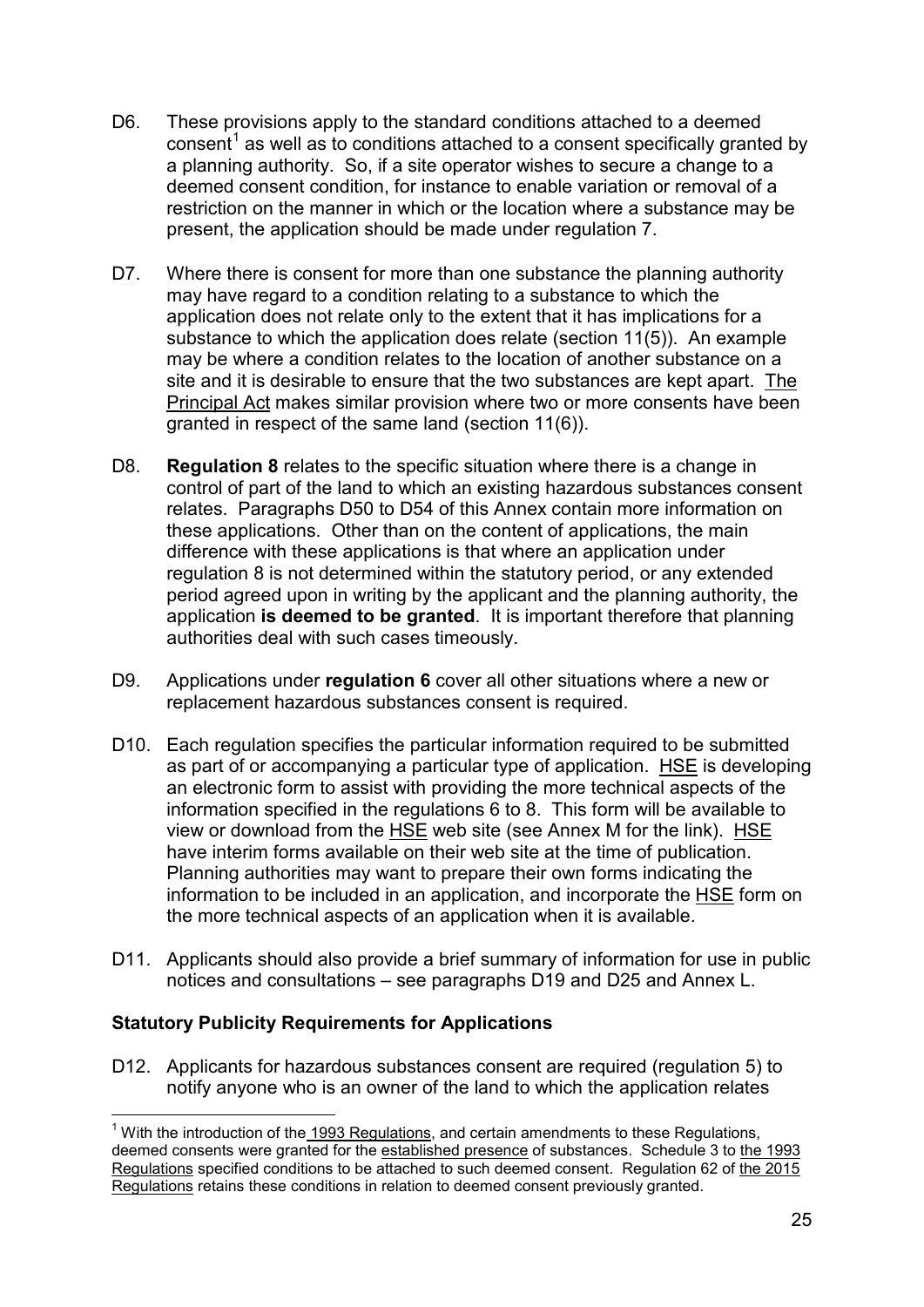(other than themselves). Specifically this applies to those who are owners at the beginning of a 21 day period ending with the day the application is submitted.

- D13. The form of the notice is specified in Schedule 3.
- D14. The applicant must certify that either: they were the only owner; or that they have notified all owners (other than themselves); or that they have notified such other owners as they were able to identify, but that this is not all of the owners. Where other owners are involved, the applicant must specify in the certificate the name of every person on whom notice was served and the address at and date on which it was served. Where there are other owners whom the applicant has been unable to notify, the applicant must certify that they have taken reasonable steps to ascertain the names and addresses of these parties and specify what steps they took.
- D15. This certificate must accompany the application for hazardous substances consent.
- D16. The planning authority is required (regulation 9) to carry out neighbour notification on premises on neighbouring land. The term 'neighbouring land' is defined in regulation 9, which also sets out what must go in the notice.
- D17. The planning authority is required (regulation 10) to place a newspaper notice for all applications for hazardous substances consent. The form of the notice is specified in Schedule 4.
- D18. Planning authorities should aim to align the dates, specified in neighbour notification and newspaper notices, by which representations on the application can be made to the authority. Such notices should not be served or appear in newspapers unless the contents of the application are available on the public register of hazardous substances consent applications (See paragraphs D47 to D49 in this Annex).
- D19. It is important that these notices include sufficient information for the public and others to understand the potential land use implications (as part of the public participation requirements of the Directive), without publicising information which is security sensitive. Applicants should ensure applications include brief summaries of proposals which can be used for such publicity requirements. Only the generic categories of the substances involved should be used in such notices. See Annex L for further information.

#### **Validation Date, Acknowledgement and Further Information**

D.20 An application for hazardous substances consent is taken to have been made on the date the last of the information specified in regulations 6, 7 or 8, as appropriate, has been received by the planning authority (the 'validation date' – regulation 11). This date has implications for the time periods for determining applications and making appeals on the grounds of nondetermination. It is the date of the receipt of the required information, not, for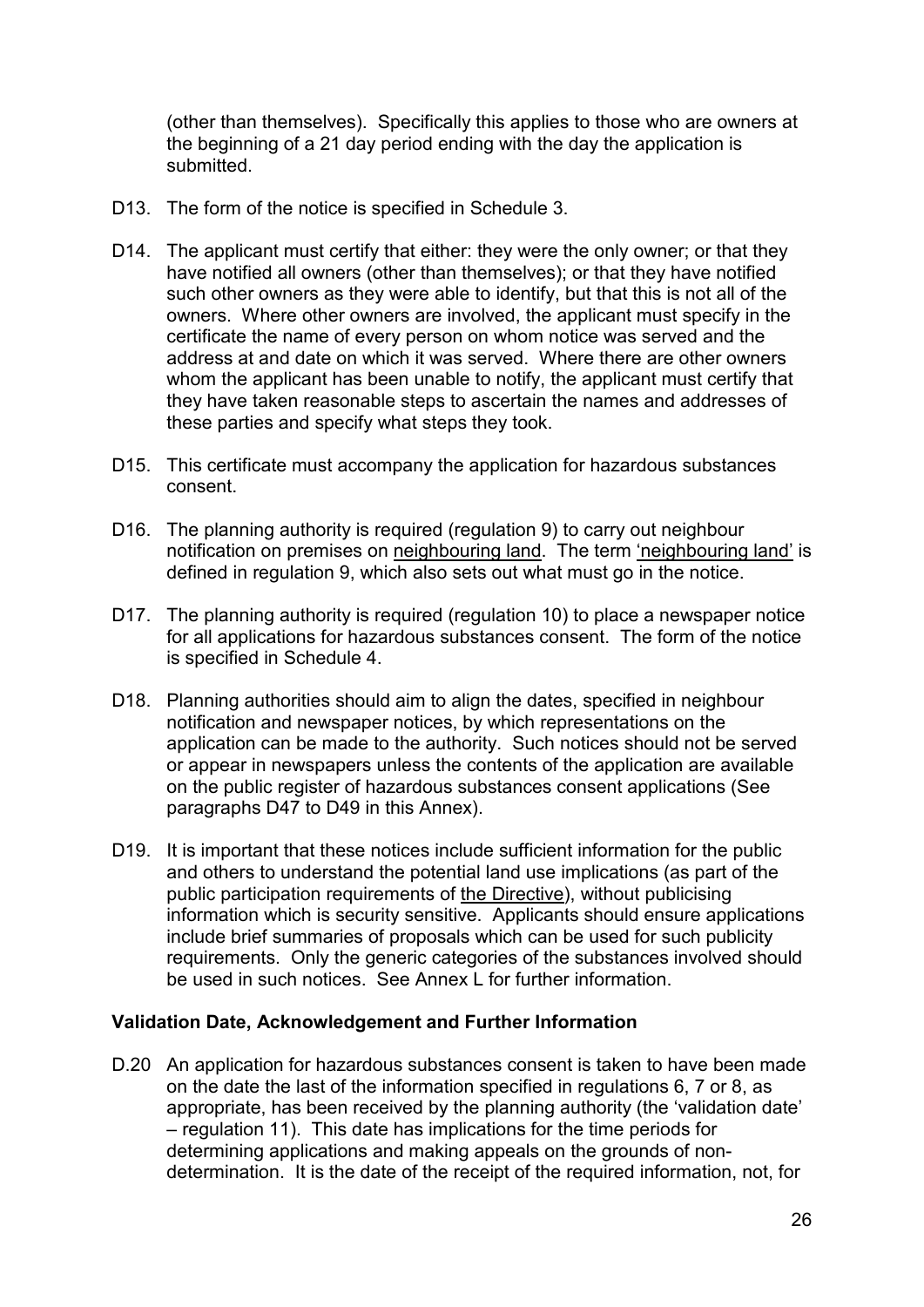example, the date when the authority acknowledges that an application has been received (unless the two dates coincide). Nor is it the date when any further information beyond that required by regulations 6, 7 or 8, such as information the authority requires to be provided under regulation 13, is submitted.

- D21. Where all the information required by regulation 6, 7 or 8 is received, the planning authority must send an acknowledgement to the applicant or to the agent acting on the applicant's behalf. The acknowledgement must include information on the time periods for issuing a decision notice (See paragraph D26 to D28 of this Annex) and the applicant's right of appeal.
- D22. If the application and information falls short of the requirements of regulation 6, 7 or 8, as appropriate, the planning authority must write to the applicant/ agent identifying the missing information, documents or fee which must be submitted.
- D23. As indicated, planning authorities have power to require the production of further information (regulation 13) which they consider they need to determine the application in addition to that specified in regulation 6, 7 or 8. Requests for such further information and its submission do not affect the validation date.

# **Consultation**

- D24. Regulation 14 lists bodies that must be consulted on applications, including HSE or ONR, as appropriate, and SEPA. It also reflects the wider public participation requirements of Article 15 of the Directive. Regulation 14(3) contains a requirement to consult other persons and parties, including any non-governmental organisation promoting environmental protection, known to the authority, who are affected, likely to be affected or have an interest in the proposal but who are unlikely to have seen the owner or neighbour notification or newspaper notice.
- D25. Regulation 14(4) contains specific requirements as to the information to be sent to consultees in line with the Directive (see Annex L on Security and Confidentiality issues). At least 28 days must be allowed for responses.

# **Time Period for Determination**

D26. Planning authorities have two months from the validation date in which to issue a decision notice (or notice of referral of the application to Scottish Ministers – also known as "call-in" of the application) on hazardous substances consent applications (regulation 17). This period can be extended by an agreement in writing between the applicant and the planning authority. However, no decision can be issued until after the time periods for representations and responses specified in the owner and neighbour notifications (regulations 5 and 9), newspaper notices (regulation 10) and consultation notice (regulation 14).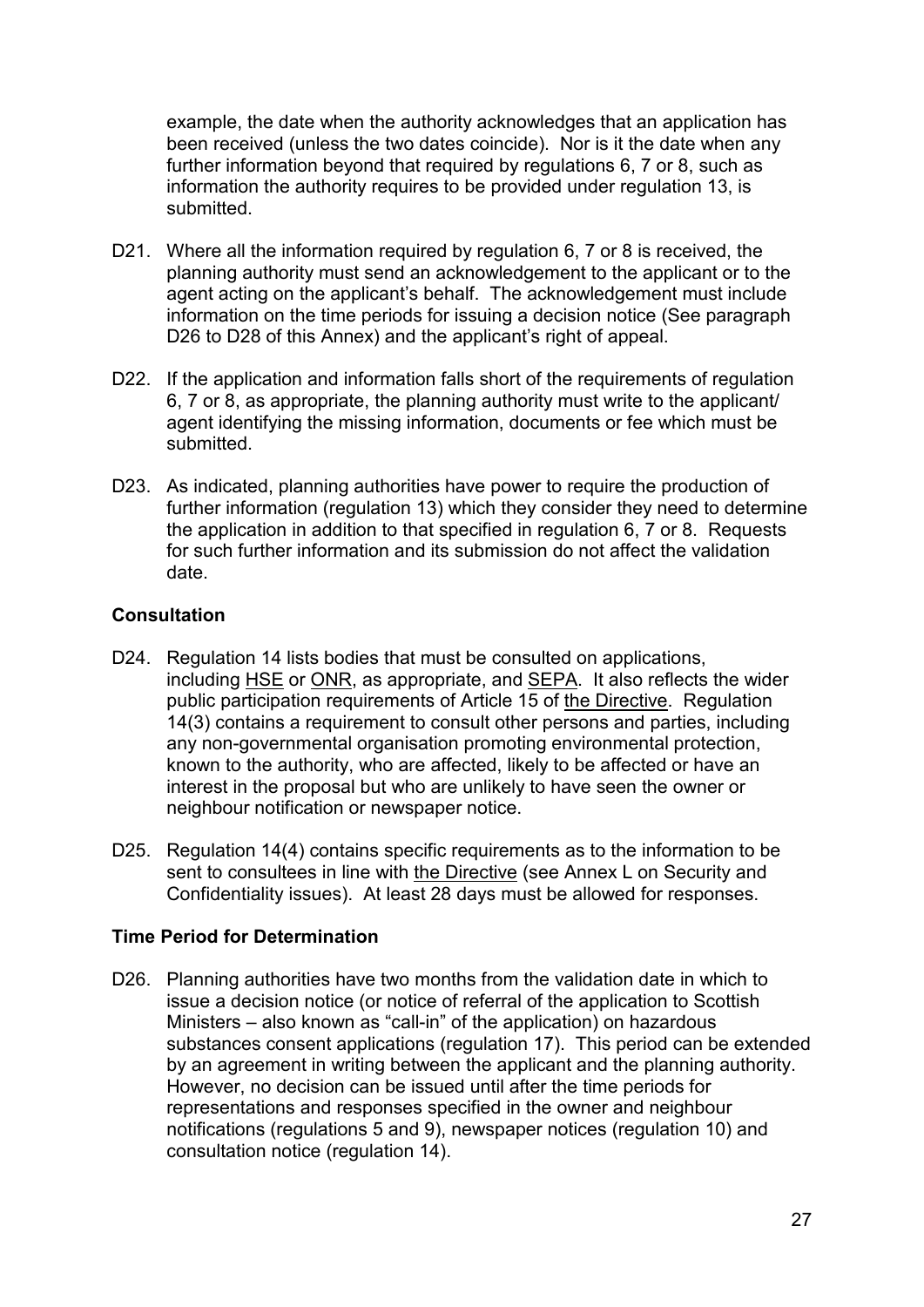- D27. The applicant can appeal to the Scottish Ministers on the grounds of nondetermination of the application where no decision notice (regulation 18), or notice that an application has been referred to the Scottish Ministers (regulation 20), is issued within the two month period or any agreed extension. The applicant has 3 months from the date of expiry of the two month period, or agreed extension, to make such an appeal.
- D28. The exception to this right of appeal is an application under regulation 8 for continuation of hazardous substances consent, where consent is deemed to be granted if no decision is issued within the 2 month period or any agreed extension.

#### **Making a Decision**

- D29. Planning authorities can grant consent, grant it with conditions or refuse consent – though see paragraphs D34 to D37 on notification of applications and D50 to D54 on applications under regulation 8 for continuation of consent. Section 8 of the Principal Act provides that conditions on how a hazardous substance is to be kept or used are limited to those HSE or ONR have advised should be imposed.
- D30. Where an application relates to more than one hazardous substance, different decisions can be made in relation to each substance.
- D31. The role of HSE, ONR and SEPA is to advise the planning authority on the risks arising from the presence of hazardous substances. HSE and ONR have the expertise to assess the risks arising from the presence of a hazardous substance to persons in the vicinity and advise the planning authority accordingly; SEPA has the expertise to assess and advise upon the likely risks arising to the environment. However, the decision as to whether the risks associated with the presence of hazardous substances, either to persons or to the environment, are tolerable in the context of existing and potential uses of neighbouring land is one which should be made by the planning authority.
- D32. Section 7 of the Principal Act refers to the need to have regard to material considerations, and lists a number of those, including the development plan and advice from the HSE or ONR. However, the list of considerations in section 7 is not exhaustive. In addition, regulation 15 provides that planning authorities must take into account representations made in relation to applications, unless the representations have subsequently been withdrawn.
- D33. In view of their acknowledged expertise in assessing the risks presented by the presence of hazardous substances, any advice from SEPA, HSE or ONR that hazardous substances consent should be refused, or conditions attached to a grant of consent, should not be overridden without the most careful consideration.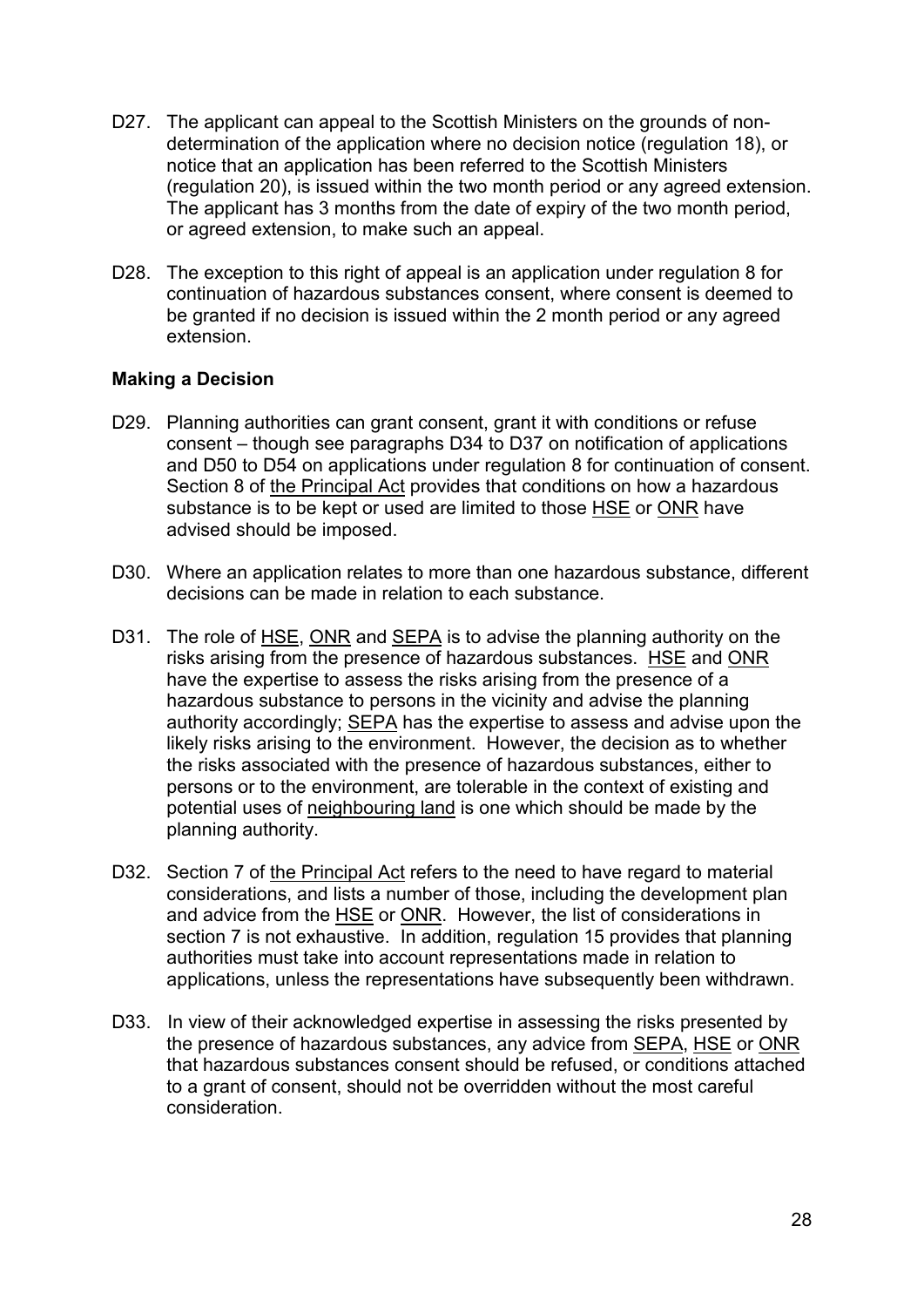## **Notification and Call-in of Applications to Scottish Ministers**

- D34. Regulation 16 requires planning authorities to notify applications for hazardous substances consent to the Scottish Ministers where the authority intends to grant consent contrary to the advice of HSE, ONR or SEPA. That is, where HSE, ONR or SEPA have advised against granting consent or have advised that conditions should be attached to a grant of consent which the authority does not intend to attach.
- D35. Notification allows Scottish Ministers to consider whether there are any grounds to justify call-in of the application for their determination. The planning authority cannot grant consent unless a 28 day time period (or any extended period notified to the authority by Scottish Ministers) has elapsed or Scottish Ministers have notified the authority that they do not intend to call-in the application.
- D36. Scottish Ministers have a general power under section 18 to intervene in the determination of a hazardous substances consent application and would do so only where it appears there may be some matter of genuine national interest at stake, such as a safety issue of exceptional concern. Such an application could also be called in because an associated application for planning permission had been called-in and it makes sense to consider the two together. In practice, Ministers will exercise this power very sparingly, recognising and respecting the important role of local authorities in making decisions on the future development of their areas.
- D37. Where an application is called-in, the planning authority is required to give notice to the applicant in accordance with regulation 20. See Annex E on Appeals and Called-in applications.

#### **Decision Notices**

- D38. Under section 7, decision notices must include a description of the land to which the consent relates, the hazardous substance or substances to which it relates and the maximum quantity of each substance permitted to be present at any one time.
- D39. Regulation 18 has further requirements on what a decision notice must include, for example: the address of the site; any conditions attached to a grant of consent; the reference number given to the application by the planning authority; rights of appeal and where information on appeals can be found. There are also requirements for information on the parties consulted, the representations made, how the latter were taken into account and the reasons for the decision.
- D40. On rights of appeal and information on such appeals, the decision notice should include information about the means of challenge available. In relation to regulation 18(5)(b), this is specifically the applicant's right of appeal under section 19. Regulation 18(4)(d) relates to wider rights of appeal by any party, primarily the availability of proceeding with a petition for judicial review of the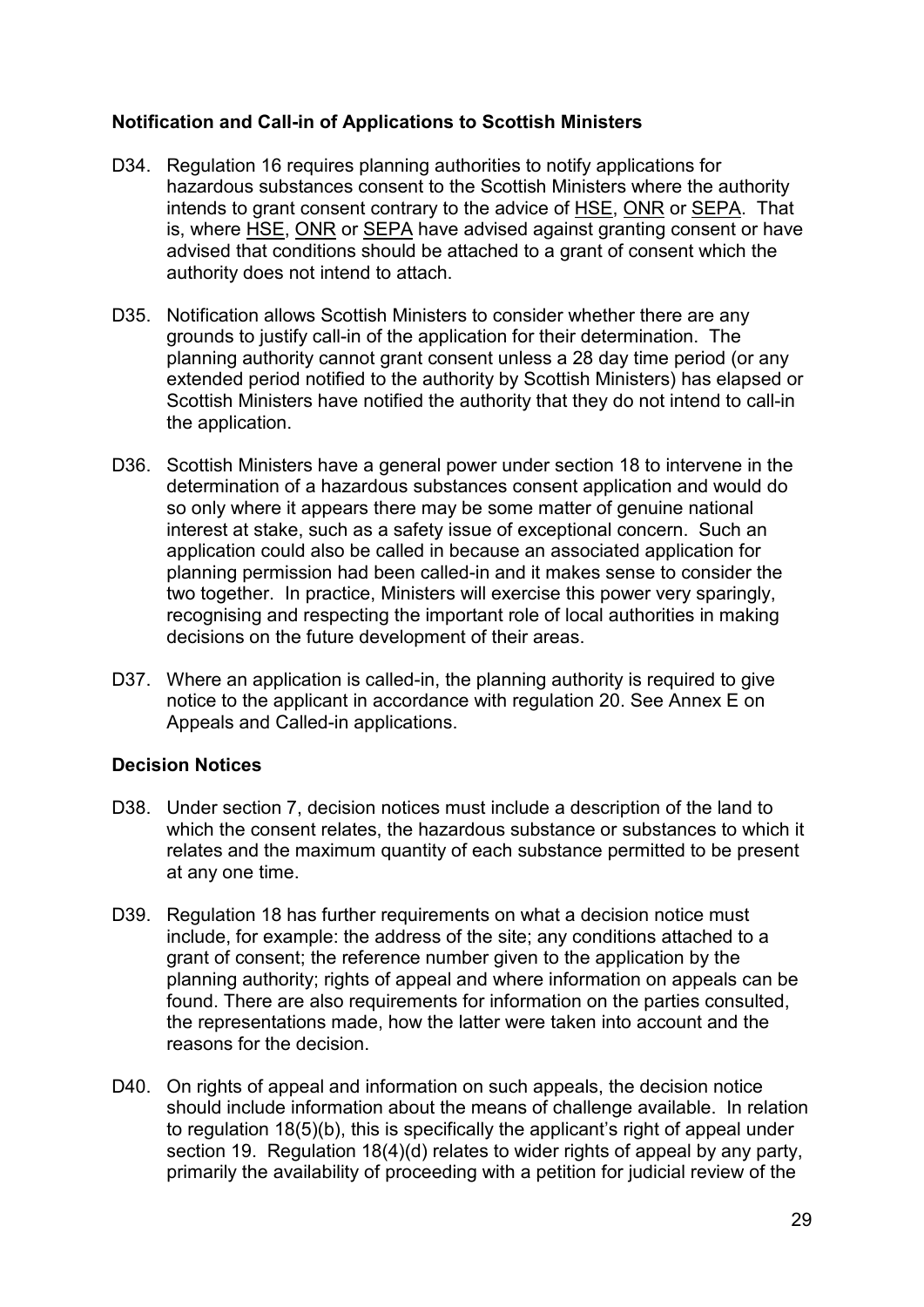determination would need to be mentioned. In all of these scenarios the statement should also provide information about the general circumstances of application and where further information on such means of challenge and the procedures for these can be found (such as the Scottish Courts Service or through the Citizens Advice Scotland – see Annex M).

- D41. Please note that the requirements on the content of decision notices vary slightly depending on the nature of the application and the decision.
- D42. SEPA and, as appropriate, HSE or ONR must be sent copies of the decision notice on an application (in part this allows HSE and ONR to set consultation distances). Other parties who made written representations must be notified of the decision and of where a copy of the decision notice is available for inspection (see Annex L on Security and Confidentiality). Regulation 18 makes provision for dealing with documents which contain representations from multiple parties, such as petitions, so that it is only necessary to notify one of the parties.

#### **Applications for Approval of Matters Specified in Conditions**

- D43. A hazardous substances consent may contain conditions requiring that the further consent, agreement or approval of the planning authority be obtained in relation to certain matters. There is no specified content for applications for such consent, agreement or approval, nor are they subject to publicity and consultation requirements.
- D44. However, the 2015 Regulations provide that such applications must be acknowledged (regulation 12), that they can be the subject of requests for further information (regulation 13) and that a decision notice must be issued when they are determined (regulation 19). There are rights of appeal against decision on these applications (section 19 of the Principal Act)

# **Fees for Applications**

D45. Fees for applications for hazardous substances consent are set out in regulation 55. Applications under regulation 6 for consent for a quantity of substance which is more than twice the controlled quantity for that substance attract a higher fee, as the greater off-site risks are likely to need more detailed consideration.

#### **Applications by Planning Authorities**

D46. Where a planning authority wishes to obtain a hazardous substances consent itself, the application must be made to the Scottish Ministers. Regulation 56 describes how the 2015 Regulations and the Principal Act apply to such applications. Amongst other things, requirements for neighbour notification, publicity and consultation apply.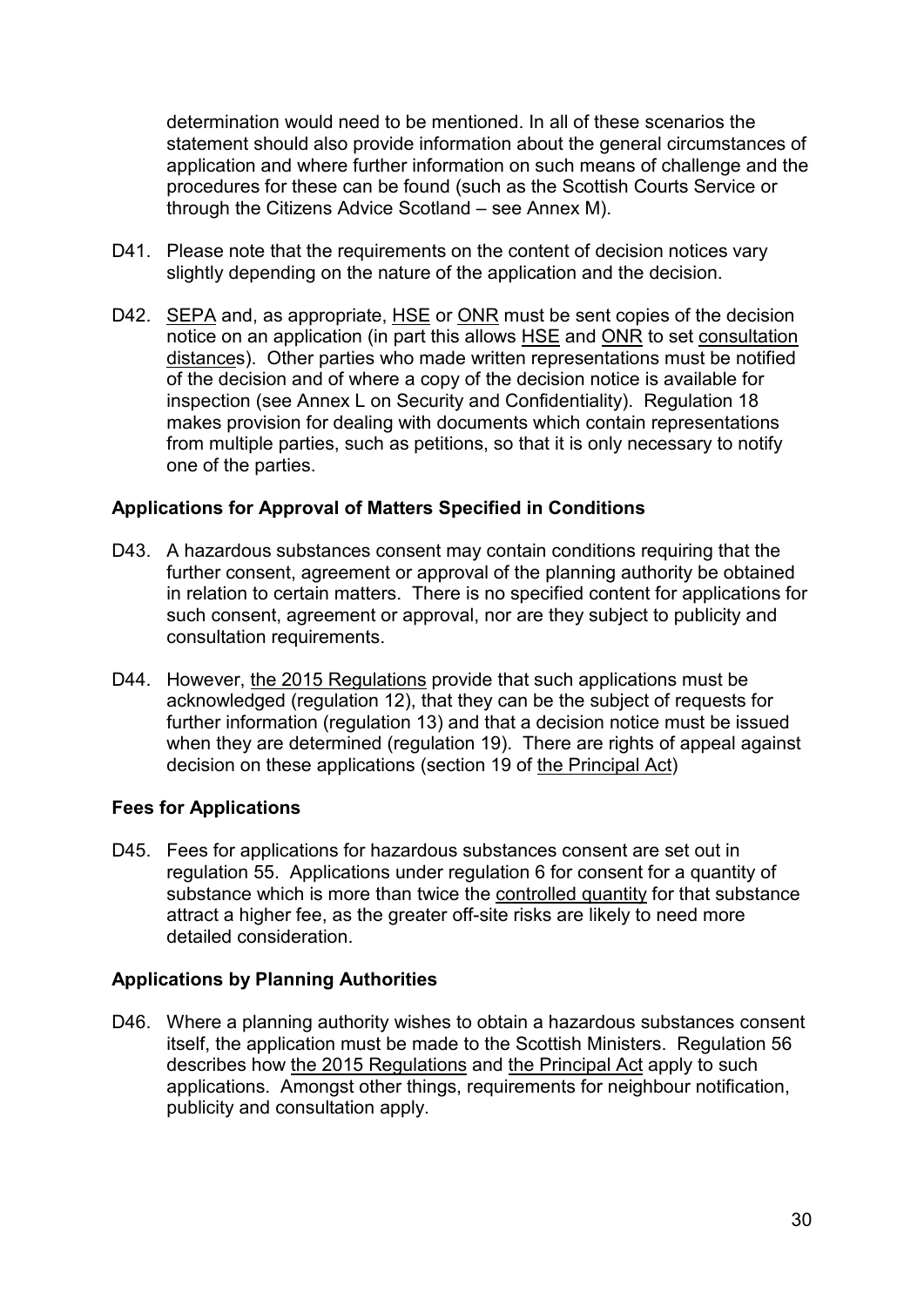# **Registers**

- D47. Regulation 41 lists all the information that must be kept in the register of hazardous substances consents. This includes: decisions under the various procedures, such as appeals, modification and revocation orders; and any other decisions in relation to a grant of hazardous substances consent. It also requires that the register contain information on notices on the presence of established substances (regulation 63) and notices of minor modifications (paragraph 17 of Schedule 2).
- D48. It is important that registers are updated quickly with information. No publicity procedures specifying the availability of information for inspection should be initiated unless and until the information is on the public register.
- D49. Hazardous substances registers should be made available for inspection on request at the planning authority's offices, but for security reasons should not be made available online. The register may be held electronically. Security sensitive information must not be removed by visiting members of the public (see Annex L).

#### **Applications to Continue a Consent after Change in Control of Part of the Land**

- D50. Section 15 of the Principal Act is designed to ensure that when the control of part of the land to which a consent relates is conferred on another person, a sensible arrangement is made as to the right to keep hazardous substances. Normally a hazardous substances consent will run with the land (as would a planning permission), but where there is a change in control of part of the land to which it relates the consent will be revoked unless an application for its continuation has previously been made under section 15.
- D51. This provision is designed to avoid inappropriate results. For example, a site operator has a consent to keep hazardous substances at a site that includes a staff sports ground. The sports ground is at the outer perimeter of the site, well-removed from the process plant and no hazardous substances are ever present there. If the site operator sells only the sports ground it may be inappropriate that the consent should be split proportionally between the owners. In many cases the consent will impose conditions controlling the particular location within a site where the substances are to be kept or used, but that may not always be the case.
- D52. Section 16(1) of the Principal Act empowers the planning authority to modify or revoke a consent which is the subject of a section 15(1) application. Where the authority does modify or revoke the consent, section 17 entitles the person who controlled the whole of the land before the change in control to be compensated for any loss or damage sustained and directly attributable to the modification or revocation. It is likely that a planning authority will at least need to modify the description of the land to which the consent relates, and modifications of conditions may be necessary. It should, however, rarely be appropriate to use these powers to impose significantly more onerous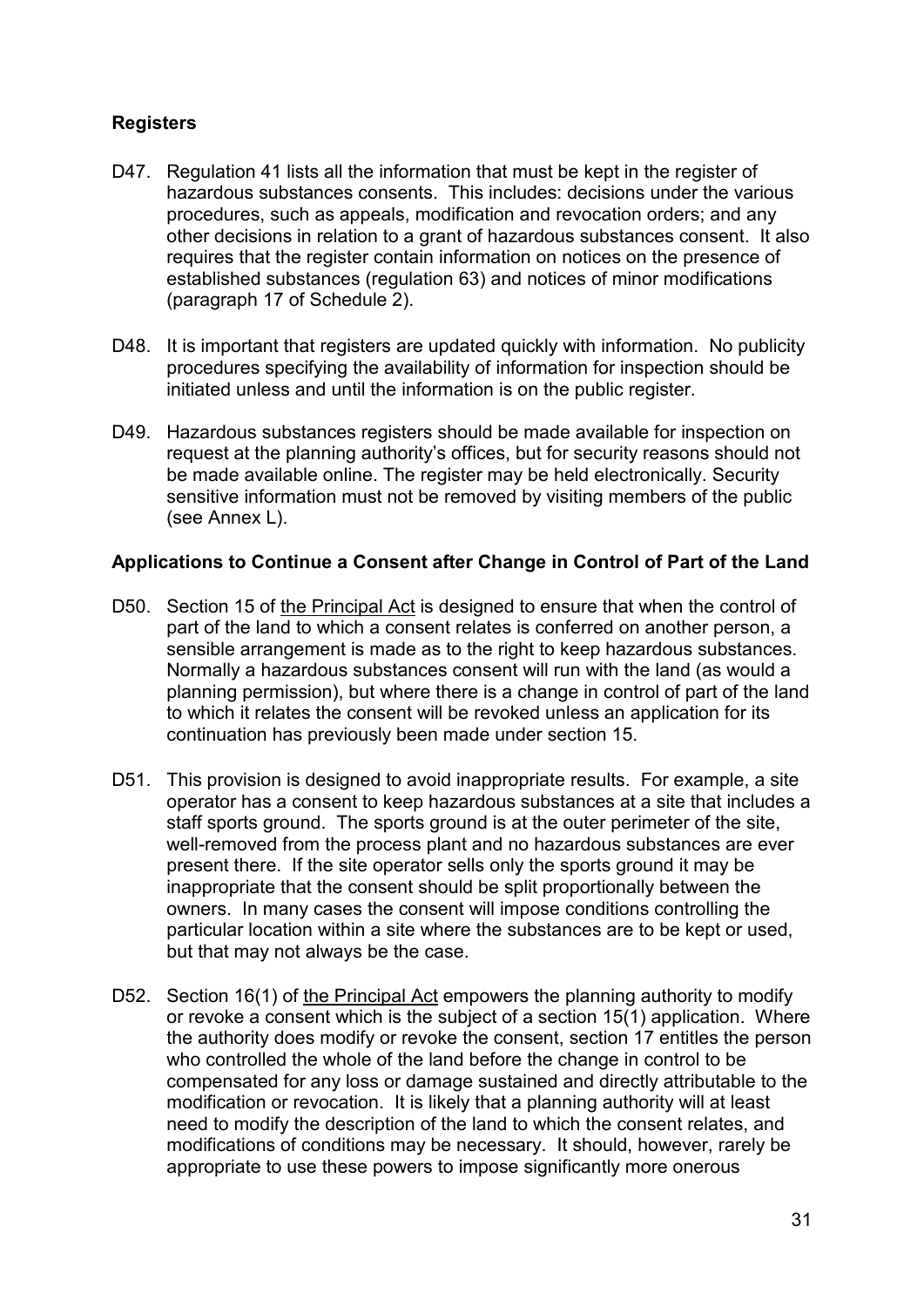conditions on a consent or to revoke it. In a typical case, where the consent has to be modified to refer to only one part of a property that has been divided, it seems unlikely that a sensible modification will normally give rise to any claim for compensation.

- D53. Although a consent or deemed consent will already have been granted in these cases, applications for continuation could give rise to issues of no less significance than applications for a new consent. The same publicity and consultations procedures as for applications for a new consent therefore apply. These applications may also be called in under section 18 of the Principal Act. See Annex E for details on rights of appeal in relation to these applications.
- D54. It is important to note that where an application under regulation 8 is not determined within the statutory period, or any extended period agreed upon in writing by the applicant and the planning authority, the application **is deemed to be granted**. It is important therefore that planning authorities deal with such cases timeously.

#### **Key points on applications for continuation of consent:**

- If no application for continuation of the consent (regulation 8) is made prior to a change to the person in control of part of the land, revocation of the consent is automatic and there is no compensation payable under section 17 of the Principal Act; and
- If an application for continuation of consent is not determined within the statutory period or an agreed extension to this period, the application is deemed to be granted.

#### **Other Procedures Granting Hazardous Substances Consent**

- D55. Scottish Ministers also have powers to direct that hazardous substances consent is deemed to be granted when authorising projects which involve hazardous substances under other consent procedures. Such a direction can specify conditions to which the grant of hazardous substances consent is subject. Section 10(1) to (2A) of the Principal Act allow for such directions to be made when Scottish Ministers<sup>[1](#page-27-0)</sup>:
	- authorise development by a local authority or statutory undertaker;
	- grant consent under section 36 of the Electricity Act 1989; or

 $<sup>1</sup>$  While Section 10 also applies to certain development authorised by the UK Government under its</sup> Nationally Significant Infrastructure Planning procedures, these are not subject to requirements in the 2015 Regulations.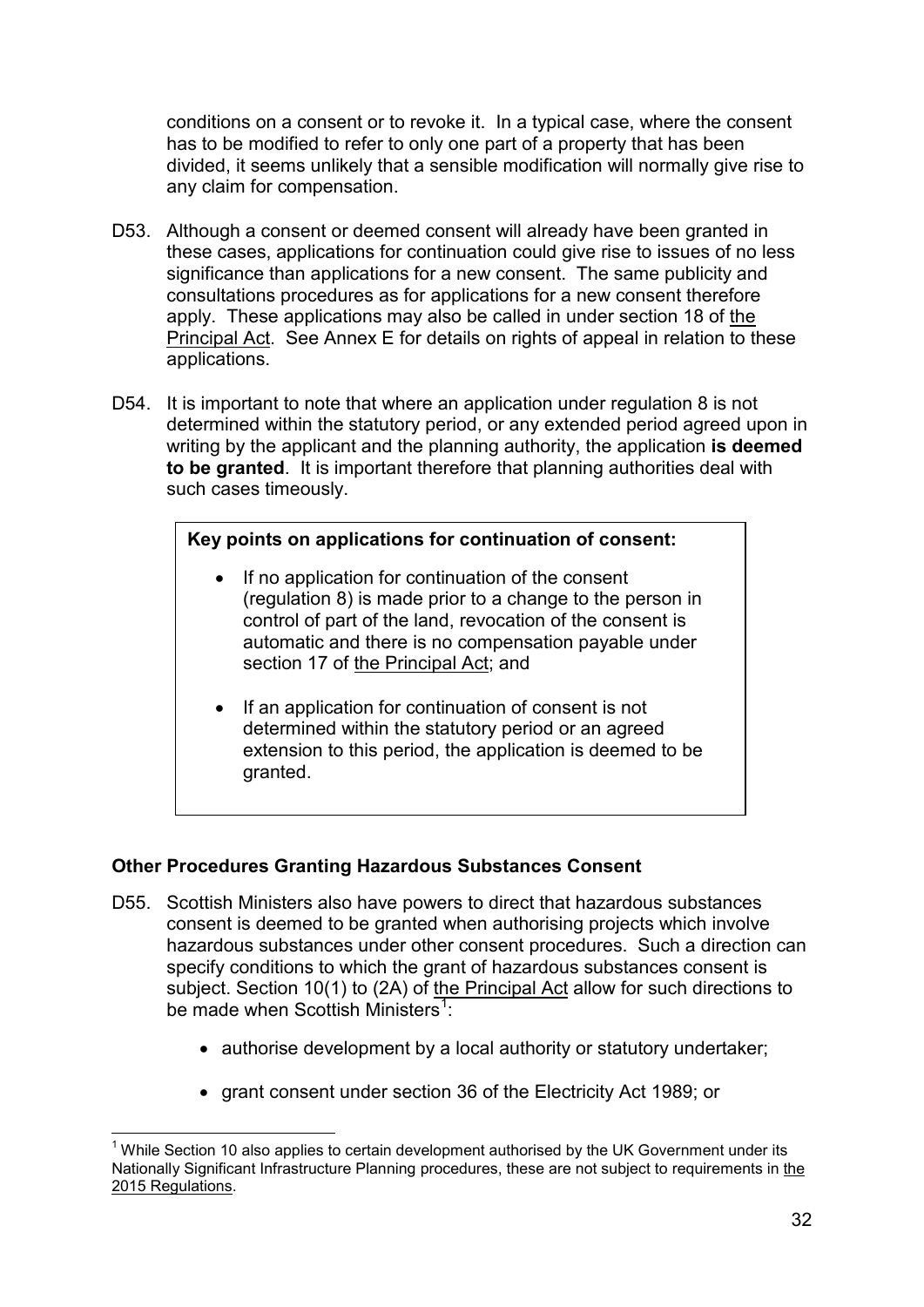- make an order under section 1 of the Transport and Works (Scotland) Act 2007
- D56. While there are separate application procedures for each of these types of authorisation, consent or order, regulation 23 sets out public participation requirements in such cases to ensure compliance with the Directive. Where the requirements of decision making procedures have equivalent requirements to regulation 23 which have been complied with, there is no need to carry out the requirements again. Section 10 and regulation 23 also require consultation with HSE or ONR (as appropriate) and SEPA.

## **Key Points: Applications for Hazardous Substances Consent**

- There are three types of applications for hazardous substances consent;
	- applications for consent;
	- applications for a replacement consent with different conditions; and
	- applications for continuation of consent where there has been a change in the person in control of part of the land.
- Where there is a change in the person in control of part of the land to which consent relates, such consent will be revoked in the absence of an application for continuation of consent.
- HSE provides a downloadable form to assist with the technical information required as part of an application.
- Procedures for processing applications are broadly similar to those for applications for planning permission, though there are differences to ensure compliance with the Directive.
- There are rights of appeal to Scottish Ministers against a planning authority's failure to determine applications for consent.
- However, a planning authority's failure to determine an application for continuation of consent results in a deemed approval.
- Given SEPA, HSE and ONR's expertise on off-site risks from hazardous substances, their advice should not be overridden without the most careful consideration.
- Requirements to notify applications to Scottish Ministers apply where the planning authority wishes to grant consent contrary to HSE, ONR or SEPA advice.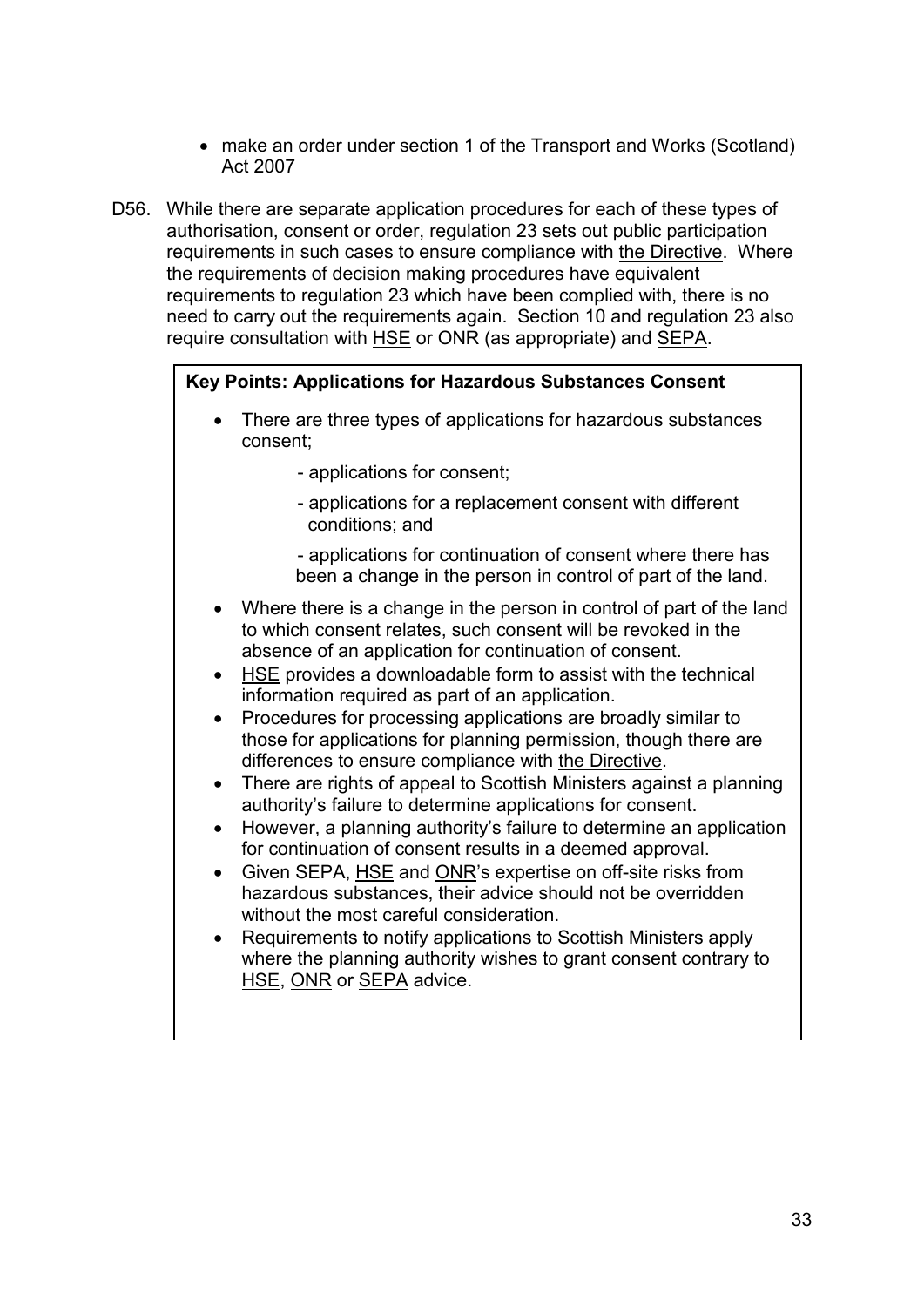# **ANNEX E**

### **HAZARDOUS SUBSTANCES CONSENT – APPEALS AND CALLED-IN APPLICATIONS**

#### **Rights of Appeal**

- E1. There are no local review procedures for applications for hazardous substances consent, or for applications for consent, agreement or approval required by a condition attached to a hazardous substances consent. Appeals relating to such applications are made to the Scottish Ministers (section 19 of the Principal Act).
- E2. Appeal forms are available from the Directorate for Planning and Environmental Appeals (DPEA), or can be downloaded from the appeal section of the Scottish Government web site (see link in Annex M for contact details and links).

#### *Applications for hazardous substances consent (regulation 6) or changes to conditions on hazardous substances consent (regulation 7)*

E3. Applicants for hazardous substances consent under regulations 6 and 7 have a right of appeal to the Scottish Ministers against a refusal of such consent by the planning authority or against any condition attached to a grant of consent (section 19 of the Principal Act). In the absence of a decision notice or notice that the application has been referred to the Scottish Ministers (also known as "called-in"), they can also, after the expiry of the period allowed for determination (see paragraph E12 below), appeal on the grounds of nondetermination.

#### *Application for continuation of consent (regulation 8)*

- E4. An applicant under regulation 8 for the continuation of hazardous substances consent upon a change in the person in control of part of the land to which consent relates has a right of appeal against refusal of such an application (section 19 of the Principal Act).
- E5. There is no right of appeal on the grounds of non-determination of the application in such cases. If no decision or notice of call-in by Scottish Ministers has been issued within the period of 2 months after the validation date, or any extension to that period agreed upon in writing by the applicant and the planning authority, the continuation of consent is deemed to be granted.

#### *Application for consent, agreement or approval required by a condition attached to hazardous substances consent*

E6. An applicant for consent, agreement or approval required by a condition attached to a hazardous substances consent also has a right of appeal under section 19 against a refusal by the planning authority or against conditions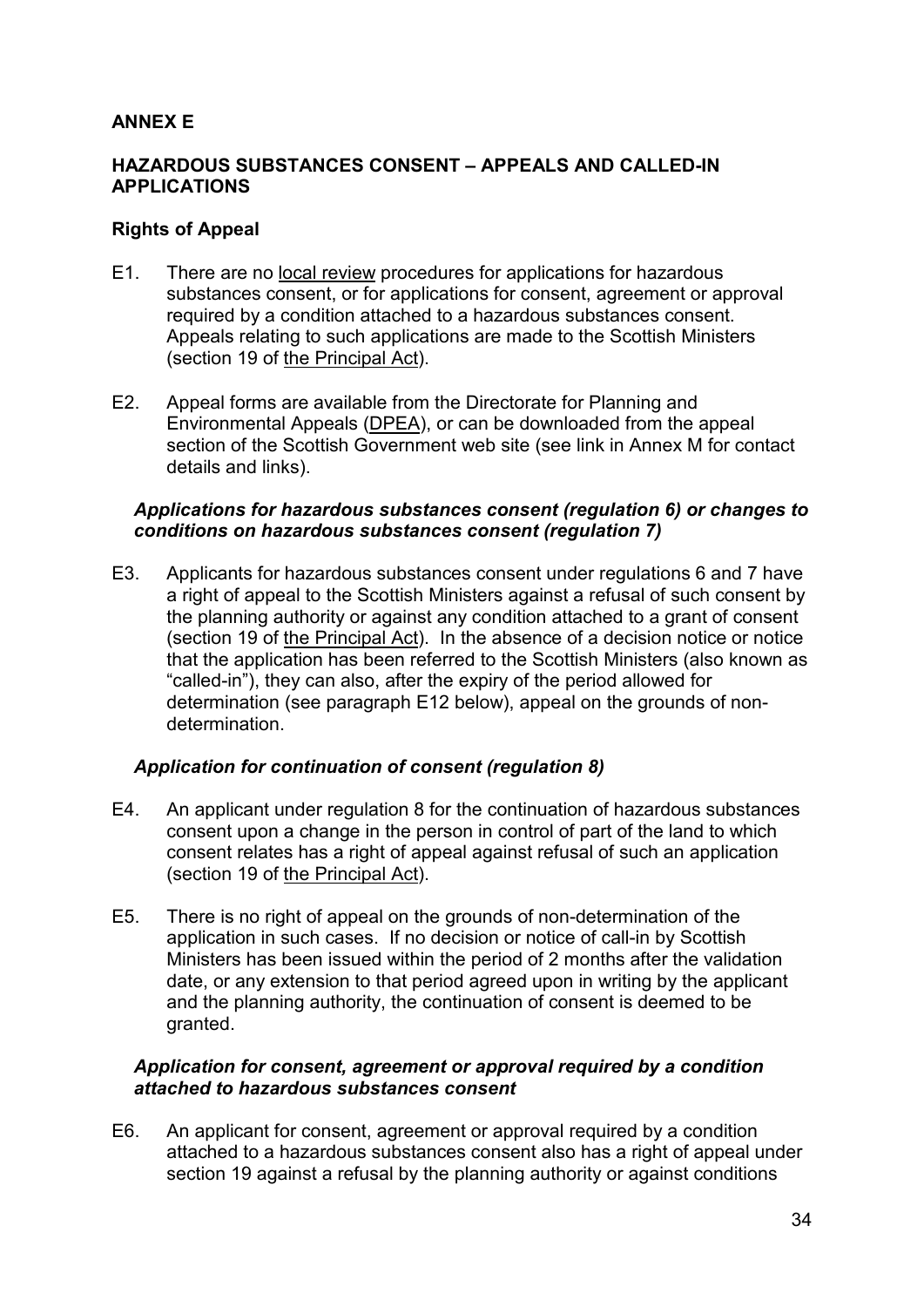attached to an approval, agreement or consent. There is no right of appeal on the grounds of non-determination in such cases.

# **Right to be Heard**

- E7. In any appeal under section 19 of the Principal Act in relation to hazardous substances consent or consent, agreement or approval required by a condition attached to such consent, the appellant and planning authority have a right to appear before and be heard by a person appointed by the Scottish Ministers (a 'right to be heard'). Where the appellant or the planning authority wish to exercise their right to be heard in relation to certain matters by making oral submissions, those matters will be considered via one or more hearing sessions and/or one or more inquiry sessions.
- E8. It will be for the person appointed by Scottish Ministers to determine the appeal to decide which of these procedures, alongside any other further processing of the case, are appropriate in a specific case.

# **Appeal Procedures**

E9. The appeal procedures in Part 5 of the 2015 Regulations, and the related Town and Country Planning (Hazardous Substances Inquiries Session Procedure) (Scotland) Rules 2015, are very similar to those for planning permission. A major difference is the above mentioned (paragraph E7) "right to be heard" in hazardous substances consent appeal procedures.

# *Notice of Appeal*

- E10. An appeal to Scottish Ministers must be made in writing. Regulation 24 requires the notice to be given in a form obtained from Scottish Ministers (see paragraph E2 above and link to appeal forms in Annex M).
- E11. The notice of appeal must be served within a period of three months beginning with the date of the decision notice or, in the case of an appeal against non-determination, beginning with the date of expiry of the period allowed for determining the application. For example, if the date of the planning authority's decision notice were 1 September, an appeal would have to be received by DPEA on or before 30 November. An appeal submitted on 1 December would be out of time and not accepted. If the period within which the planning authority had to make a decision expired on 17 March, without one being issued, an appeal on the grounds of failure to determine would need to be made by [1](#page-34-0)6 June. There is no discretion to accept late appeals<sup>1</sup>.
- E12. The period allowed for determining an application is specified in regulation 24(3) and is two months after the validation date of the application. Where the applicant and planning authority agree in writing to an extension to this statutory period, the extended period counts as the period allowed for determination.

<span id="page-37-0"></span>Not appealing on the grounds of non-determination does not affect the right of appeal against the planning authority's eventual decision.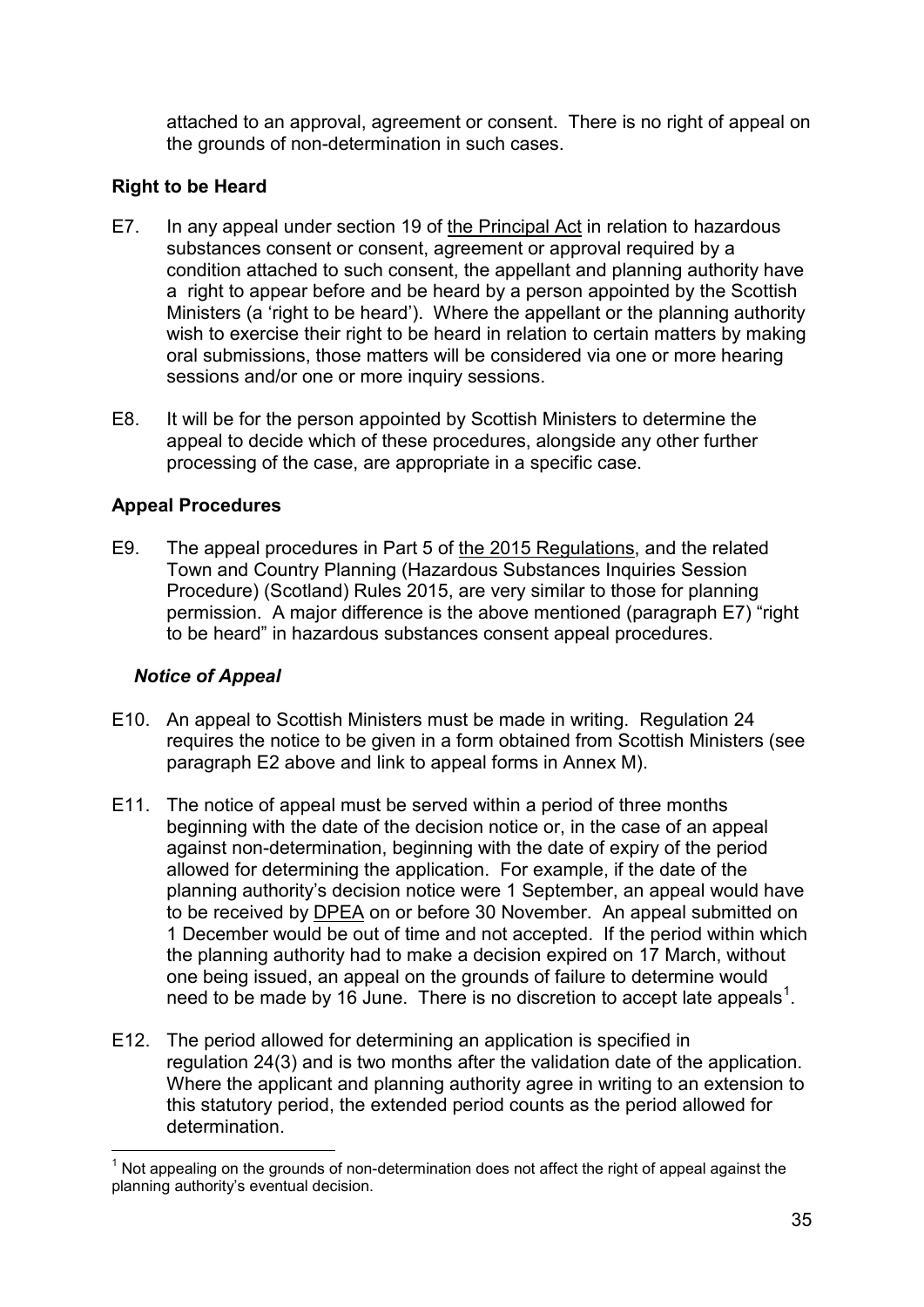- E13. Regulation 24 sets out what must be contained in or accompany a notice of appeal to Scottish Ministers, namely:
	- the name and address of the appellant;
	- the date of the notice and reference number of the relevant application;
	- the name and address of any representative of the appellant for correspondence purposes;
	- a statement setting out full particulars of the appeal including a note of what matters the appellant considers should be taken into account in determining the appeal and by which procedure (or combination of procedures) the appellant would prefer the appeal to be conducted;
	- in relation to the above, a statement as to whether the appellant wants to exercise their right to appear before and be heard by an appointed person and, if so, on which matters he or she wishes to be heard; and
	- where the appeal is against the planning authority's decision, a copy of the decision notice.
- E14. The appeal form provided by the Scottish Ministers will prompt the provision of all of this information. While DPEA will request any missing information, if the statutorily required information is not submitted within the period for making the appeal, the appeal will not be accepted.
- E15. Regulation 24(5) provides that all matters that the appellant intends to raise in the appeal must be set out in the notice of appeal or in the accompanying documents. All documents, material and evidence the appellant intends to use to support the appeal must also accompany the notice of appeal.
- E16. Regulation 24(6) provides that the appellant may only raise additional matters or submit further documents, materials or evidence in accordance with:
	- regulation 25, in commenting on the planning authority's response to the appeal;
	- regulation 26, in commenting on the interested parties' responses to the appeal;
	- regulation 32, where the appointed person seeks further written submissions;
	- the Hearing Session Rules (Schedule 7); or
	- the Inquiry Session Rules.
- E17. These requirements are intended to ensure that the relevant matters and items of information are provided efficiently at the start of the appeal process, rather than at varying points throughout the process.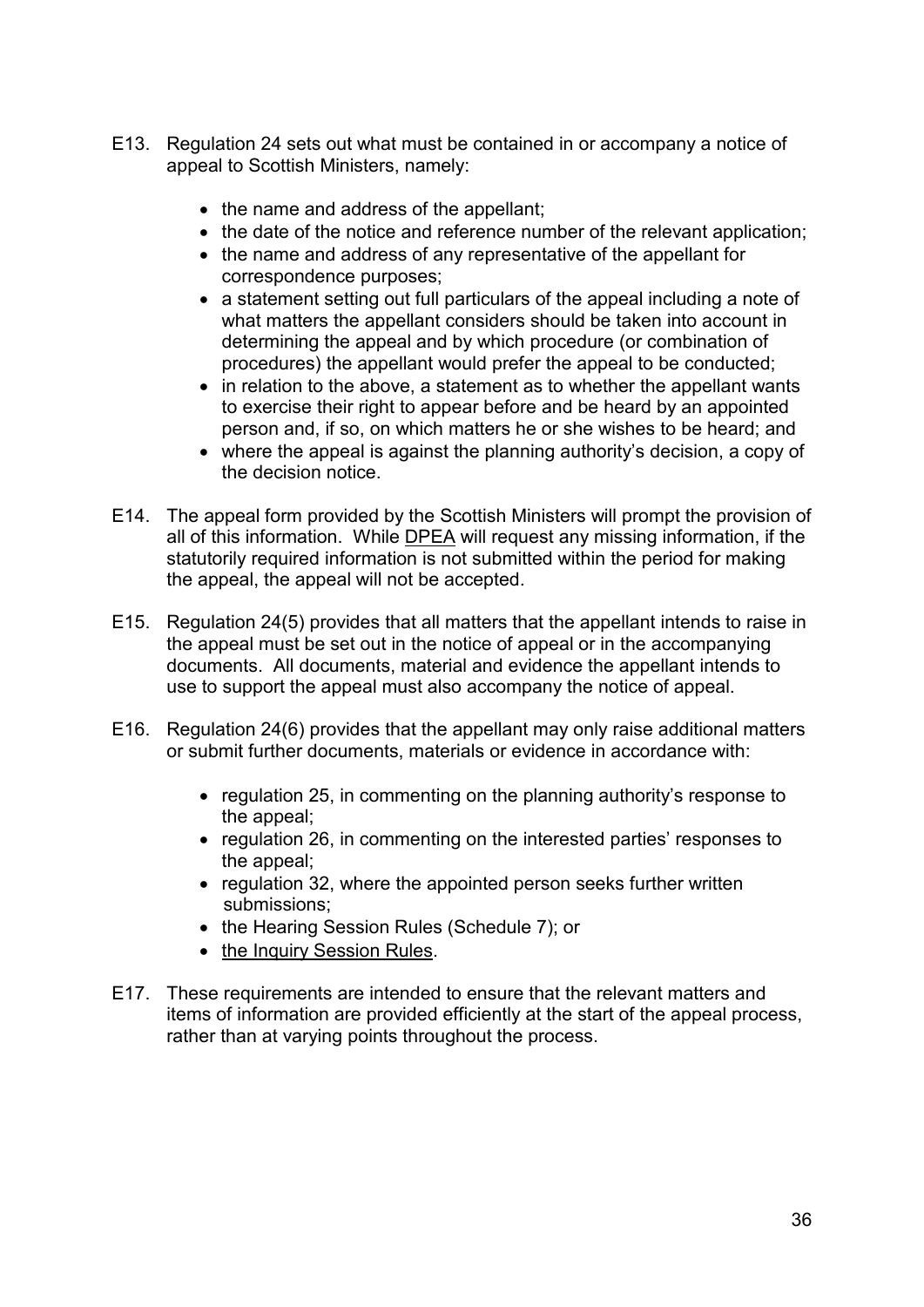# *Intimation to the Planning Authority*

E18. At the same time that the appellant gives notice of appeal to Scottish Ministers, the appellant must also inform the planning authority. Regulation 25 requires that the appellant sends to the planning authority a copy of the notice of appeal and a list of all documents, materials and evidence which the appellant intends to rely upon and which accompanied the notice of appeal. There is no need for the appellant to send to the planning authority copies of documents that the appellant has already submitted to that authority. The appellant must, however, also send to the planning authority a copy of any documents, materials and evidence which had not already been provided to the planning authority while it had been considering the application.

### *Planning Authority Response*

- E19. Having received the notice of appeal from the appellant, regulation 25(2) requires the planning authority to provide a response within 21 days, beginning with the date of receipt. It is important that authorities meet this deadline as any delay at this stage has a particularly detrimental effect on the running of the appeal as a whole. The planning authority should send to Scottish Ministers and the appellant:
	- a note of the matters that the planning authority considers should be taken into account in determining the appeal and by what procedure (or combination of procedures) the authority thinks these should be examined;
	- in relation to the above, a statement of whether or not the authority wants to exercise its right to appear before, and be heard by, an appointed person and the matters on which the authority wishes to be heard;
	- a copy of the documents (other than those specified by the appellant in their list of documents, materials and evidence) which were taken into consideration by the planning authority in making its decision; and
	- the conditions that the planning authority considers should be imposed in the event that consent is granted.
- E20. Regulation 25(3) allows that, having received the planning authority's response, the appellant can, within 14 days beginning with the date of receipt, send to Scottish Ministers and to the planning authority any comments on matters raised by the planning authority which had not previously been addressed in the decision notice<sup>[1](#page-37-0)</sup>. At the same time, the appellant can also provide any documents, materials or evidence in support of those additional comments. Planning authorities are expected to provide full reasons in their decision notice and so this provision should not normally be needed. This is not intended to be a chance for appellants to add to their response to issues raised in the decision notice.

<span id="page-39-0"></span>Decision notice in this paragraph includes the notices of decision for applications for consent, agreement or approval required by a condition on hazardous substances consent.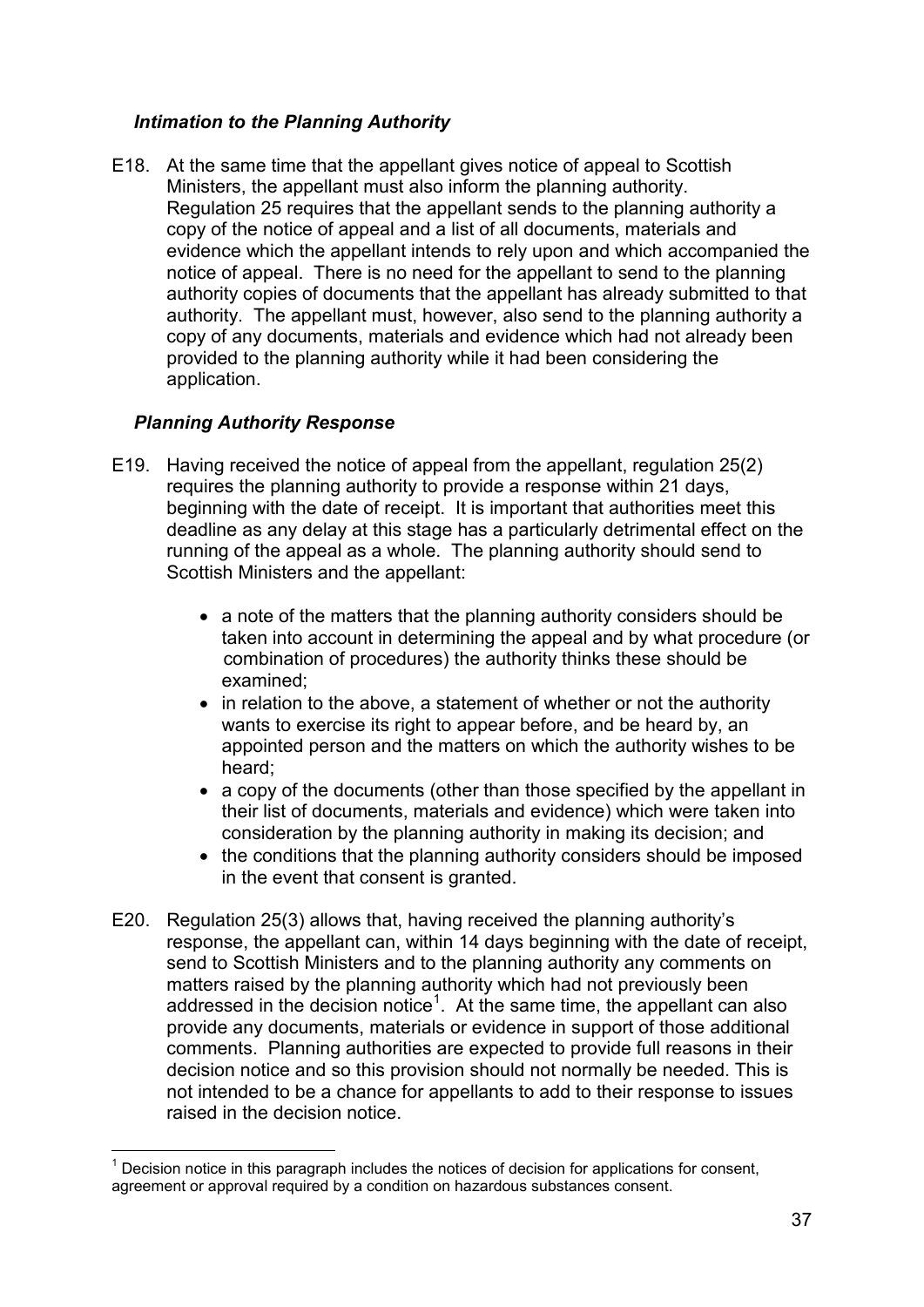E21. There is no provision in the 2015 Regulations giving the planning authority an opportunity to respond to the appellant's additional comments, although the appointed person may specifically request further submissions from the appellant, planning authority and any other specified party through a subsequent procedure notice (see paragraphs E28 to E54).

#### *Notification to Interested Parties*

- E22. Regulation 26 requires planning authorities to give interested parties notice of the appeal within 14 days of the authority being notified of the appeal. "Interested parties" are those consulted by the planning authority under regulation 14 and any other persons who made representations (which were not subsequently withdrawn) to the planning authority during the authority's consideration of the application.
- E23. Regulation 26(3) covers the content of such a notice. This includes details of the appellant, the proposal, the site address/ location and statements advising interested parties of where the notice of appeal can be inspected, that the representations they previously made will be sent to Scottish Ministers and the appellant by the planning authority and details of how to make any further representation at this stage.
- E24. As representations previously made and lodged with the planning authority by interested parties will be taken into account before a decision is reached on the appeal, there is no need or expectation for the same matters to be raised again with Scottish Ministers. Nevertheless, regulation 26(4) allows that interested parties may make further representations to Scottish Ministers in respect of the appeal within 14 days beginning with the date notice of the appeal is given to interested parties. In turn, the 2015 Regulations require Scottish Ministers to send a copy of any representations received by them to the appellant and to the planning authority, each of whom are provided with an opportunity to respond within a specified period, being not less than 14 days after the copies were sent.
- E25. The planning authority is to make all the relevant appeal papers available for inspection at an office of the planning authority (regulation 27). The legislation does not rule out making the information available in electronic form. However, such information should not be made available on the internet (see Annex L on Security and Confidentiality).

# *Deadlines for Provision of Statements and Other Evidence*

- E26. As noted above, the 2015 Regulations set a number of statutory deadlines for the submission of:
	- the planning authority's response to the appeal (21 days);
	- the appellant's comments on the planning authority's response (14 days);
	- the planning authority's notification to interested parties (14 days);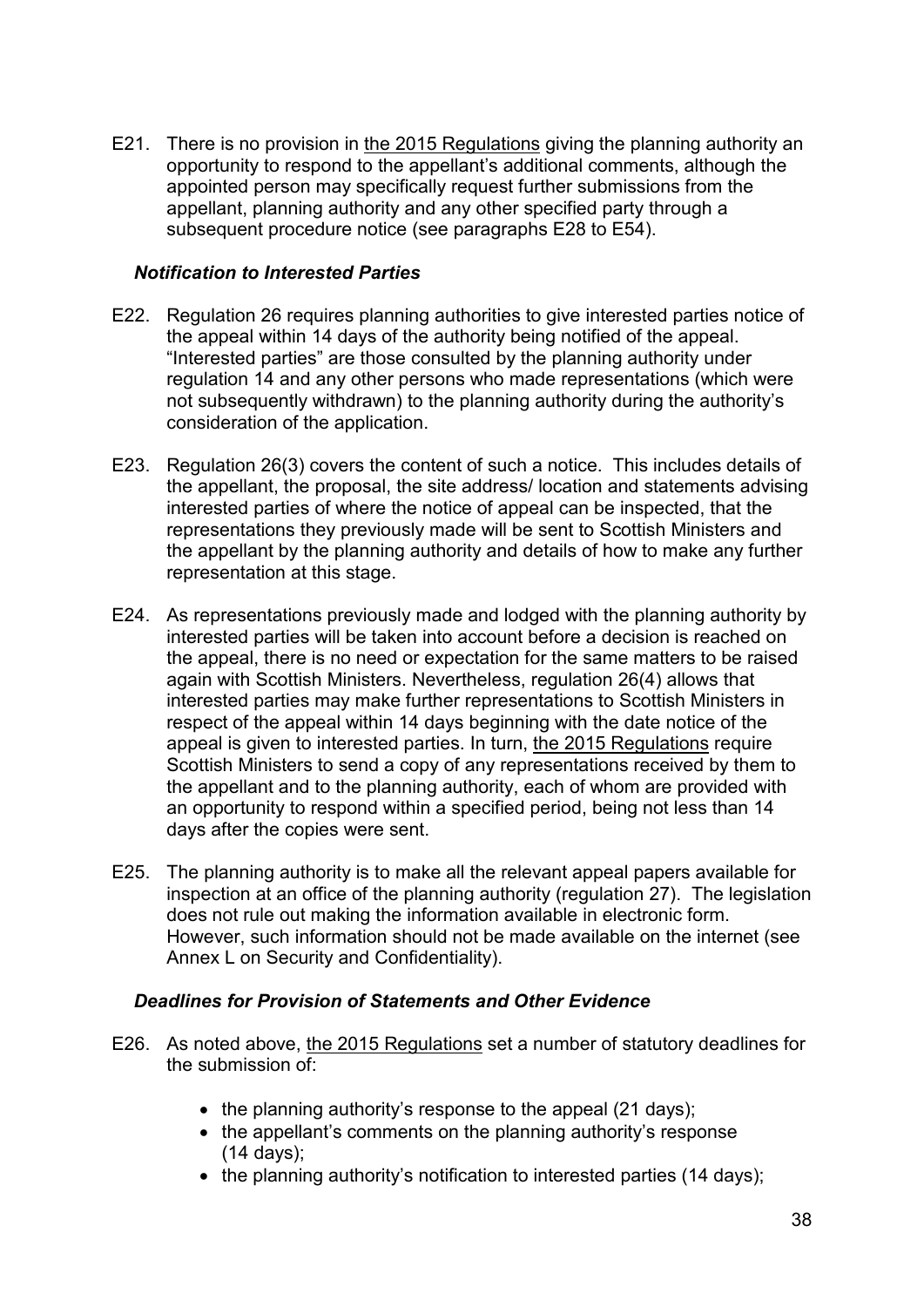- further representations from interested parties (14 days); and
- the appellant's and planning authority's comments on representations from interested parties (a specified date not less than 14 days after they are sent a copy of any further representations from interested parties).
- E27. In the interests of efficiency in decision-making, the Scottish Government expects parties to provide responses, comments, notifications and representations at the earliest opportunity.

#### *Procedure for Determination*

E28. Once the above exchange of information is completed, regulation 28 allows the person appointed to decide the appeal, where they conclude they have sufficient information, to proceed to a decision without any further evidence gathering procedure. This does not apply where either the appellant or the planning authority wishes to exercise their right to be heard.

### *Further Evidence*

E29. If the appointed person decides that further information or additional representations are required to allow the appeal to be determined, the appeal is to be conducted by one of, or by a combination of, the procedures set out in regulation 30(3) (further written submissions, hearing sessions, inquiry sessions or site inspections). The appointed person will identify each of the matters on which further information is needed, and also the procedure to be used to obtain it. This will be clearly set out to the parties involved in a procedure notice. Where the appellant or the planning authority exercise their right to make oral submissions in relation to any matter, the appointed person will decide whether such submissions should be made at a hearing session or an inquiry session, or a combination of these.

#### *Opt-in Notice*

- E30. Where further procedure is required, regulation 29 allows the appointed person to write to interested parties inviting them to confirm if they wish to be involved in such further procedure (e.g. hearing or inquiry sessions). Interested parties will be given a specified period (being at least 14 days from when notice is given) within which to give confirmation. In the event that they do not wish to be involved in the further procedure, their original representation will still be given due consideration and they will be informed of the decision on the appeal in due course.
- E31. The intention is that this "opt-in" procedure would be used in those cases where there are a significant number of interested parties; for example, where a large number of representations had been made by petition or by standard letter. The aim is to identify those interested parties who wish to play an active role in any further procedure in the appeal and to avoid repeatedly sending information about the progress of an appeal to people who, though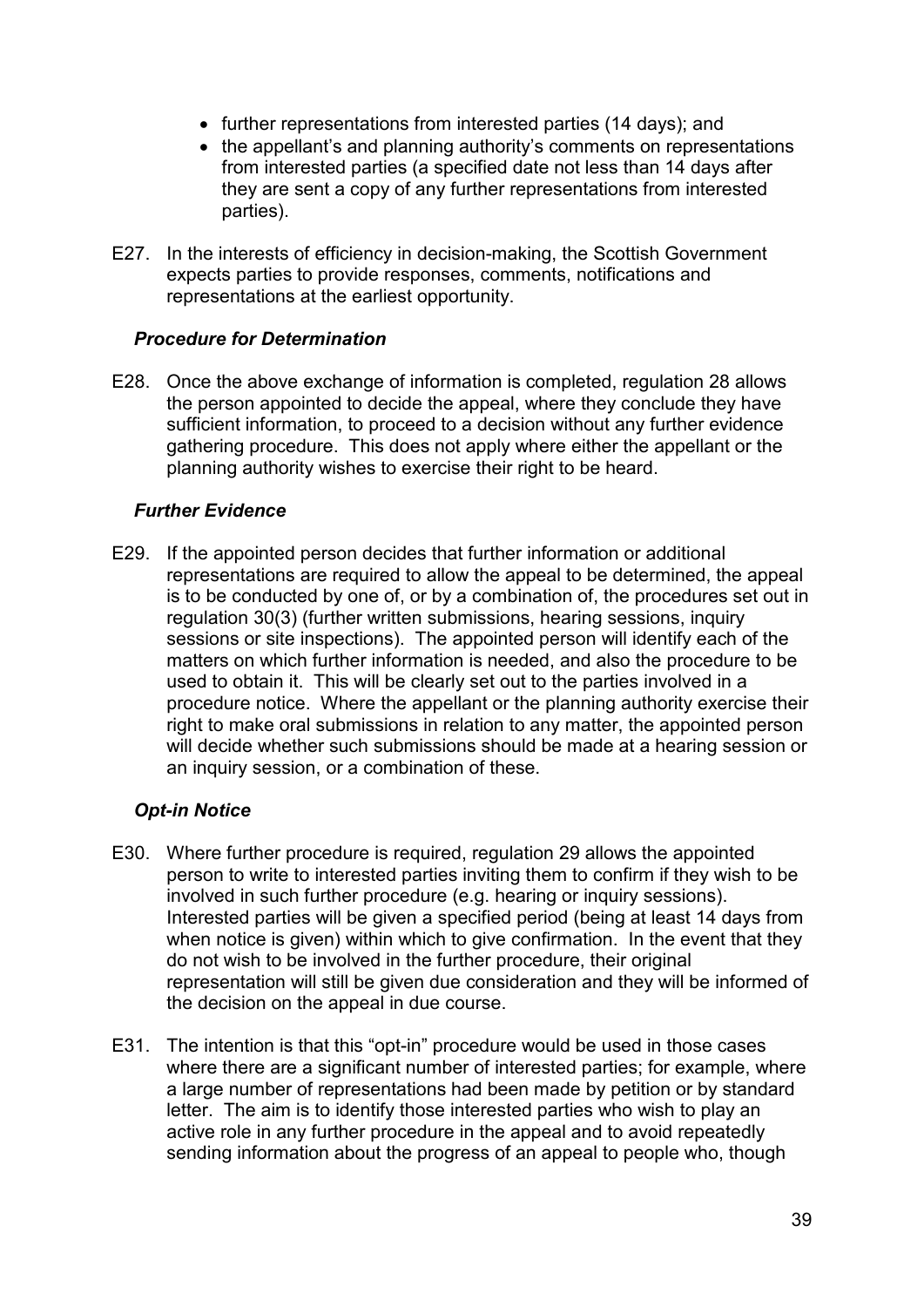they may be interested in the case and want their original views to be considered, do not want to be involved in any further appeal procedure.

# *Site Inspections*

- E32. The appointed person may, at any stage of an appeal, decide to carry out an inspection of the site to which the appeal relates. Regulation 33 sets out details about site inspections. These may be either unaccompanied or accompanied. Where the appointed person intends to make an unaccompanied inspection of the site they will inform the appellant and the planning authority. If, for any reason, the appointed person considers that an accompanied site inspection would be appropriate, then the appellant, the planning authority and all interested parties (subject to any "opt-in" procedure – see paragraphs E30 to E31) will be informed of the arrangements, including the date and time. The appointed person is not obliged to defer the site inspection if any of the parties or interested persons are not present or available on the set date.
- E33. The purpose of the site inspection, even if accompanied, is to allow the appointed person to see the site and is not an opportunity for parties to discuss with the appointed person the merits of the case.

# *Pre-examination Meetings*

E34. In some instances it will be helpful for the appointed person to hold a preexamination meeting to consider how the appeal or a particular stage of it can be conducted most efficiently and expeditiously. Regulation 31 provides a procedure for this and for involving the appellant, the planning authority and any interested party who wishes to participate in further procedure (see paragraphs E30 to E31). The arrangements for holding and giving notice of such a meeting and for deciding the matters to be discussed are for the appointed person to determine. It is likely that pre-examination meetings will only be required in a small number of complex cases.

# *Written Submissions*

- E35. Regulation 32 sets out the procedure for seeking further written submissions on an appeal. The appointed person may, by written notice, request that additional representations or information from the appellant, the planning authority or from any other person should be provided by means of written submissions (a procedure notice). The procedure notice will specify those matters on which written submissions are required and by what date and will provide details of those who have been requested to provide the additional information.
- E36. Parties providing such further information (a procedure notice response) to the appointed person should at the same time send copies to all parties specified in the procedure notice, including the appellant and the planning authority. All of these parties then have an opportunity to send comments on a procedure notice response to the appointed person within 14 days from the date they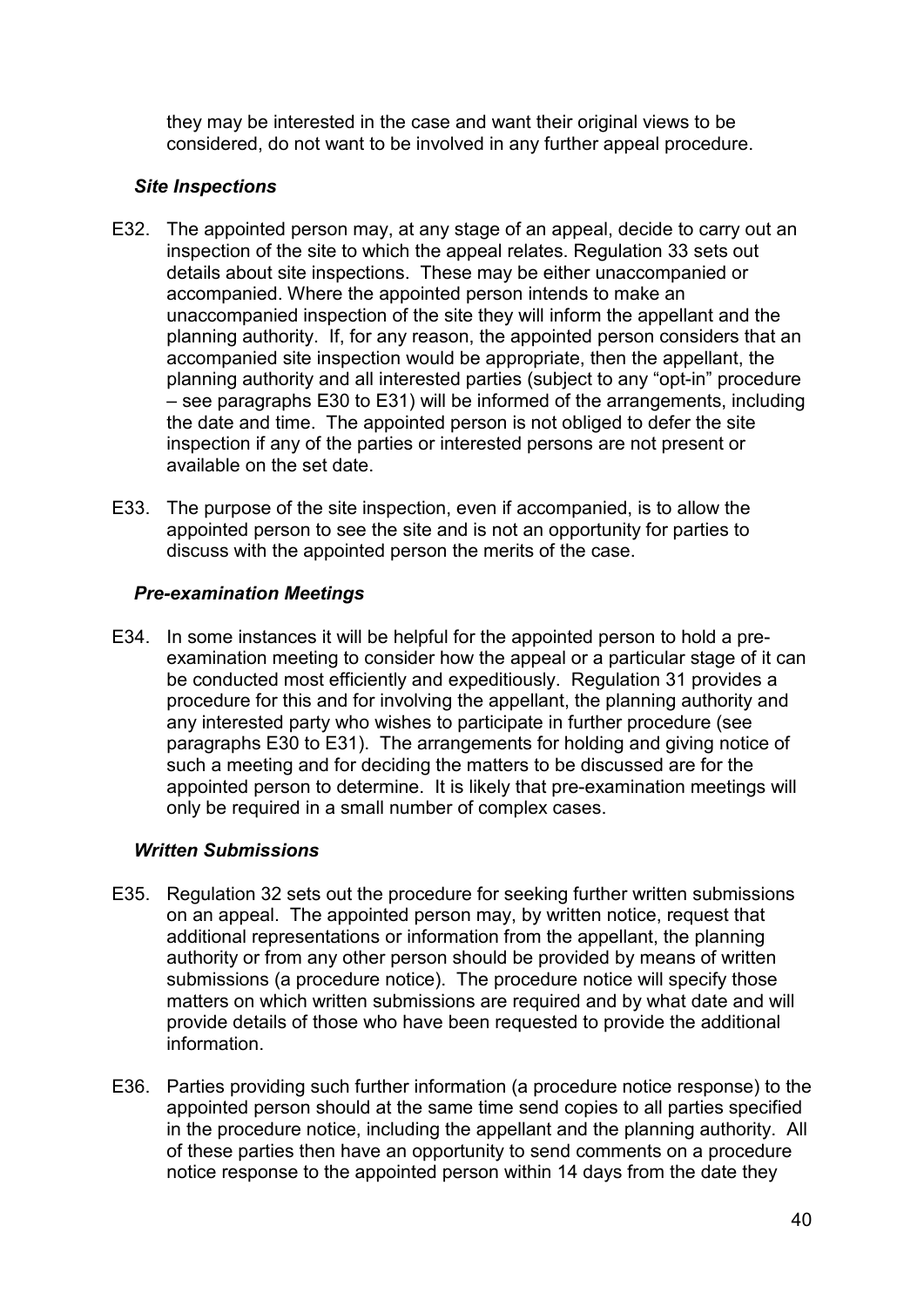received it, again providing copies to the appellant, planning authority and others specified in the procedure notice. The timetables for the provision of this information must be observed.

#### *Hearing Sessions*

- E37. Schedule 7 to the 2015 Regulations sets out the Hearing Session Rules. These provide the appointed person with some scope to determine what procedure should be followed at a hearing on the matters specified in a procedure notice. The hearing is to take the form of a discussion led by the appointed person. Formal cross-examination of participants is not allowed. While the rules provide discretion for the procedure the appointed person thinks appropriate to follow during the hearing, they also provide a framework to ensure that the relevant parties have clear notice of the hearing session, the other participants in the process and clarity about the issues and evidence to be considered.
- E38. Where the appointed person intends to hold a hearing session, they must give written notice (a procedure notice) to: the appellant; the planning authority; those parties who made representations on the specified matters who wish to participate in further procedure (see paragraphs E30 to E31); and any person the appointed person wishes to submit further representations or information. Any party intending to participate in the hearing session must inform the appointed person within 14 days of the date of the written notice. As only those matters specified in the procedure notice will be considered at the hearing, only those who made related representations are required to be given notice of the hearing.
- E39. It is for the appointed person to give those entitled to appear notification of when and where the hearing is to take place, and to give whatever notice they consider to be reasonable in the circumstances (rule 3). Those who are entitled to appear at a hearing session may be required to send a hearing statement and any supporting documents to the other parties entitled to appear at the hearing and to the appointed person (rule 4). This will not be required in every case and will be for the appointed person to determine. A hearing statement is a written statement which fully sets out the case relating to the specified matters on which the appointed person has sought information in the procedure notice, together with a list of supporting documents to be relied upon and a list of any persons who are to speak at the hearing session, including the matters to be covered by each person and their relevant qualifications. The rules are intended to ensure that all parties are clear on the issues and evidence to be considered at the hearing session.
- E40. At the start of the hearing session, the appointed person is to explain the procedure that they intend to adopt, taking into account submissions made by any of the parties entitled to appear. Parties may be represented or, where two or more persons have a similar interest, one or more may appear for the benefit of some or all. The appointed person may proceed with the hearing in the absence of anyone entitled to appear.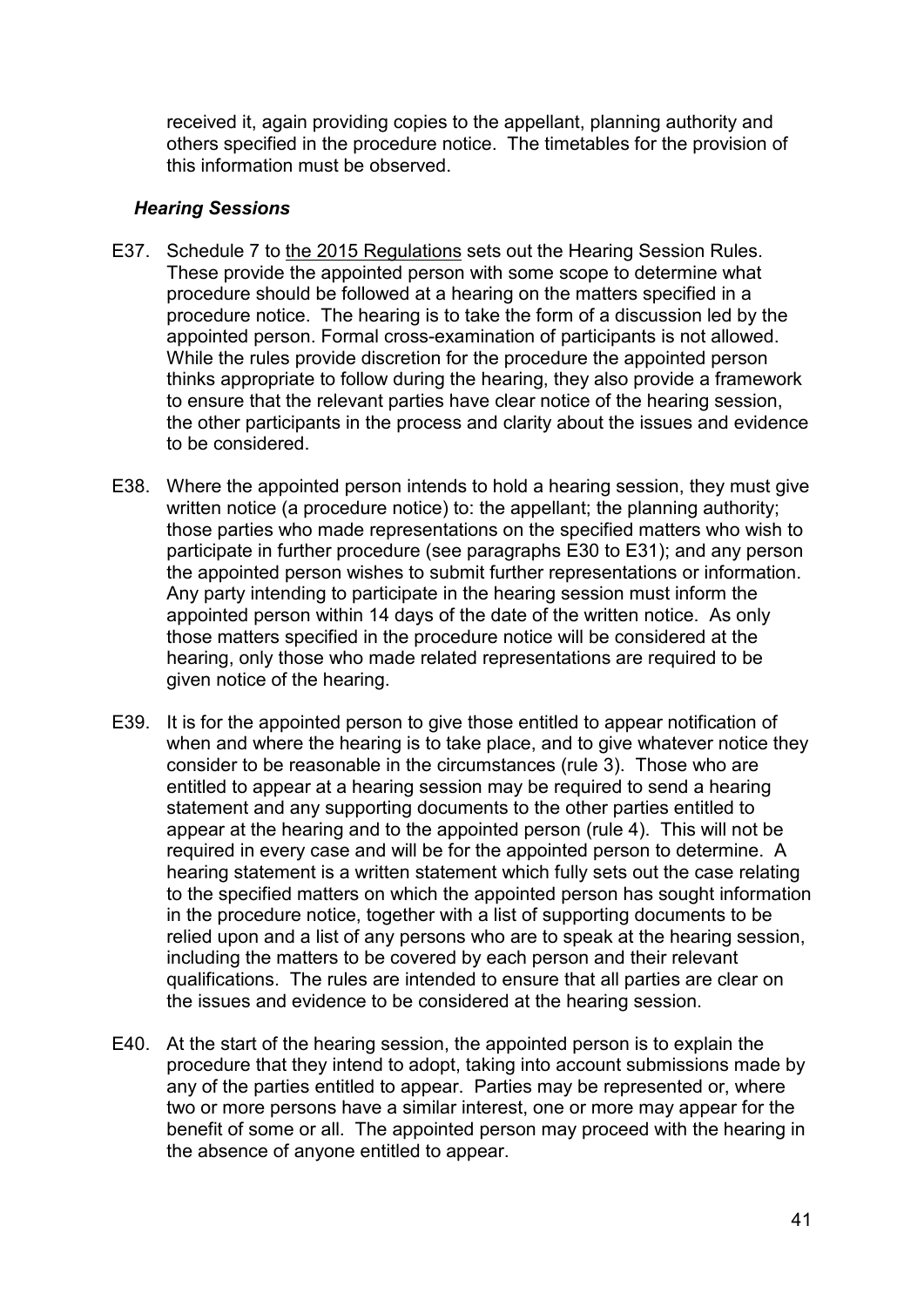### *Inquiry Sessions*

- E41. The Town and Country Planning (Hazardous Substances Inquiry Session Procedure) (Scotland) Rules 2015 set out the Inquiry Session Rules. In common with the procedure for hearing sessions, the inquiry sessions will examine only those matters specified in the procedure notice issued under rule 4. The parties entitled to appear at inquiry sessions will be:
	- the appellant;
	- the planning authority;
	- any interested party who made representations in relation to specified matters and wishes to participate in further procedure; and
	- those whom the appointed person wishes to make representations on the specified matters.
- E42. Those provided with written notice of the inquiry session by the appointed person must confirm their intention to attend the session within 14 days of the date of the notice.
- E43. Rule 6 requires the appointed person to provide such notice of the date, time and place fixed for holding the inquiry session as they consider reasonable to those parties entitled to appear at the inquiry session. However the appointed person may also require the planning authority to take one or more of the following additional steps to publicise the inquiry session:
	- publish notices in a local newspaper and on a website not less than 14 days before the inquiry session; or
	- serve notice of the inquiry session in a form and on such parties as the appointed person specifies.
- E44. Where required to by notice from the appointed person, those entitled to appear at the inquiry session must provide copies of an inquiry statement to the appointed person and to the appellant and planning authority. This should contain a written statement with the particulars of the case relating to the specified matters, a list of documents to be relied upon and a list of any witnesses who are to speak at the inquiry session (including the matters to be covered by each person and their relevant qualifications). The appointed person will provide those entitled to appear at the inquiry session with details of when information should be submitted.
- E45. The appointed person's notice will also specify the date by which the documents listed in the inquiry statement must be submitted to the appointed person and to the appellant, planning authority and other persons entitled to appear at the inquiry session. It will also specify the date for submission of precognitions setting out the evidence to be given by the witnesses listed in the inquiry statement. The Inquiry Session Rules require that precognitions should not exceed 2,000 words in length.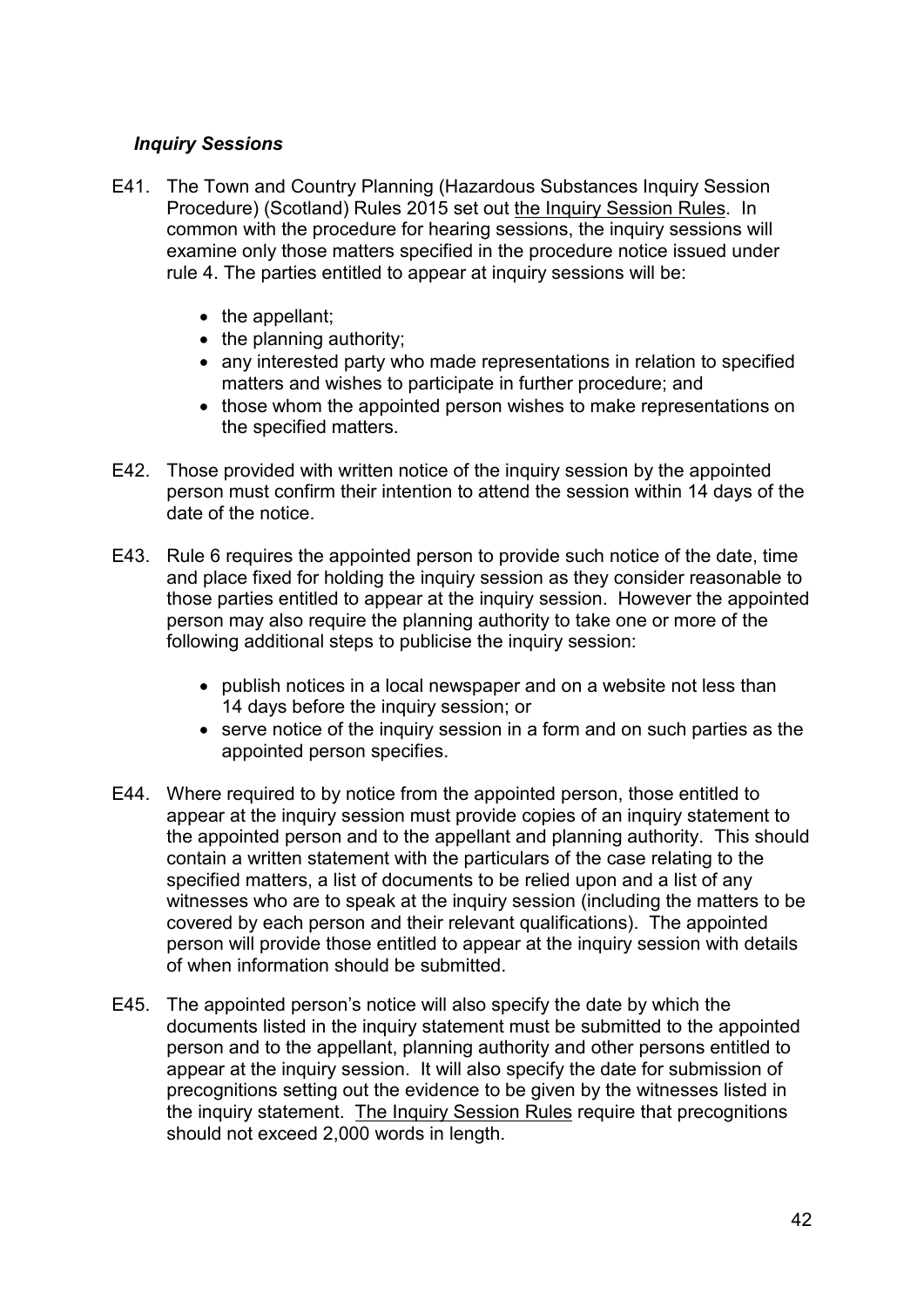- E.46 The Rules provide the appointed person with scope to determine the procedure at the inquiry session but they are to state at or before the commencement of the session what the procedure will be, taking account of submissions from those entitled to appear. The Rules require the appointed person to state the order in which specified matters are to be considered and the order in which those entitled to appear are to be heard. Parties may be represented or, where two or more persons have a similar interest, one or more may appear for the benefit of some or all.
- E47. Those entitled to appear at an inquiry session may call evidence, crossexamine witnesses and make closing statements. However, the appointed person can refuse to permit the giving of evidence, cross-examination or the presentation of any other matter which they consider to be irrelevant or repetitious.

### *New Evidence*

E48. Where, following conclusion of any further procedure, such as a hearing session or inquiry session, the appointed person intends to take into account new evidence, the 2015 Regulations (regulation 34) require that the appellant, the planning authority and other relevant parties described in the 2015 Regulations be given an opportunity to make representations on the new evidence before a decision can be made on the appeal. Regulation 34 defines "relevant party". Where new evidence relates to a specified matter which was the subject of a hearing or inquiry session, everyone entitled to appear at that session is a relevant party. Where new evidence relates to a matter on which further written representations or information was sought by a procedure notice under regulation 32, a relevant party is anyone to whom the procedure notice was sent.

# *Further Copies of Documents*

E49. Regulation 35 enables the appointed person to require any party who has submitted documents, materials or evidence under the 2015 Regulations to provide them or other parties with such additional copies as the appointed person specifies. The appointed person may also require the planning authority to make copies of the documents, materials or evidence available for inspection at an office of the planning authority until the appeal is determined and to allow anyone reasonable opportunity to inspect the documents.

# *Compliance with Notification and Consultation Procedures*

E50. Under regulation 36 the appointed person must comply with any consultation and publicity requirements in relation to the application where this has not already been done by the planning authority.

# *Appointment of Assessors*

E51. Scottish Ministers may appoint an assessor to sit with the appointed person at a hearing session or at an inquiry session to advise on such matters as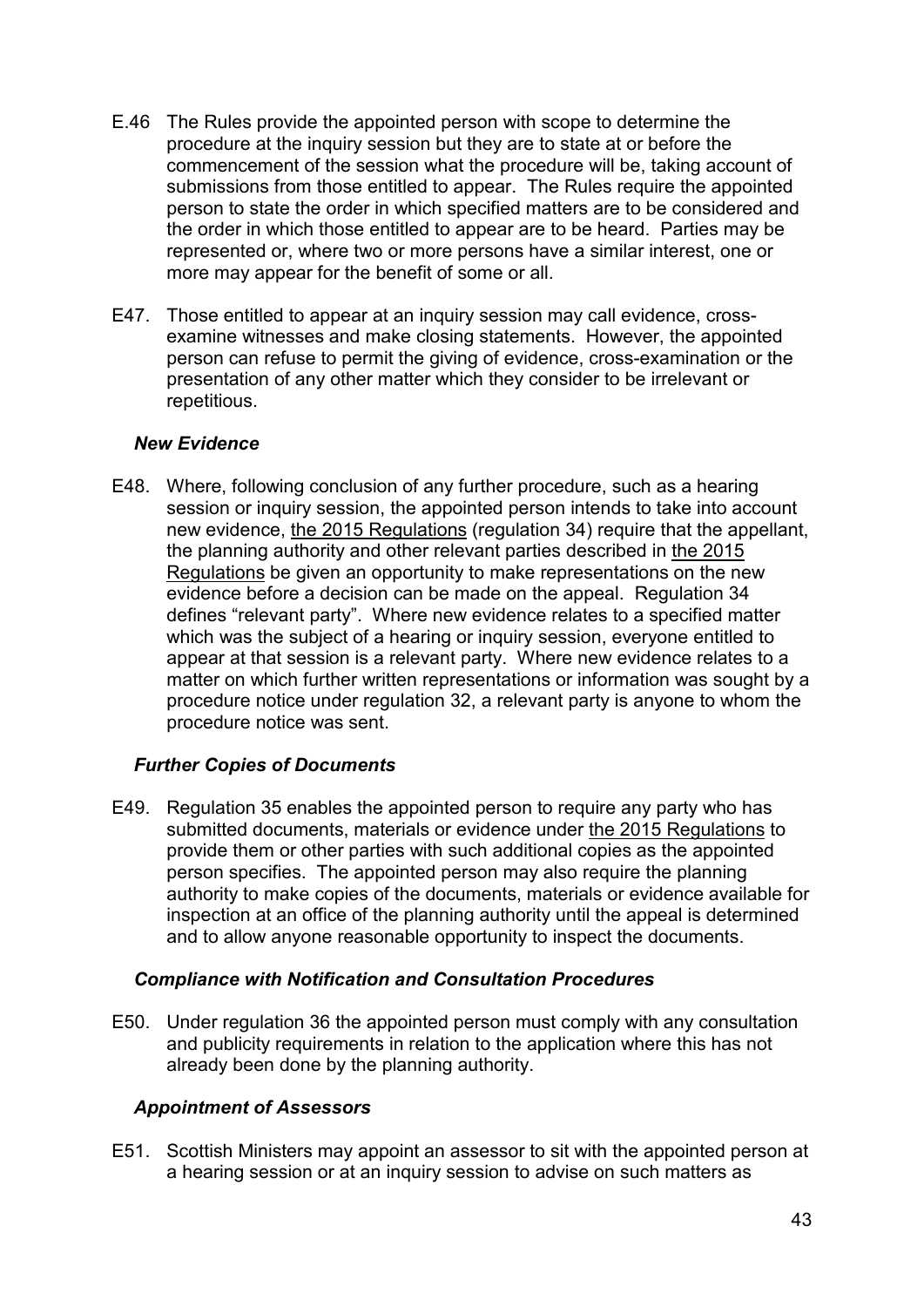Scottish Ministers may specify (regulation 37). Where this happens Scottish Ministers must notify every person entitled to appear at the inquiry or hearing session of the name of the assessor and of the matters that the assessor is to advise upon.

### *Decision Notice*

- E52. Under regulation 38 the Scottish Ministers must give a copy of the decision notice to the applicant (or agent), planning authority, HSE or ONR, as appropriate, and SEPA. In addition they must notify all those who made, and did not withdraw, representations on the appeal, indicating where a copy of the decision can be viewed.
- E53. The decision notice must contain the decision on the appeal, indicating any change to the decision of the planning authority. In addition, it must identify any parties consulted, explain the reasons for the decision, contain a statement of the numbers of representations received on the appeal, a summary of the main issues raised in these representations and explain how they were taken into account in the decision, and contain information on the right to challenge the validity of the decision and the procedures for doing so.

### *Non-delegated Appeals*

E54. Some appeals are not delegated to an appointed person, for example where they are recalled by the Scottish Ministers for their decision. Part 5 of the 2015 Regulations, the Hearing Session Rules and Inquiries Session Rules all apply to such appeals. Regulation 40 applies modifications to the 2015 Regulations and the Hearing Session Rules in such cases.

# **Called-in Applications**

- E55. Under section 18 of the Principal Act, the Scottish Ministers can require an application for hazardous substances consent to be referred to them for determination – see paragraph D35 to D37.
- E56. As described in paragraphs D35 to D37 of Annex D, planning authorities are required to notify applications to Scottish Ministers where they are minded to grant consent, or not to impose a condition, contrary to the advice of HSE, ONR or SEPA.
- E57. As with appeals, where applications are called-in, the applicant and the planning authority have a right to appear before and be heard by a person appointed by the Scottish Ministers.
- E58. Regulation 39 provides that Part 5 of the 2015 Regulations, except regulations 24 to 27 (which deal with certain appeal specific requirements), apply to applications for hazardous substances consent called-in for determination by Scottish Ministers. It also applies the Hearing Session Rules (Schedule 7) to such cases. The Inquiry Session Rules also apply to called-in applications.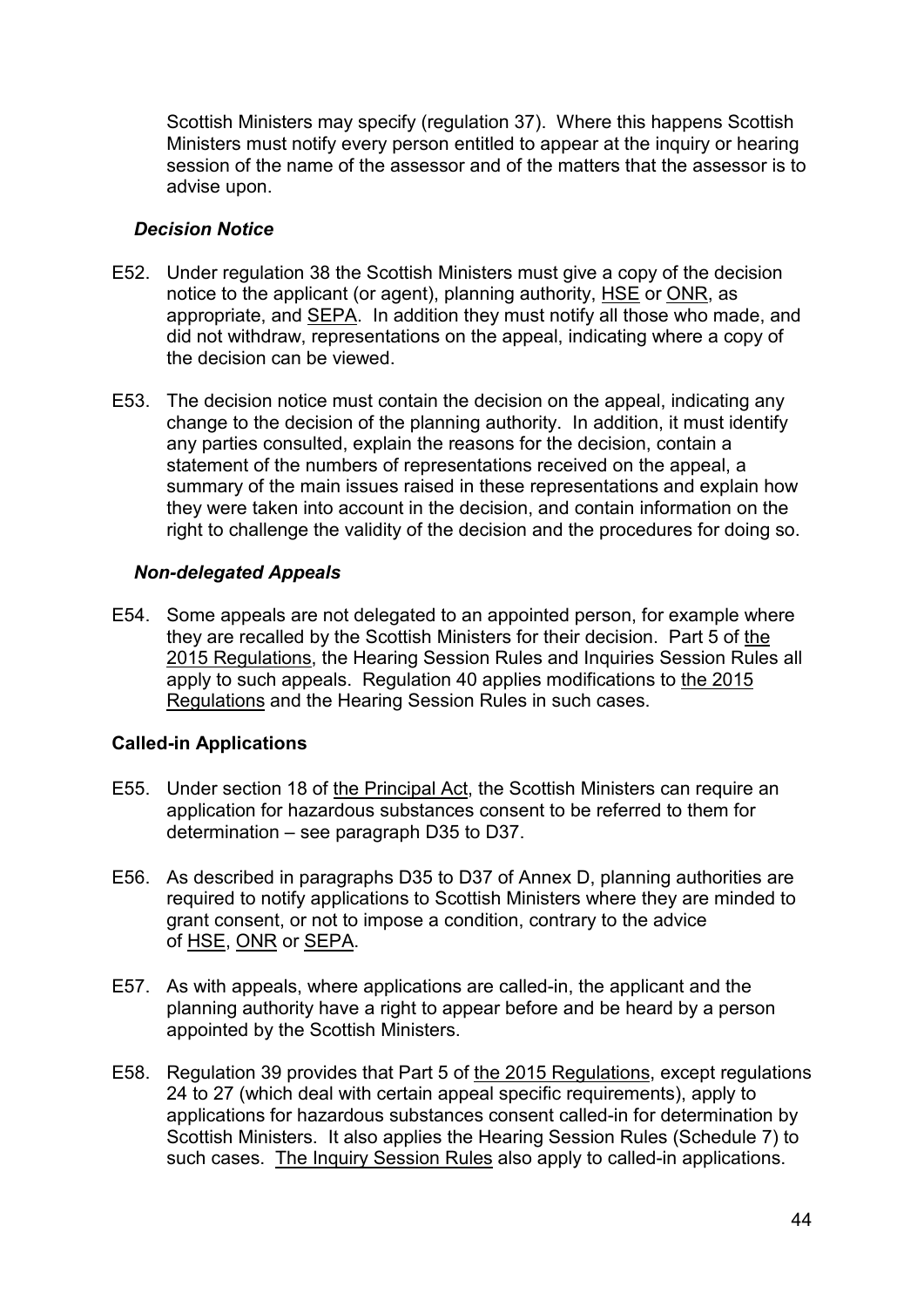- E59. Modifications to the applied provisions are made by regulation 39(2) and rule 10 of the Inquiry Session Rules, as applications rather than appeals are involved and decisions will be by Scottish Ministers, not delegated to an appointed person.
- E60. Regulation 36 as modified requires that Scottish Ministers must comply with notification, publication and consultation requirements in respect of an application insofar as these have not been complied with by the applicant or the planning authority.

#### **Key Points: Hazardous substances consent appeals and called-in applications**

- There are no local review procedures in relation to hazardous substances consent applications
- The procedures for appeals and called-in applications for hazardous substances consent are substantially the same as those for planning permission.
- The main difference is that with hazardous substances consent cases, the applicant and the planning authority still have a right to appear before and be heard by a person appointed by the Scottish Ministers (the right to be heard).
- Where the planning authority or applicant/appellant exercise their right to be heard on certain matters, the appointed person will decide whether this will be by hearing session(s) or inquiry session(s) or combination of these.
- Other than in relation to the right to be heard, the appointed person will decide whether further processing is required and in what form (hearing sessions(s), inquiry session(s), written submissions or site inspection or combination of these).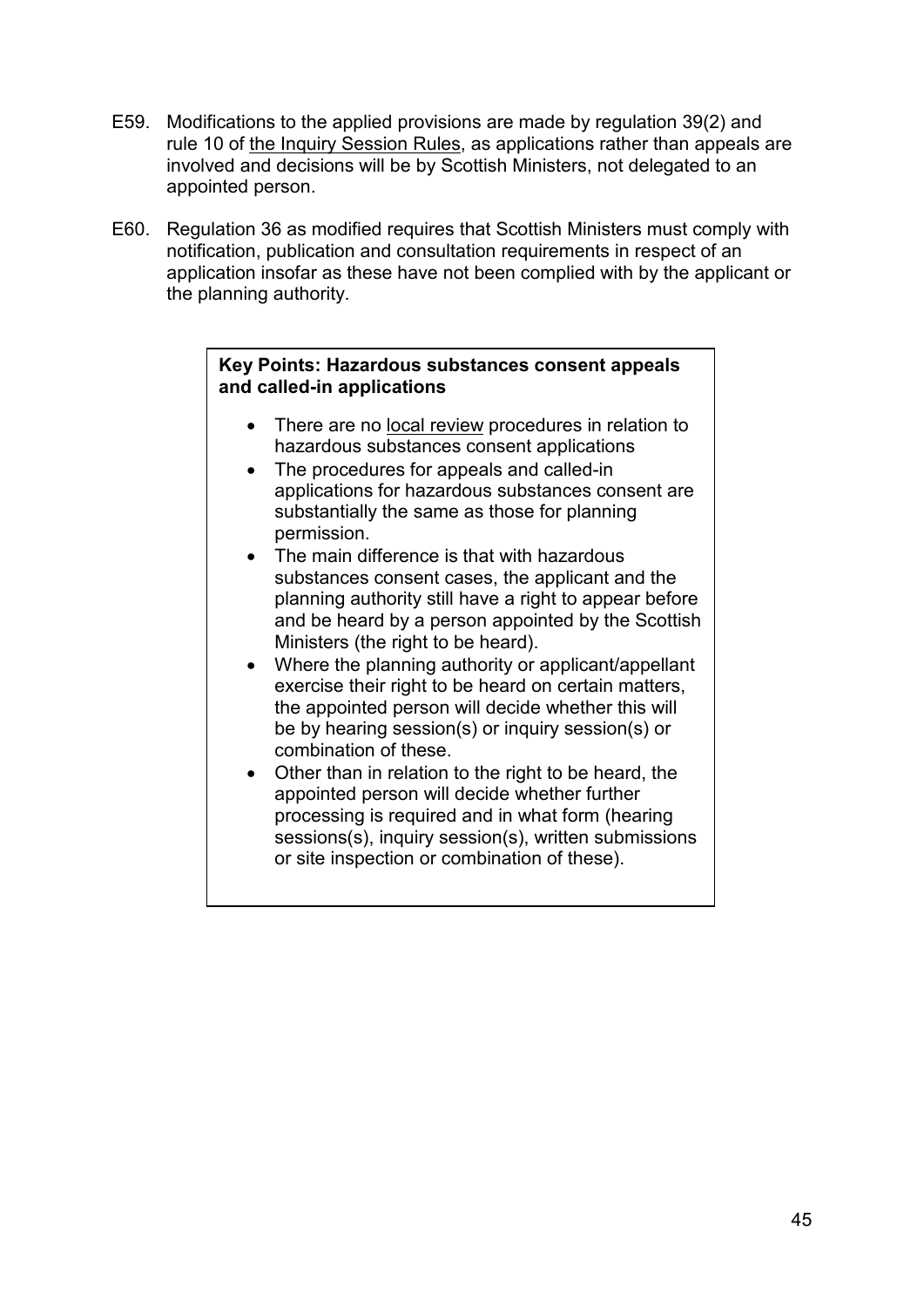# **ANNEX F**

# **PLANNING PERMISSION AND MAJOR ACCIDENT HAZARDS**

# **Introduction**

- F1. While the planning hazardous substances consent regime covers the presence of hazardous substances and modifications to the presence of such substances, there are also requirements for planning permission for development in relation to establishments and modifications to establishments. The main role of the procedures for applications for planning permission with regard to hazardous substances is to consider the risks of siting other development in the vicinity of an establishment (but see paragraphs F46 to F48 below).
- F2. This Annex considers:
	- the particular and additional requirements on consultation and public participation in these cases (note especially the cross cutting requirements of regulation 23);
	- the roles of certain consultees:
	- some related statutory arrangements in relation to pipelines and explosives and administrative arrangement in relation to the potential for radiation emergencies at nuclear sites;
	- deciding applications;
	- appeals and local reviews; and
	- dealing with related applications for hazardous substances consent and planning permission.

### **Publicity and Consultation Requirements for Planning Applications under the DMR**

F3. The DMR have some specific requirements in relation to applications for development of, or in the vicinity of, establishments**.** These requirements must be considered alongside those of regulation 23, as set out below.

# *Publicity*

- F4. Regulations 20(1) and (2)(e) of the DMR contains requirements to advertise applications for planning permission for development described in paragraphs 3, 3A or 4 of Schedule 5 to the DMR. Regulation 20A of the DMR contains specific adjustments to the public notice for such applications in order to comply with the Directive.
- F5. Where a notice under regulations 20(1) and (2)(e) of the DMR is required, there is no need to publish a notice under regulations 20(1) and (2(a) to (d). Where notice is required under Regulation 20(1) and (2)(e) of the DMR, the exemption in regulation 20(4), where notice is required under the Planning (Listed Buildings and Conservation Areas) (Scotland) Act 1997, does not apply.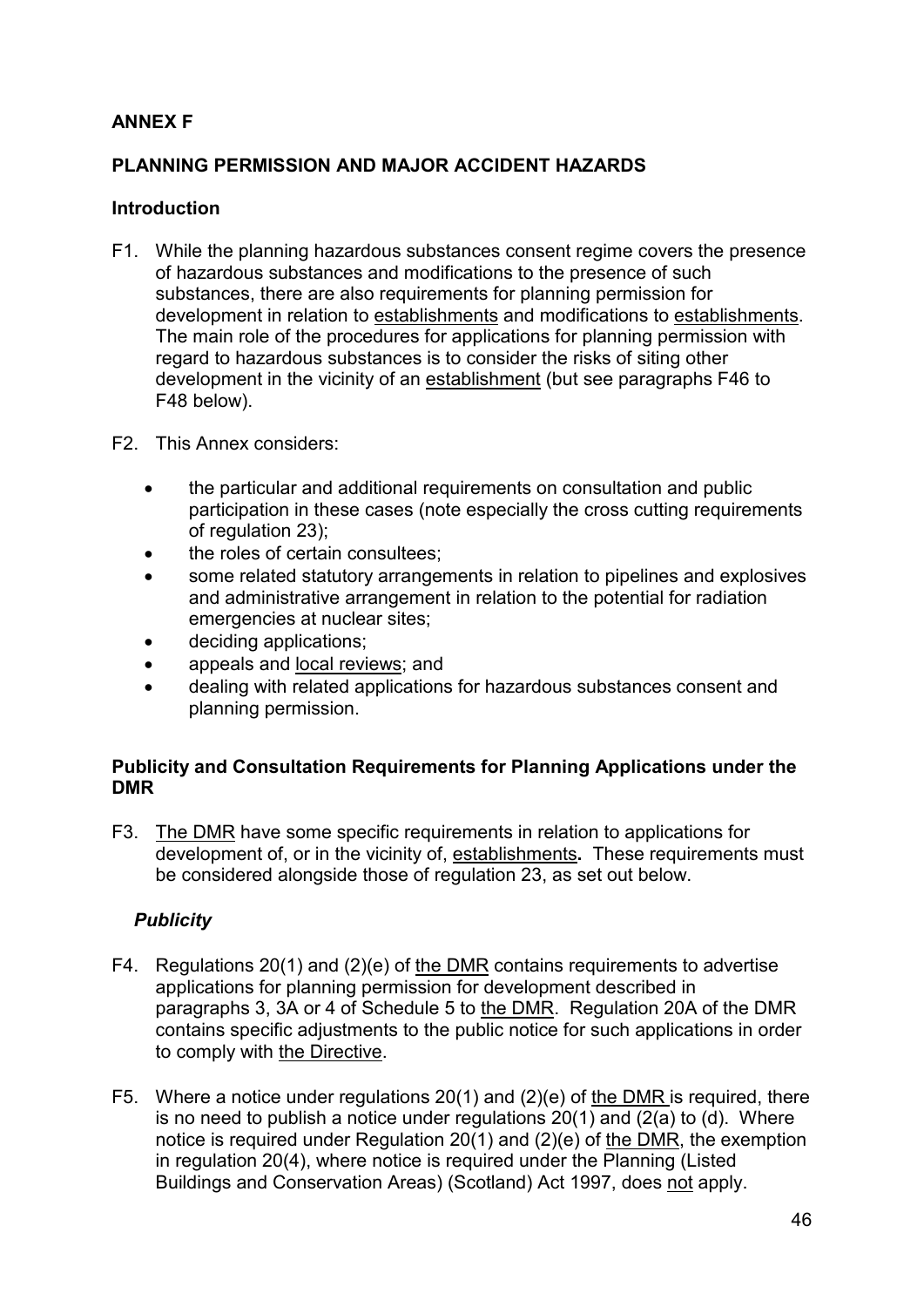# *Consultation*

- F6. Regulation 25 and paragraphs 3, 3A and 4 of Schedule 5 to the DMR require the planning authority to consult:
	- Para 3 HSE where the development is within an area which has been notified to the planning authority by HSE for the purpose of paragraph 3 of Schedule 5 because of the presence within the vicinity of toxic, highly reactive, explosive or inflammable substances (otherwise than on a relevant nuclear site) and which involves the provision of–
		- (a) residential accommodation;
		- (b) more than 250 square metres of retail floor space;
		- (c) more than 500 square metres of office floor space; or
		- (d) more than 750 square metres of floor space to be used for an industrial process,

or which is otherwise likely to result in a material increase in the number of persons working within or visiting the notified area.

- Para 3A ONR for development described in 'Para 3' where the development is within an area which has been notified to the planning authority by ONR because of the presence within the vicinity of toxic, highly reactive, explosive or inflammable substances on a relevant nuclear site.
- Para 4 Scottish Natural Heritage, HSE and SEPA are to be consulted where development-
	- (a) involves the siting of new establishments;
	- (b) consists of modifications to existing establishments which could have significant repercussions on major accident hazards<sup>[1](#page-39-0)</sup>; or
	- (c) includes transport routes, locations of public use and residential areas in the vicinity of an establishment, where the siting or development may be the source of or increase the risk or consequences of a major accident,

and, in relation to development falling with Para 4(c), any person who is, according to the hazardous substances consent register, the person who is in control of the land on which the establishment is located.

- F7. Terms used in 'Para 4' of Schedule 5 to the DMR, set out above, which are also in the Directive have the same meaning in 'Para 4' as they have in the Directive, e.g. 'establishment' and 'major accident'.
- F8. As with hazardous substances consent (see paragraph D1), the Scottish

<span id="page-49-0"></span> $1$  The wording in the DMR refers specifically to modifications covered by Article 11 of the Directive.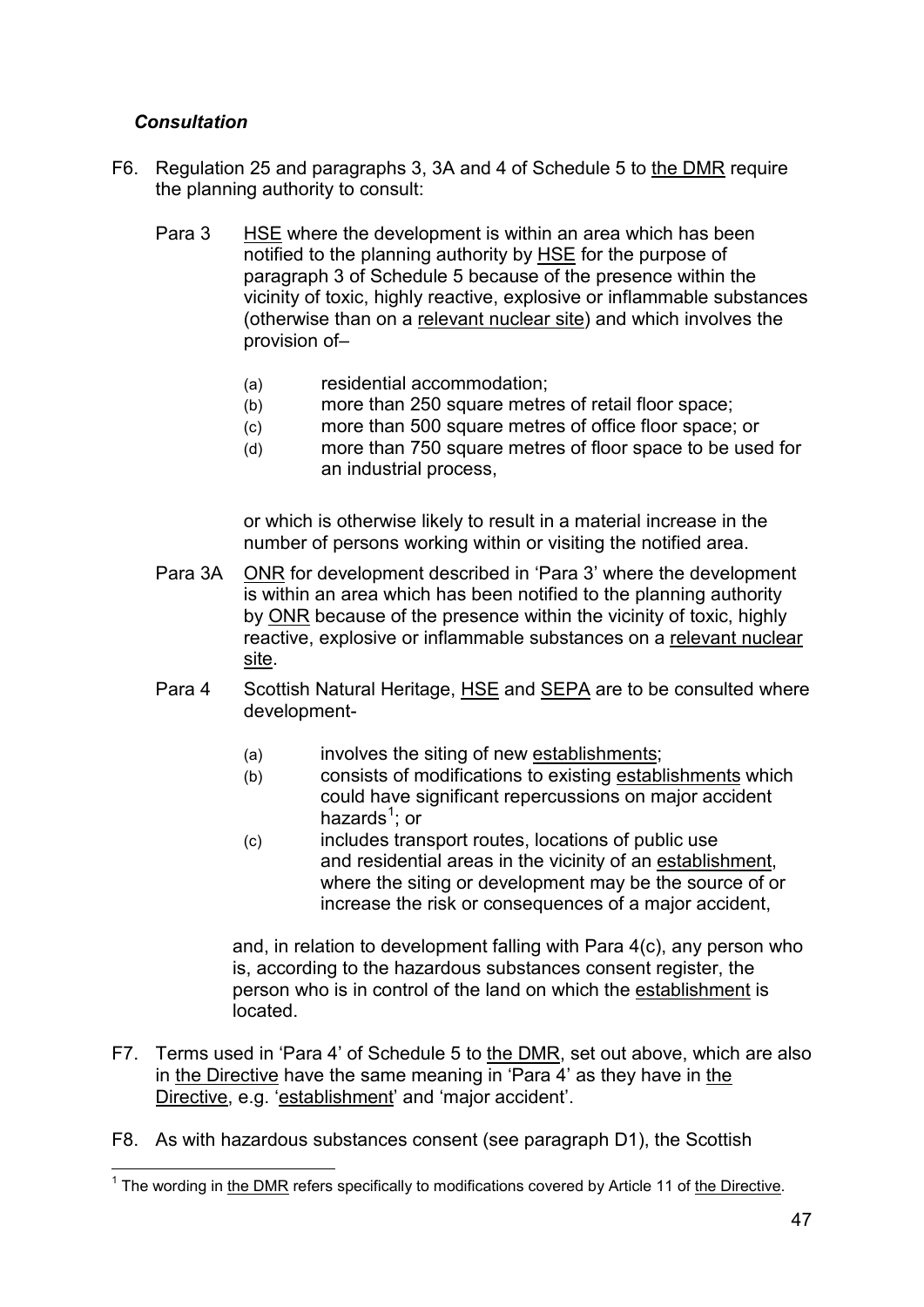Government is keen to encourage pre-application discussions on applications for planning permission. With regard to considerations around the major accident hazard impacts associated with development of or near establishments, the focus is on the views of HSE or ONR, as appropriate, and SEPA (see paragraphs F15 to F16 and F24 to F30). See Annex M for links and contact details as regards pre-application advice and discussions.

# **Public Participation - Regulation 23 (Other planning approvals for projects)**

- F9. Regulation 23 contains generic requirements on public participation in order to implement the Directive. It applies to various mechanisms for granting planning permission (including planning permission in principle), in particular applications for planning permission and related local reviews and appeals processed under, respectively, the DMR, the Town and Country Planning (Schemes of Delegation and Local Review Procedure) (Scotland) Regulations 2013 (The Local Review Regulations) and the Town and Country Planning (Appeals) (Scotland) Regulations 2013 (the Planning Appeals Regulations).
- F10. Regulation 23 applies where development would fall within the descriptions in paragraphs 3, 3A or 4 of Schedule 5 to the DMR, that is cases which require consultation with HSE or ONR, as appropriate, and/or SEPA and Scottish Natural Heritage because of major accident hazard potential. Its requirements relate to various public notices inviting comments on proposals, consultation with certain parties, making information publicly available, taking views into account in decision making and making information on the decision itself publicly available.
- F11. Where the requirements of decision making procedures have equivalent requirements to regulation 23 which have been complied with, there is no need to carry out the requirements again<sup>[1](#page-49-0)</sup>. For example, the DMR have a number of specific requirements which would meet some of the requirements of regulation 23, but not all; so to the extent steps taken under the DMR meet regulation 23 requirements they need not be repeated.
- F12. As well as applications for planning permission and related appeals and local reviews mentioned above, regulation 23 also applies where planning permission may be granted through other procedures in relation to:
	- Urgent Crown development (section 242A of the Planning Act);
	- Purchase notices (section 92(2)(a) and (3) of the Planning Act);
	- Government authorisation of projects (section 57(1) to (2B) of the Planning Act; and
	- Listed building purchase notices (Section 31(5) of the Listed Buildings Act).

F13. It also applies to the making of:

<span id="page-50-0"></span> $<sup>1</sup>$  Note that the cost of newspaper notices for applications for planning permission is rechargeable to</sup> applicants only where required under the DMR, not regulation 23.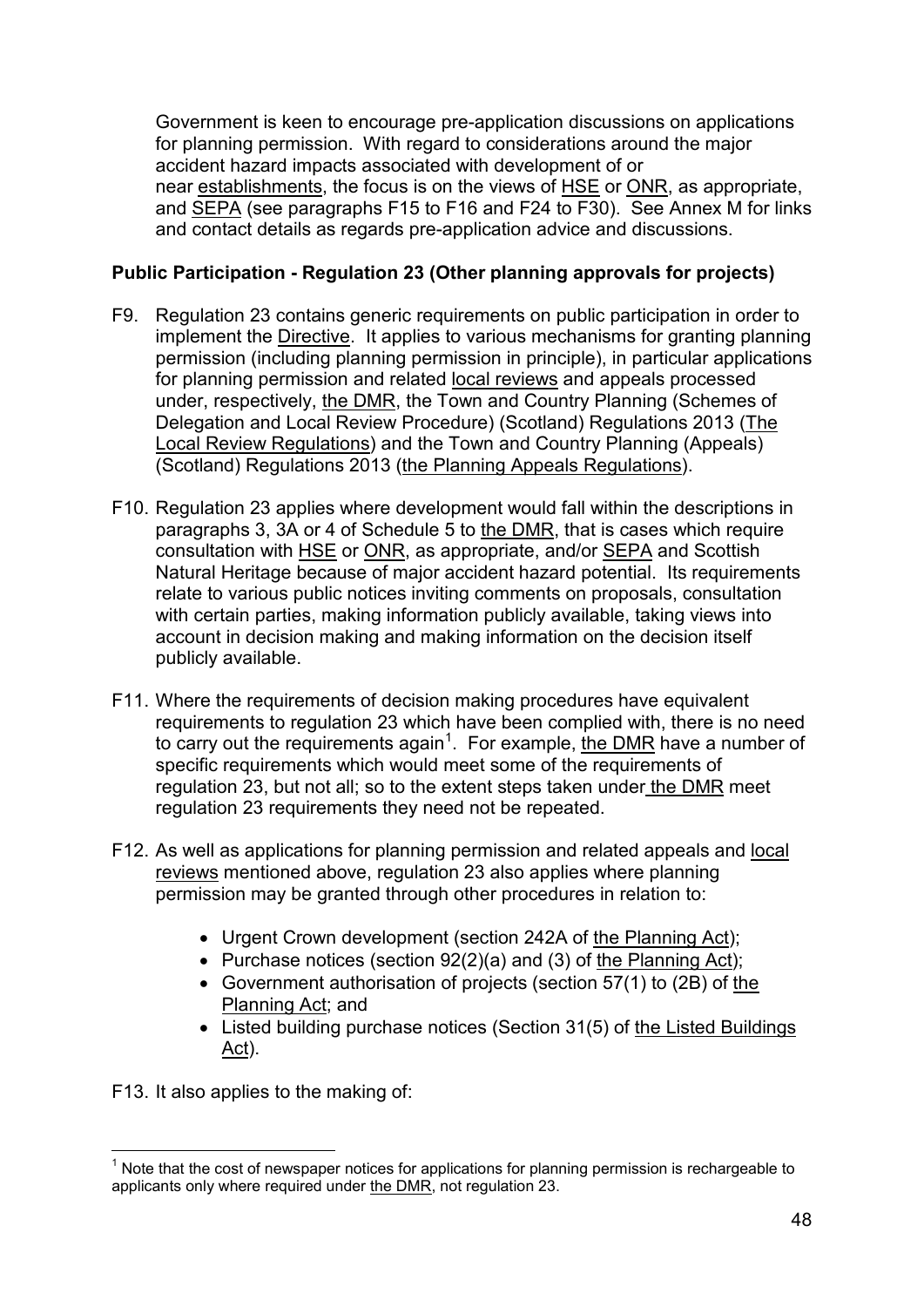- Special development orders (section 30(2) of the Planning Act);
- Simplified planning zone schemes (section 50 of the Planning Act);
- Enterprise zones designation orders (section 179 etc. under the Local Government , Planning and Land Act 1980); and
- Discontinuance orders (section 71 of and paragraph 1 of Schedule 8 to the Planning Act).
- F14. Again, with regard to these other mechanisms, regulation 23 applies where planning permission is being granted in relation to development which falls within the descriptions in paragraphs 3, 3A or 4 in Schedule 5 to the DMR.

# **The Role of HSE**

- F15. HSE provide planning authorities with advice on the nature and severity of the risks presented by major hazards to people in the surrounding area. In this way, any risks can be given due weight and balanced against other relevant planning considerations by planning authorities in making planning decisions.
- F16. HSE provides a pre-application advice service for developers, through its agency, the Health and Safety Laboratory, and charges for some elements of the advice that is provided. Further information about HSE's land-use planning pre-application advice, the different options and associated pricing structure, and how to access this service, can be found on its web site (See Annex M).

### *Consultation Distances ("the area which has been notified to the planning authority")*

- F17. HSE will establish a consultation distance around sites that represent a potential major accident hazard – the "area which has been notified" referred to in paragraphs 3 and 3A of Schedule 5 to the DMR (see paragraph F6). In practice, this will cover all establishments subject to the COMAH Regulations; sites subject to the 2015 Regulations; and pipelines notified to HSE under the Pipelines Safety Regulations 1996. Distances must also be notified in relation to sites licensed under the Explosives Regulations 2014 (ER 2014) and the Dangerous Substances in Harbour Areas Regulations 1987, when licenses are granted or varied in a way that affects the required separation distance which needs to be maintained (See paragraphs F32 to F34). The consultation distance is the limit of the area where HSE considers there to be a significant off-site risk to people.
- F18. HSE will keep the consultation distances under review and will inform the planning authority if changes are appropriate. Similarly, the planning authority should liaise with **HSE** if it becomes aware of changed circumstances that might affect the consultation zone.
- F19. The existence and calculation of consultation distances relies on planning authorities complying with regulations 18 and 63 as regards sending to HSE copies, respectively, of decision notices and notifications of exemptions for established substances.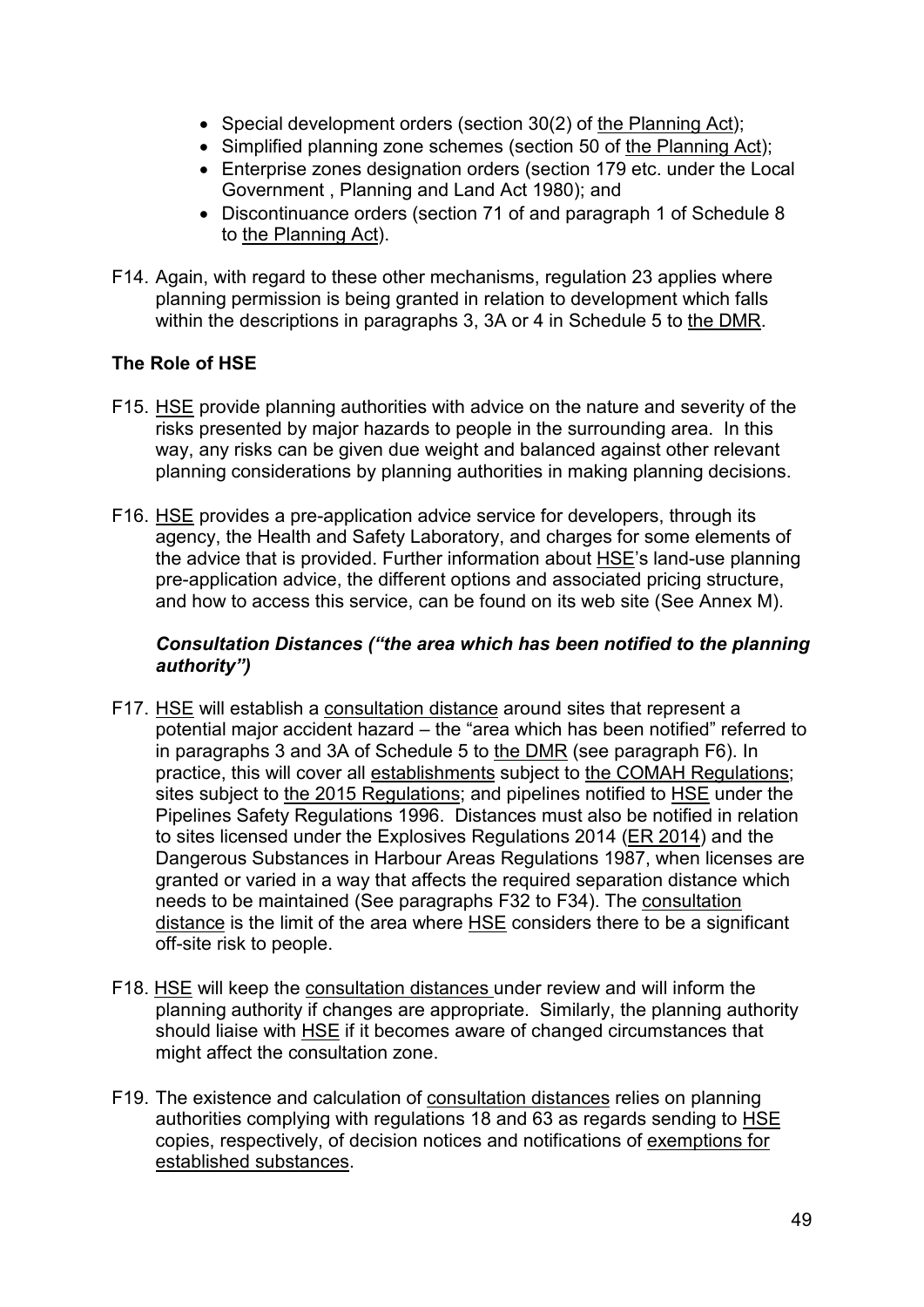F20. With the introduction of an exemption for established substances (see paragraphs C19 to C23 of Annex C), there may be a period when no consultation distance is in place for establishments using this exemption. However, as well as the specific requirement to consult HSE on proposals within consultation distances under paragraph 3 of Schedule 5 to the DMR, there is also the additional requirement to consult them, and other bodies, under paragraph 4 of that Schedule. Regulation 63 requires site operators using this exemption to inform the planning authority.

# *HSE Advice*

- F21. For each type of development HSE's advice to planning authorities will take account of the maximum quantity of a hazardous substance permitted by a hazardous substances consent and any conditions attached to it. Site operators should consider this when applying for hazardous substances consent and planning authorities when deciding whether to grant consent.
- F22. With regard to any development likely to result in a material increase in the number of persons working within or visiting the notified area, particular regard should be had to developments involving the most vulnerable sections of the community, such as the very young, the sick or the elderly; hotels and other developments where people may be unfamiliar with their surroundings; and leisure and recreational developments which may result in a large number of people congregating in one place.
- F23. Further information on HSE's policy on advising on development proposals in the vicinity of establishments and on the operation of on-line mechanisms for consulting HSE can be found on its website (See Annex M).

# **The Role of ONR and Nuclear Installations**

- F24. There are two sets of arrangements in relation to consulting ONR on development near nuclear sites: firstly, statutory provision in relation to major accident hazards arising from the presence of hazardous substances at relevant nuclear sites; secondly, administrative arrangement in relation to certain radiation emergencies from nuclear sites more generally.
- F25. ONR has a similar role to HSE in relation to potential major accident hazards arising from hazardous substances at relevant nuclear sites. Like HSE they will notify consultation distances around such sites, must be consulted in accordance with paragraph 3A of Schedule 5 to the DMR and need to be sent relevant decision notices and notifications of exemption for established substances under regulations 18 and 63 respectively.
- F26. In practice, especially given the exemptions in relation to military establishments and nuclear sites in Schedule 2 to the 2015 Regulations, not every relevant nuclear site will have a consultation distance requiring consultation under paragraph 3A of the DMR, or such a consultation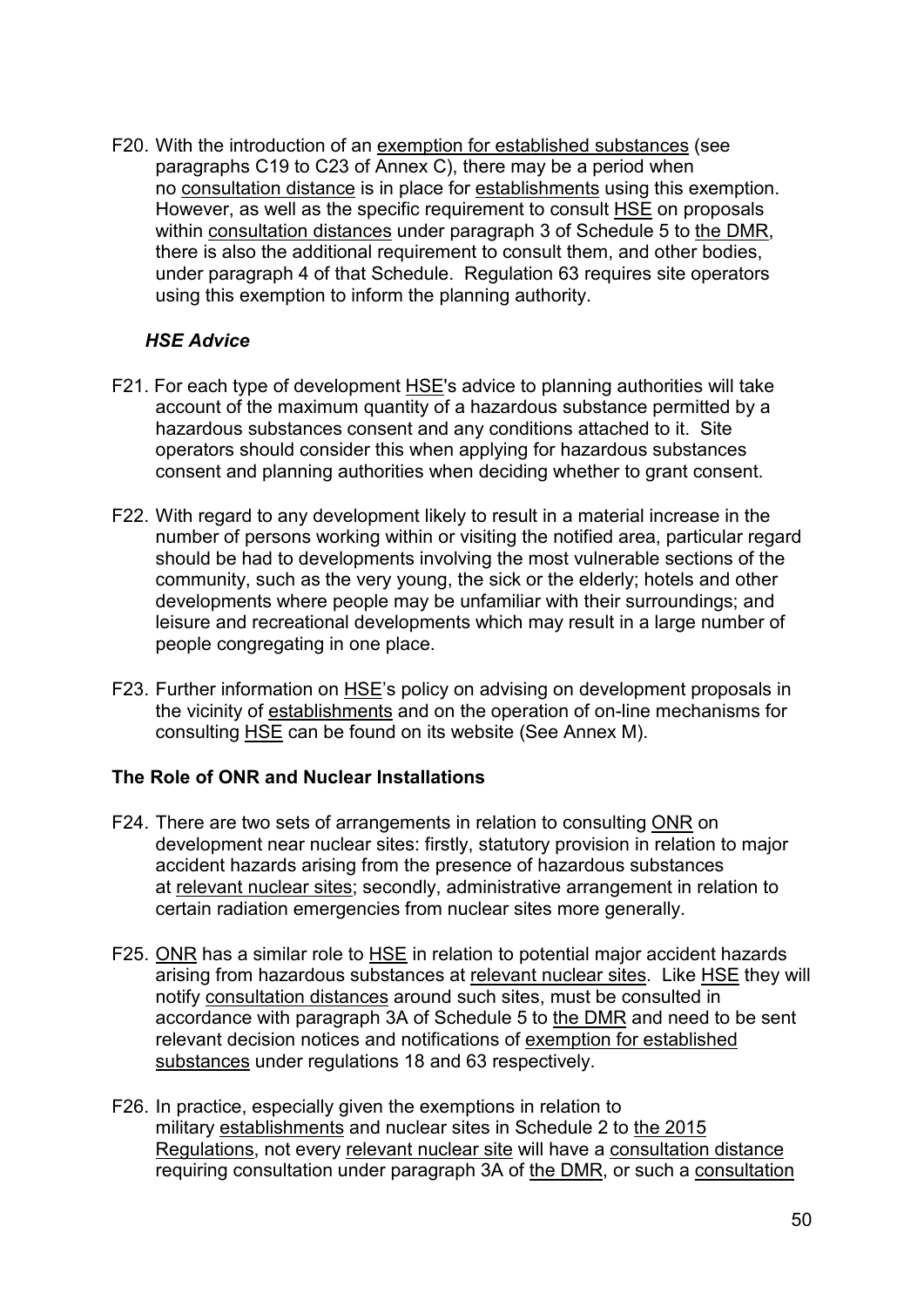distance may not extend beyond the boundary of the relevant nuclear site.

- F27. ONR have also put in place administrative arrangements which continue to apply for development management advice from ONR on those nuclear sites (i.e. not just relevant nuclear sites) where a radiation emergency is reasonably foreseeable under the Radiation (Emergency Preparedness and Public Information) Regulations 2001 (SI 2001/ 2975). ONR provides all planning authorities with details of 'nuclear safeguarding' (consultation) zones, and related consultation criteria for the nuclear installation within their planning area. In these cases, ONR's planning advice will take into account the nature of development (commercial, industrial or residential), the size in terms of the population involved, and proximity to the nuclear installation. The above constraints are intended to ensure that residential, industrial and commercial developments are so controlled in an attempt to preserve and maintain the general characteristics of the site similar to those that existed at the time of licensing throughout the entire life cycle of the nuclear installation.
- F28. A relevant nuclear site could have either a consultation distance in relation to hazardous substances consented on site or a consultation zone for radiation emergencies, or both or neither.
- F29. Further information on ONR's role in relation to land use planning can be found on its website (see Annex M).

# **SEPA and SNH**

F30. SEPA is the main source of advice on risks to the environment, however SNH may also have views on the implications of development which may contribute to major accident hazards and their effects on the environment. Neither of these organisations currently uses a formal system of consultation distances to trigger consultation regarding development of or near establishments.

# **Consultation - Pipelines**

F31. Where it is proposed to construct a pipeline that will carry a dangerous fluid as defined in schedule 2 of the Pipelines Safety Regulations 1996 (SI 1996/ 825), the planning authority should consult **HSE.** Where dangerous fluids will be present in a pipeline, HSE will again establish a consultation distance and notify it to the planning authority.

# **Consultation - Licensed Explosives Facilities**

F32. Explosives present at sites controlled in certain circumstances<sup>[1](#page-50-0)</sup> by licences issued by HSE or ONR in accordance with ER2014, or at ports controlled by licences issued by HSE under the Dangerous Substances in Harbour Areas Regulations 1987, are not subject to hazardous substances consent

<span id="page-53-0"></span> $1$  See paragraph 10 of Schedule 2 (Exemptions) to the 2015 Regulations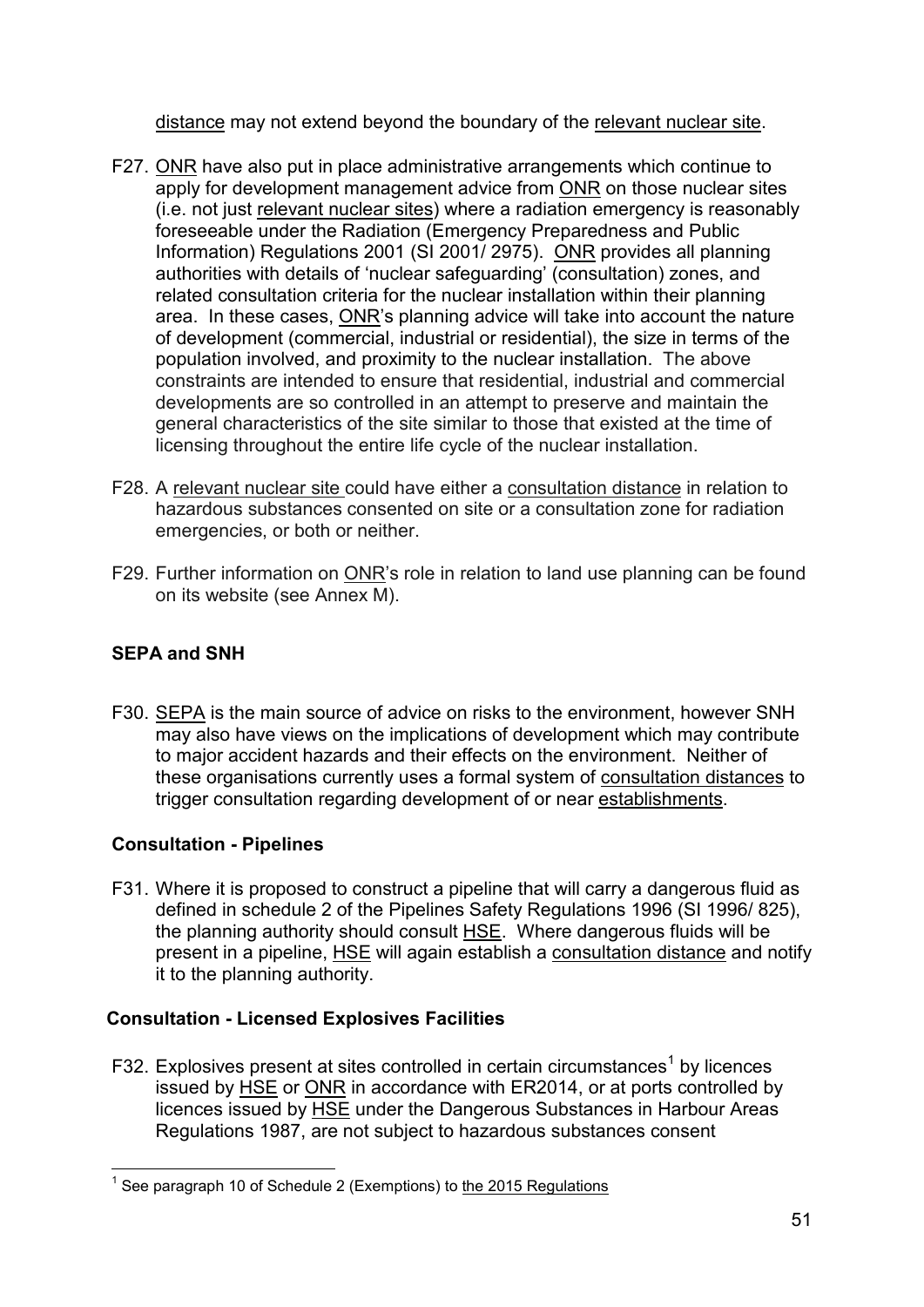requirements. This is because HSE and ONR issued licenses are based on suitable separation distances, for the types and quantities of explosives present, being in place prior to the granting of the licence. The existence of a licence does not of itself prevent development within the separation distances, however where such development does take place the licence for the site will be reviewed and the type and/ or quantity of explosives may be amended to ensure that appropriate separation is maintained. This review may impact on the ongoing viability of operations on the explosives site. Licensees are usually alert to any development which occurs or is proposed in the vicinity of their site and which may impact on their operations.

- F33. Applications for development within the separation distances notified to planning authorities in relation to these licensed explosives sites need to be the subject of consultation with HSE or ONR as appropriate on the same basis as the requirements in paragraphs 3, 3A and 4 of Schedule 5 of the DMR.
- F34. Licensees who are licensed under the Explosive Regulations 2014 are required to notify the planning authority of the relevant consultation distances around the explosives site within 28 days of licence being granted or varied in a way which affects the separation distances that need to be maintained. Similar notification requirements are required where sites are licensed under the Dangerous Substances in Harbour Areas Regulations 1987. The plans specifying these distances will have three lines; Purple, Yellow and Green. The purple line defines the extent of the consultation distance; Band 3 lies between the purple and yellow lines; Band 2 between the yellow and green lines; Band 1 between the green line and the boundary of the explosive building or berth. Planning authorities should use the HSE's planning advice web app to obtain initial advice – see Annex M for link.
- F35. Explosives present at sites licensed by local authorities under the ER 2014 are subject to the hazardous substances consent requirements. It is unlikely that the amount of explosives present at these sites will be at or above the controlled quantity for explosive substances, and the presence of these substances on their own should not normally require a hazardous substances consent. However, if they are present with other hazardous substances it is possible there will be a need for a hazardous substances consent.

#### **Determining the Planning Application**

F36. In view of their acknowledged expertise in assessing the risks presented by the use of hazardous substances, any advice from HSE or ONR and SEPA that planning permission should be refused for development at or near to a hazardous installation or pipeline, or conditions attached to a grant of consent, should not be overridden without the most careful consideration.

#### *Notification to Scottish Ministers*

F37. Where a planning authority is minded to grant planning permission to a proposal against the advice of HSE it is required by the terms of the Town and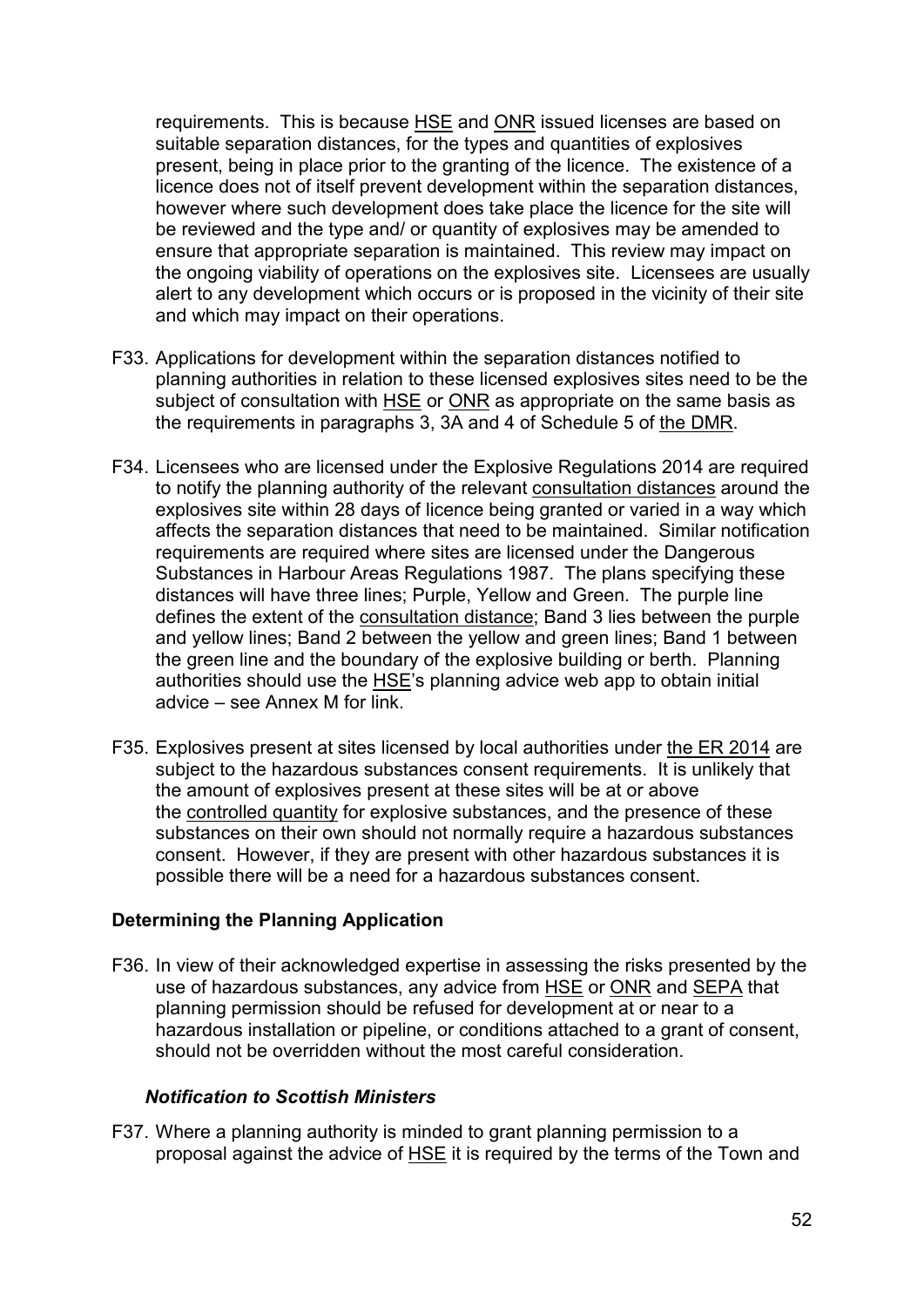Country Planning (Notification of Applications) (Scotland) Direction 2009[1](#page-53-0) (included in Circular 3/2009), to notify the planning application to Scottish Ministers. Once notified, Scottish Ministers will seek the views of HSE on whether or not the application should be called in. It will then be for Scottish Ministers to decide whether the planning application should be called in for their determination or cleared back to the planning authority for them to deal with. The terms of the Notification Direction also apply where a planning authority wishes to grant planning permission as a result of a local review.

- F38. At the time of publication of this circular the notification direction does not apply to situations where the planning authority intends to grant planning permission contrary to advice from ONR or SEPA regarding development of or near hazardous installations. Planning authorities should inform these bodies prior to a decision being issued of their intention to grant permission contrary to their advice.
- F39. Scottish Ministers have a general power to intervene in the determination of a planning application and would do so only where it appears there may be some matter of genuine national interest at stake, such as a safety issue of exceptional concern. In practice, Ministers will exercise this power very sparingly, recognising and respecting the important role of local authorities in making decisions on the future development of their areas.
- F40. HSE and ONR will normally consider their roles to be discharged when satisfied that the planning authority is acting in full understanding of the advice received and the consequences that could follow. They will consider recommending call-in action only in cases of exceptional concern or where important policy or safety issues are at stake.

# *Decision notice*

F41. Regulation 28 of the DMR requires planning authorities to give notice of their decision on an application for planning permission to those who made representations on that application. This is of particular importance as regards giving notice to **HSE, ONR** and/or **SEPA** where they have been consulted on development involving or in the vicinity of establishments.

# **Planning Permission Appeals and Local Reviews**

F42. Unlike appeals in relation to hazardous substances consent, local reviews and appeals in relation to planning permission do not have a right for the applicant or planning authority to require to appear before and be heard by a person appointed by the Scottish Ministers. The nature of the further processing of such a local review or appeal (i.e. written submissions, hearings, site inspection or, in the case of an appeal, inquiry sessions, or some combination of these) will be a matter for the body or person conducting the review or appeal.

<span id="page-55-0"></span> $1$  This direction is being reviewed and consideration given to adding a notification requirement as regards ONR and SEPA advice on developments of or near establishments.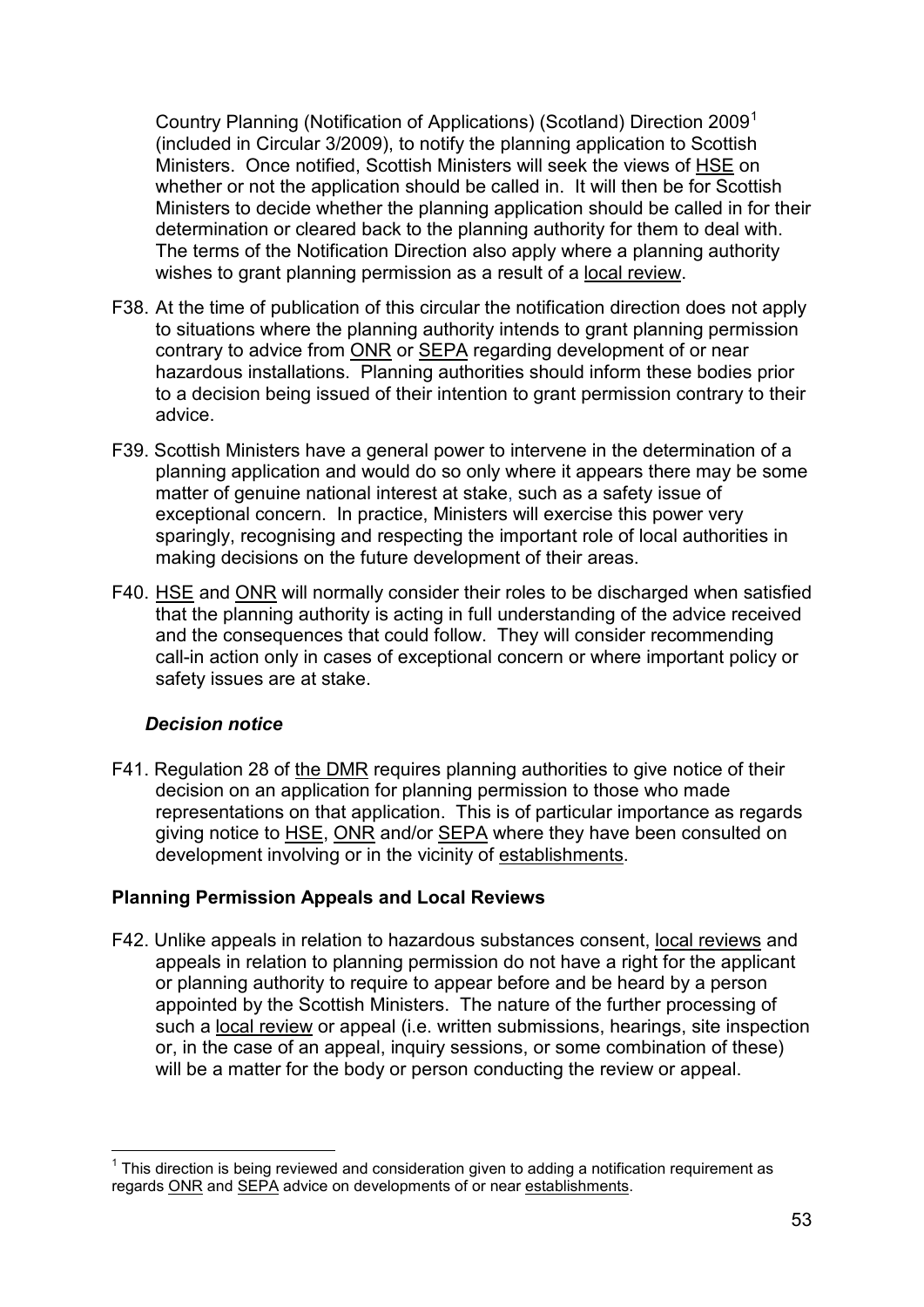### *Local Review Bodies*

- F43. Where an applicant seeks a local review of the planning officer's delegated decision on a planning application for a local development, the case will be dealt with under the Local Review Regulations (see also paragraphs F9 to F14 on regulation 23). Where HSE, ONR, SEPA or SNH have made representations on an application, and have not withdrawn these, they will be an "interested party" in the case and the local review body will give them notice of any local review case.
- F44. Where a local review body wishes to grant planning permission contrary to the views of HSE then the Town and Country Planning (Notification of Applications) (Scotland) Direction 2009 will apply. Cases should be notified as appropriate to the Scottish Minister who will decide whether to call-in the case or clear it back to the planning authority.

### *Appeals to Scottish Ministers*

F45. Where applications for major or national development are involved, or a local development where the application is not delegated to an officer for a decision, the local review procedures do not apply, and the applicant can appeal to the Scottish Ministers against the decision of the planning authority. Such an appeal will be dealt with under the Planning Appeals Regulations (see also paragraphs F9 to F14 on regulation 23). All the documents which were before the planning authority and which it took into account in reaching a decision, including relevant responses from HSE, ONR, SEPA or SNH, must be included in the planning authority's response to notice of the appeal. Where any of these bodies have made representations and have not withdrawn these, then they will be an interested party to the appeal and notified of it by the planning authority.

# **Planning Permission for Hazardous Development**

- F46. The requirement for hazardous substances consent does not override the need for planning permission to be obtained where development of land is also involved. This may arise, for instance, where it is proposed to erect buildings for the storage or processing of hazardous substances. Where both planning permission and hazardous substances consent are required, two separate applications will be necessary and the respective statutory requirements must be followed. It may not be possible, or practicable, to act upon one authorisation without having obtained the other. Developers and planning authorities will, so far as is possible, wish to ensure that related applications for hazardous substances consent and for planning permission are dealt with together. This will help ensure speedier resolution of the applications and will avoid unnecessary duplication in providing information.
- F47. This does not necessarily mean that similar decisions need be given on both applications, as there may be considerations which are material to one application but not to the other. For example, an authority may decide, having considered the potential risks to the local community arising from the proposed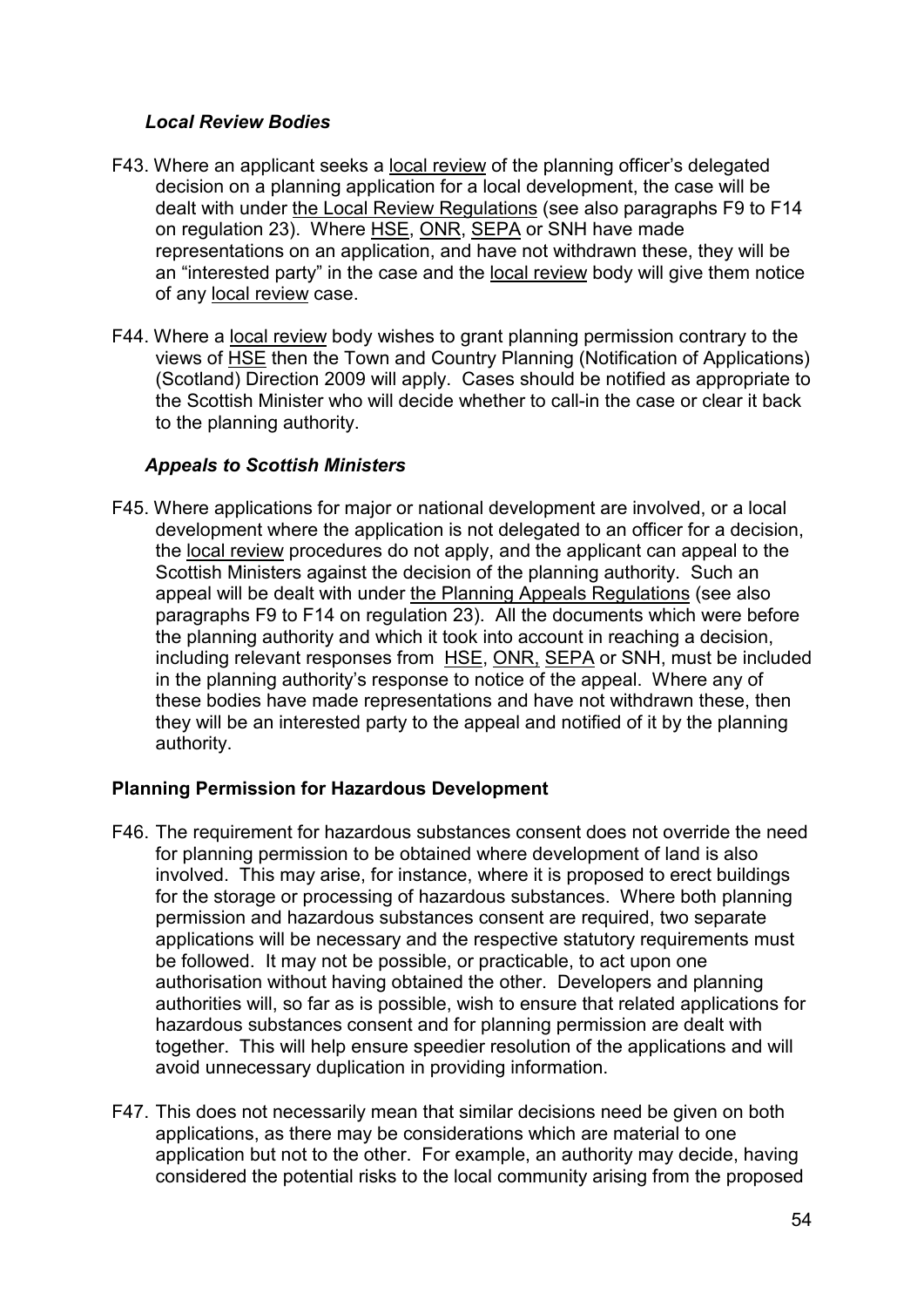presence of a hazardous substance, that there is no good reason for withholding consent. But in their role as planning authority they may consider that planning permission should be refused for associated development because of a wider planning consideration e.g., the adverse effect of a proposed building on amenity, or inadequate access arrangements. In such circumstances, it would be perfectly proper for contrasting decisions to be made on the different applications.

F48. Planning authorities will however wish to ensure that any such related decisions are not mutually inconsistent, such as could arise from the imposition of conditions containing conflicting requirements. Furthermore, even where planning permission conditions do not actually conflict with hazardous substances consent conditions, differences in the detailed requirements may cause confusion. So far as possible, it will generally be desirable and appropriate for detailed control over the manner in which a hazardous substance is to be kept or used to be regulated by hazardous substances consent conditions.

# **Key Points on applications for planning permission:**

- Despite requirements for hazardous substances consent, planning permission will still be required for development of or at an establishment.
- Particular procedures apply under the DMR and regulation 23 to applications for planning permission in these cases and for applications for development in the vicinity of establishments.
- HSE, ONR and SEPA are reliant on planning authorities passing them decisions on applications for planning permission, as well as hazardous substances consents and notification of established substances (regulations 18 and 63), to fulfil their duties on major accident hazards, including the calculation of consultation distances.
- Consultation under paragraph 4 of Schedule 5 to the DMR, which is not reliant on a consultation distance being in place, will be potentially of more significance with the introduction of an exemption for the established presence of hazardous substances.
- Given HSE, SEPA and ONR's expertise on off-site risks form hazardous substances, their advice should not be overridden without the most careful consideration.
- Requirements are in place in certain circumstances to notify applications for planning permission with major accident hazard implications to Scottish Ministers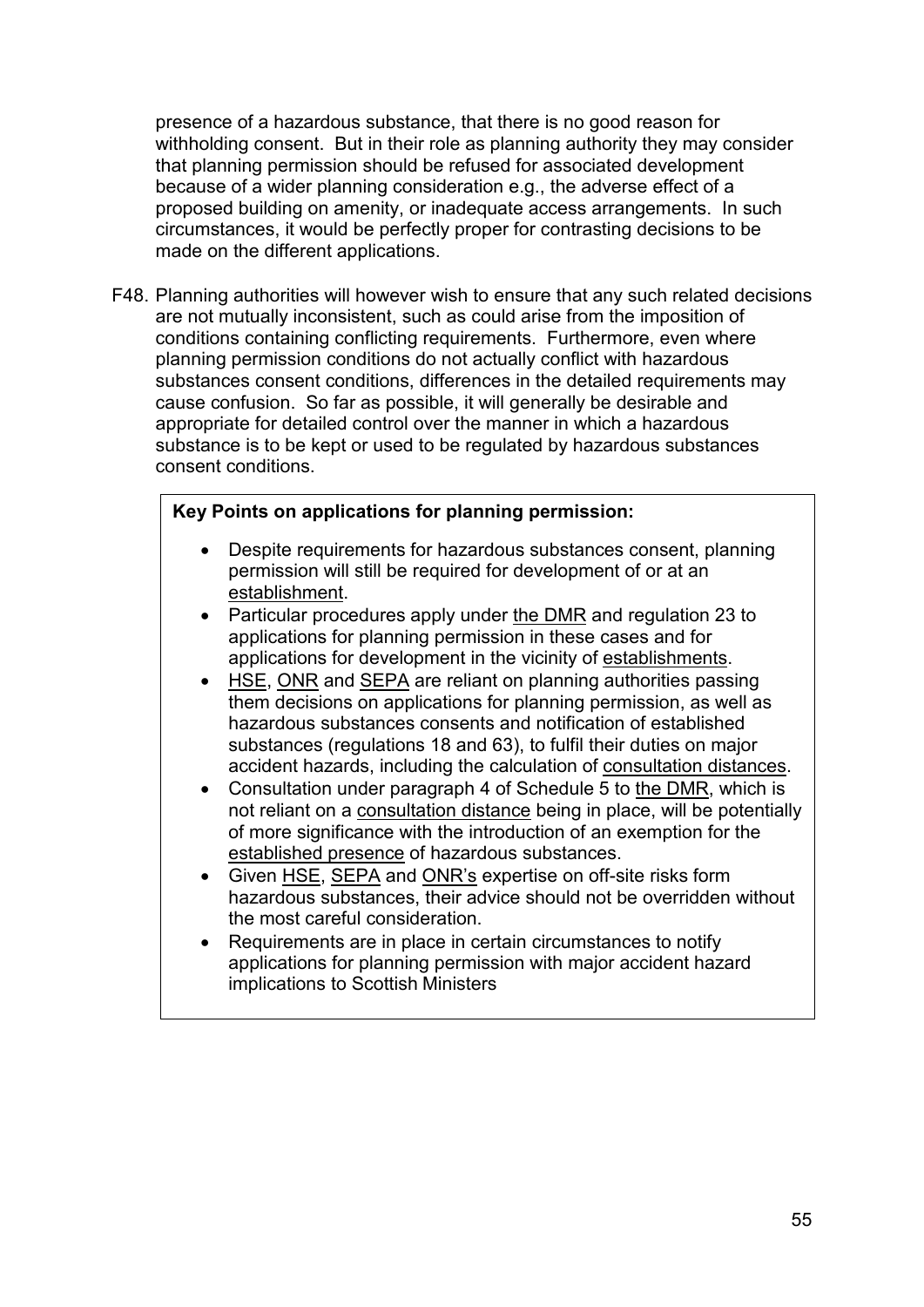# **ANNEX G**

#### **ENFORCEMENT**

#### **Introduction**

- G1. Sections 21 to 25 of the Principal Act and Part 7 of the 2015 Regulations deal with enforcement in relation to hazardous substances consent.
- G2. The circumstances in which there is a contravention of hazardous substances control are specified in section 21(2), namely:
	- the absence of a necessary hazardous substances consent;
	- substances present above the maximum quantity permitted by hazardous substances consent; or
	- failure to comply with a condition attached to hazardous substances consent.

### **Offences**

- G3. Section 21(1) provides that if there is a contravention of hazardous substances control the appropriate person is guilty of an offence. The rest of the section: specifies when there is a contravention of control; defines "appropriate person"; specifies penalties; and provides for appropriate defences.
- G4. Where a hazardous substance is present at or above the controlled quantity without consent, or where the quantity of the substance present exceeds the maximum permitted by a consent, the occupier of the land or any person who knowingly causes, or who allows, the substance to be present is guilty of an offence. Where there is a failure to comply with a condition attached to a consent, the occupier of the land is guilty of an offence. It should be noted that where the person committing an offence is a body corporate, section 273 of the Planning Act (as applied by section 36 of the Principal Act) provides that a director, manager, secretary or other similar officer of that body whose consent, connivance or negligence contributed to the commission of the offence is, as well as the body corporate, guilty of the offence and may also be prosecuted.
- G5. The maximum penalty on summary conviction for an offence under section 21 of the Principal Act is £20,000, and the penalty on conviction on indictment is an unlimited fine. Subsections (6), (7) and (8) of section 21 provide statutory defences in the event of any proceedings under that section.
- G6. It is also an offence not to comply with a hazardous substances contravention notice (see paragraph G10)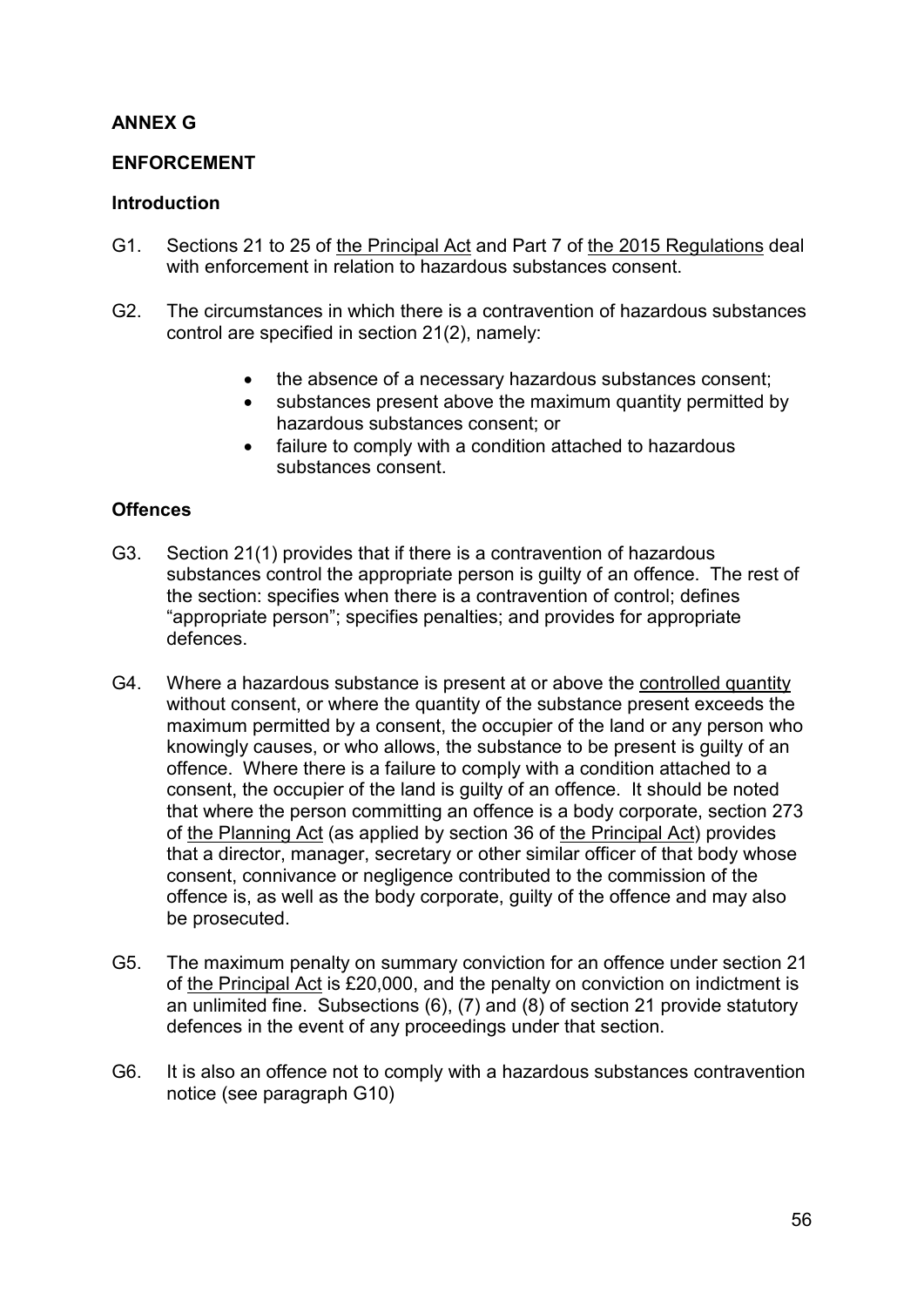### **Methods of Enforcement**

- G7. There are a number of ways of dealing with a contravention of hazardous substances control in the Principal Act. Under section 21, a contravention of hazardous substances control is an offence. Section 22 provides for the issue of a hazardous substances contravention notice specifying the steps to be taken to rectify a contravention of control. Furthermore, section 25 enables the planning authority to apply for an interdict in respect of an actual or expected contravention of control.
- G8. Where a planning authority has identified a breach of control it should, before issuing a hazardous substances contravention notice, consider first of all whether it is expedient to do so, having regard to any material consideration. For more serious breaches of control, the planning authority may consider seeking prosecution or interdict. Or there may be instances - for example, where a breach of control has been unintentional - where the planning authority may be able to secure early remedial action without recourse to statutory action (if need be, by drawing the offender's attention to the powers available to them). Since the controlled quantities of hazardous substances have been set at amounts at or above which it is considered that major hazards could arise to persons in the surrounding area, or to the surrounding environment itself, authorities should be mindful of the serious risks that may arise if prompt and effective action is not taken.

#### **Hazardous Substances Contravention Notices - General**

- G9. Section 22 of the Principal Act, as amended, gives planning authorities the power to issue a hazardous substances contravention notice where there has been a contravention of control, specifying the alleged contravention and requiring such steps as may be specified in the notice to be taken to remedy wholly or partly the contravention (except where it appears that the contravention could be avoided only by the taking of action which amounts to a breach of a statutory duty - see section 22(3)).
- G10. An offence is committed if a contravention notice is not complied with (regulation 50). The contravention notice cannot take effect until at least 28 days after the date on which the notice is served. There may be delays, though, before a notice comes into effect because the procedure includes a right of appeal to Scottish Ministers against the notice on specified grounds. As the unauthorised presence of a hazardous substance could have serious and immediate consequences, the offence provided by section 21 of the Principal Act enables the planning authority to refer a case to the Procurator Fiscal to determine whether to initiate a criminal prosecution.
- G11. The provisions of section 22 of the Principal Act are similar to those in sections 127 and 128 of the Planning Act on planning enforcement notices. The provisions applying to appeals against hazardous substances contravention notices and determination of such appeals are also similar to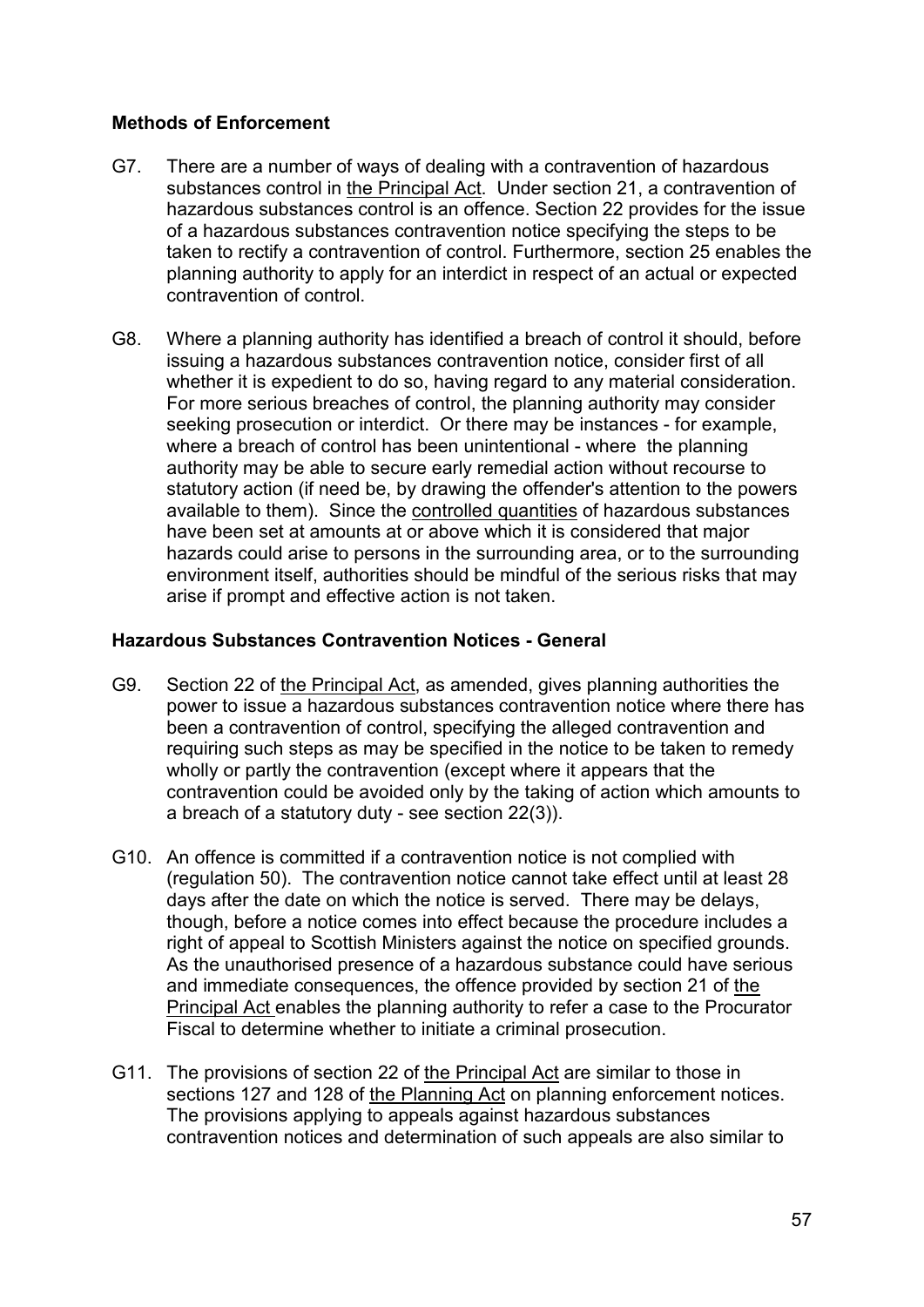those for planning enforcement notice appeals<sup>[1](#page-55-0)</sup>.

G12. The 2015 Regulations (regulations 47 to 52) apply the provisions of sections 130 to 138 (with the exception of section 136A) and (regulation 53) 147, of the Planning Act with appropriate modifications.

# **Enforcement - Liaison with HSE, ONR and SEPA**

- G13. Enforcement of hazardous substances consent controls is the responsibility of planning authorities. They should liaise with HSE or ONR as appropriate where:
	- hazardous substances appear to be present in contravention of the controls in circumstances that give rise to health and safety concerns, where HSE or ONR may wish to consider whether enforcement action is also appropriate under the Health and Safety at Work etc. Act 1974;
	- it is necessary to establish that the requirements of a hazardous substances contravention notice would not conflict with the requirements of health and safety legislation; or
	- the action to be taken may be influenced by HSE or ONR's advice on the residual risk (see paragraph B2).
- G14. The planning authority should also liaise with **SEPA** on hazardous substances enforcement issues for their environmental interests, including any related breaches of controls administered by SEPA.
- G15. In any event, where a hazardous substances contravention notice is issued, authorities are requested to send a copy of the notice to the HSE Area Office, SEPA Area Office or ONR for information – See Annex M.

# **Issue and Service of Hazardous Substances Contravention Notice**

- G16. By virtue of section 22 of the Principal Act and regulation 42, a hazardous substances contravention notice must:
	- identify the land to which it relates, whether by reference to a plan or otherwise;
	- specify the alleged contravention of hazardous substances control;
	- specify the steps required by the authority to be taken to remedy, wholly or partly, the contravention of control (which may include the removal of a substance from the land);
	- specify the date on which it is to take effect, which must be not less than 28 days from the date of service of copies of the notice; and specify a further period within which each required remedial step is to be taken.

<span id="page-60-0"></span> $1$  Previous rights to appeal on the grounds that hazardous substances consent should be granted for any breach of control have, as is the case with planning permission enforcement, been removed.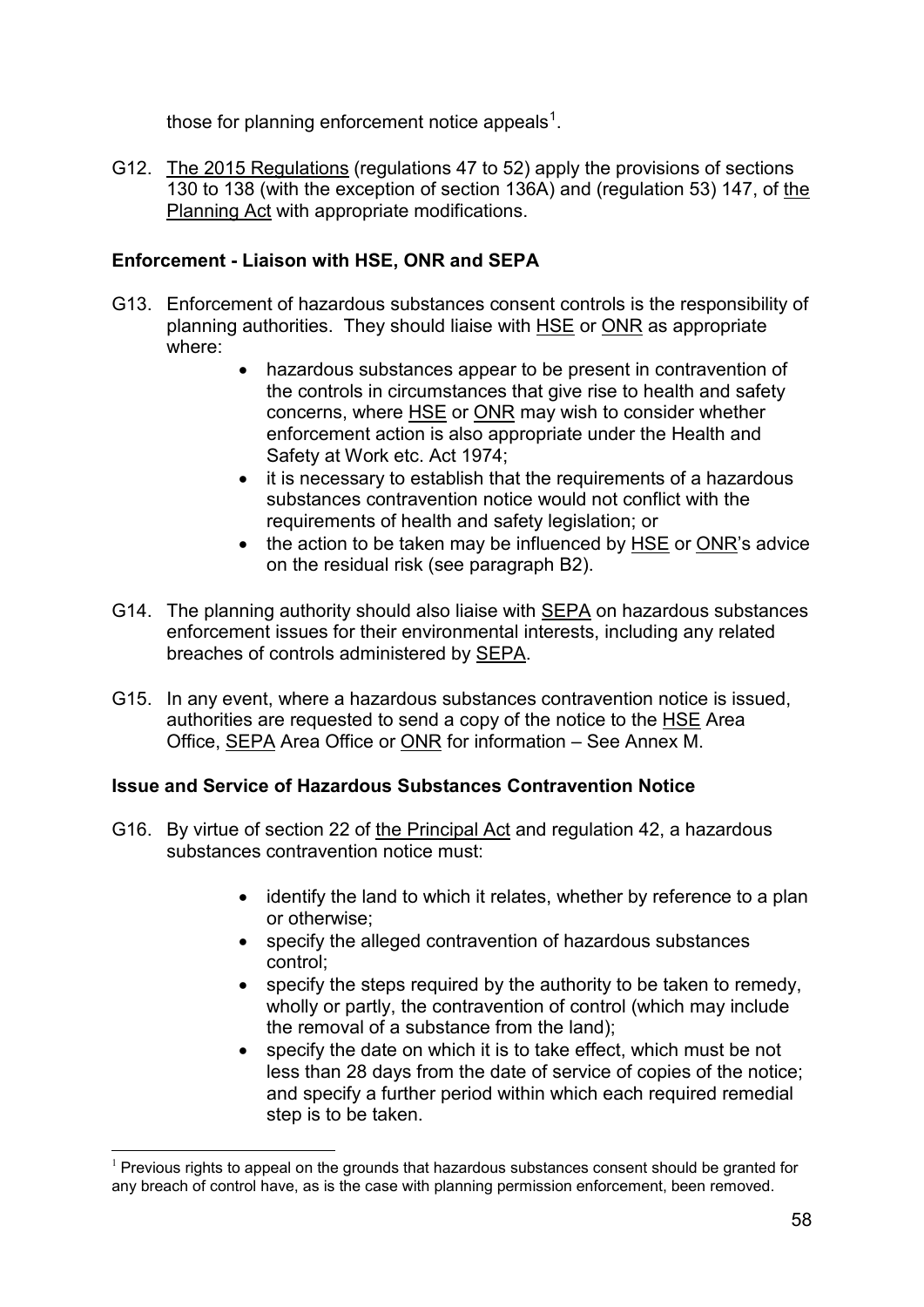- G17. Service of the notice must be accompanied by a statement setting out the planning authority's reasons for issuing the notice, and giving information about the right of appeal to Scottish Ministers.
- G18. Section 22 and regulation 42 provide that a copy of a hazardous substances contravention notice must be served on the following persons:
	- the owner, lessee and occupier of the land to which it relates;
	- all persons having an interest in the land who, in the planning authority's opinion, are materially affected by the notice.
- G19. Under section 22(8), the planning authority may withdraw a notice at any time before or after it takes effect. Where it does so, it should immediately notify the withdrawal to every person who was served with a copy of the notice, or who would be so served if the notice were re-issued.

#### **Appeals Against Hazardous Substances Contravention Notices**

- G20. A person on whom a hazardous substances contravention notice is served or any other person having an interest in the land to which the notice relates may appeal to Scottish Ministers against the notice. Regulations 43 to 47 deal with appeals. See Annex M for link to downloadable appeal form.
- G21. The appeal must be made before the notice takes effect, and may be made on any of the grounds set out at regulation 43(1)(a).
- G22. Regulation 43 covers the making of an appeal, the content of the notice of appeal and the documents required to accompany that notice, the limitations on introducing new matters and the application of the appeal procedures in Part 5 of the 2015 Regulations to such appeals.
- G23. Regulation 44 sets out the requirements on the appellant to inform the planning authority, the requirements governing the planning authority's response and the ability of the appellant to then comment on the planning authority's response. It also contains requirements on the planning authority to make information on the appeal available for public inspection.
- G24. The planning authority must, under regulation 45, give notice of the appeal to the other parties on whom the contravention notice was served.
- G25. Regulation 46 describes what decisions Scottish Ministers may make on the appeal, including correcting or varying the contravention notice, dismissing the appeal or allowing the appeal and quashing the notice.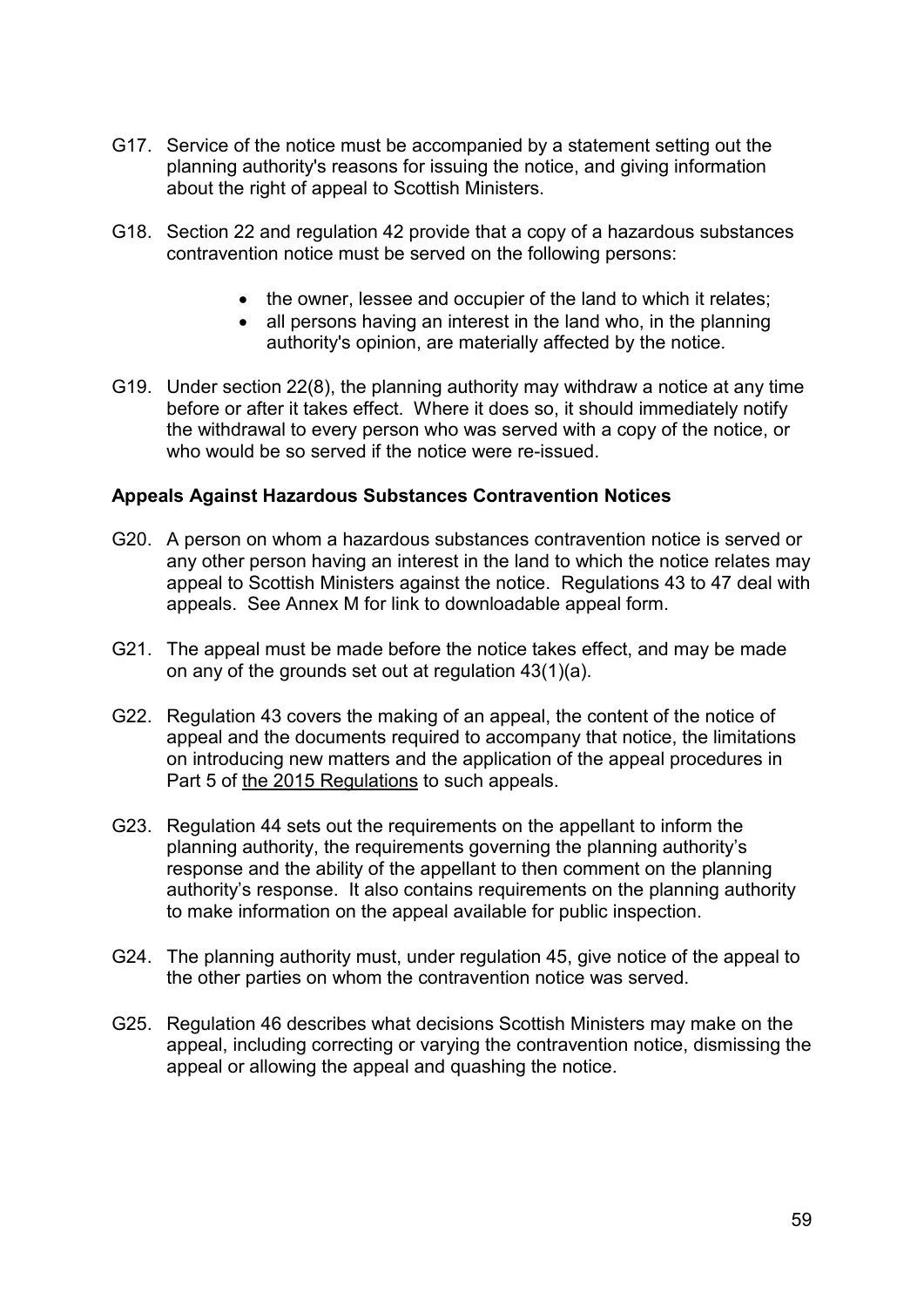# **Key Points: Enforcement of Hazardous Substances Control**

- It is an offence not to have the necessary hazardous substances consent or to breach the maximum quantities specified in or conditions attached to such consent.
- It is also an offence not to comply with a hazardous substances contravention notice.
- Planning authorities can choose to pursue a number of enforcement measures depending on circumstances: contravention notices, interdicts or prosecution.
- The recipient of a contravention notice has a right of appeal to the Scottish Ministers.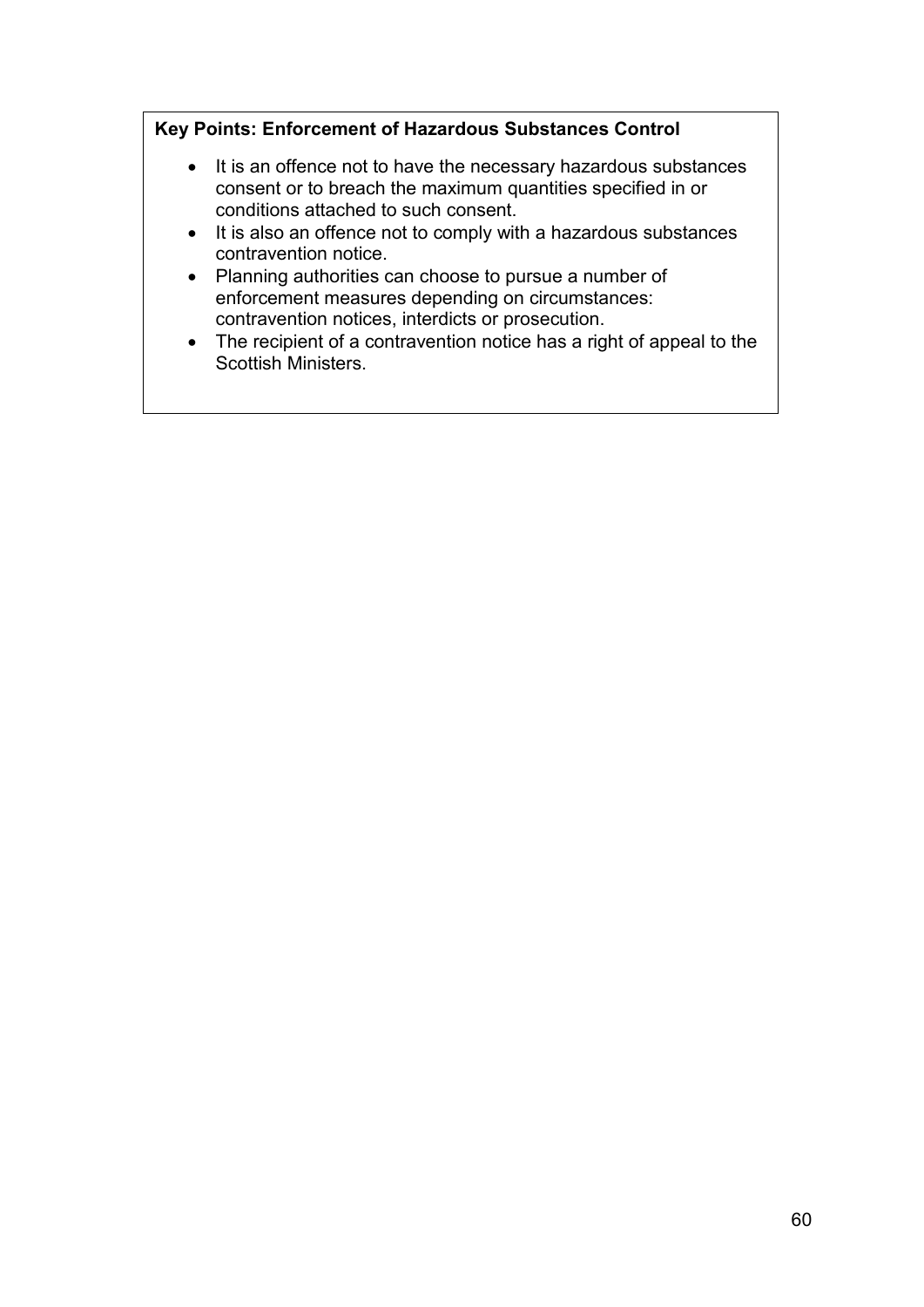# **ANNEX H**

### **REVOCATION OR MODIFICATION OF HAZARDOUS SUBSTANCES CONSENT**

- H1. Section 12 of the Principal Act gives planning authorities the power to make an order revoking or modifying a hazardous substances consent. Scottish Ministers must confirm such an order before it can take effect. Subsection (1) gives a general power to authorities to revoke or modify a consent where they, having regard to any material consideration, consider it expedient to do so; subsection (2) sets out other circumstances in which a consent may be revoked. An important distinction is that with orders made under subsection (1) (but not orders made under subsection (2)) a person suffering damage as a result may be entitled to compensation in the circumstances described in section 14 of the Principal Act.
- H2. As with planning permission, hazardous substances consent provides an entitlement that runs with the land. It may be undesirable for a hazardous substances consent which has fallen into disuse to continue to have effect; as it could restrict unnecessarily the uses to which neighbouring land can be put. Moreover, a hazardous substances consent for the presence of a substance in connection with a particular use of land may not necessarily be apt in respect of other uses. When there is a material change in the use of the land it may therefore be undesirable for a hazardous substances consent to continue to have effect.
- H3. The general effect of section 12(2) of the Principal Act is that where a consent has not been relied on for 5 years, or the use of the land has changed materially since the consent was granted, the consent may be revoked without compensation being payable. The requirement in subsection (4) that an order must specify the grounds on which it is made will enable a potential claimant to know whether the revocation or modification is one in relation to which compensation may be payable.
- H4. Planning authorities are encouraged to review hazardous substances consents from time to time with a view to revoking redundant ones. This can help to avoid the situation where, for example, an installation is no longer on a site, but the hazardous substances consent is in place and therefore so is the consultation distance. The consultation distance triggers consultation with HSE, whose advice on development proposals in the vicinity will be based on the fact such a hazardous substances consent is in place.
- H5. Section 13 of the Principal Act sets out the procedures for the confirmation of revocation and modification orders. These are modelled on the procedures for confirming orders that revoke or modify planning permission where objections have been made to the order. Subsection (2) enables Scottish Ministers to confirm an order with or without changes. Subsection (3) requires the planning authority to serve notice of an order on any person who is an owner, occupier or lessee of the whole or any part of the land to which the order relates and any person who in their opinion will be affected by the order. Those served with the notice must be given at least 28 days in which they can require Scottish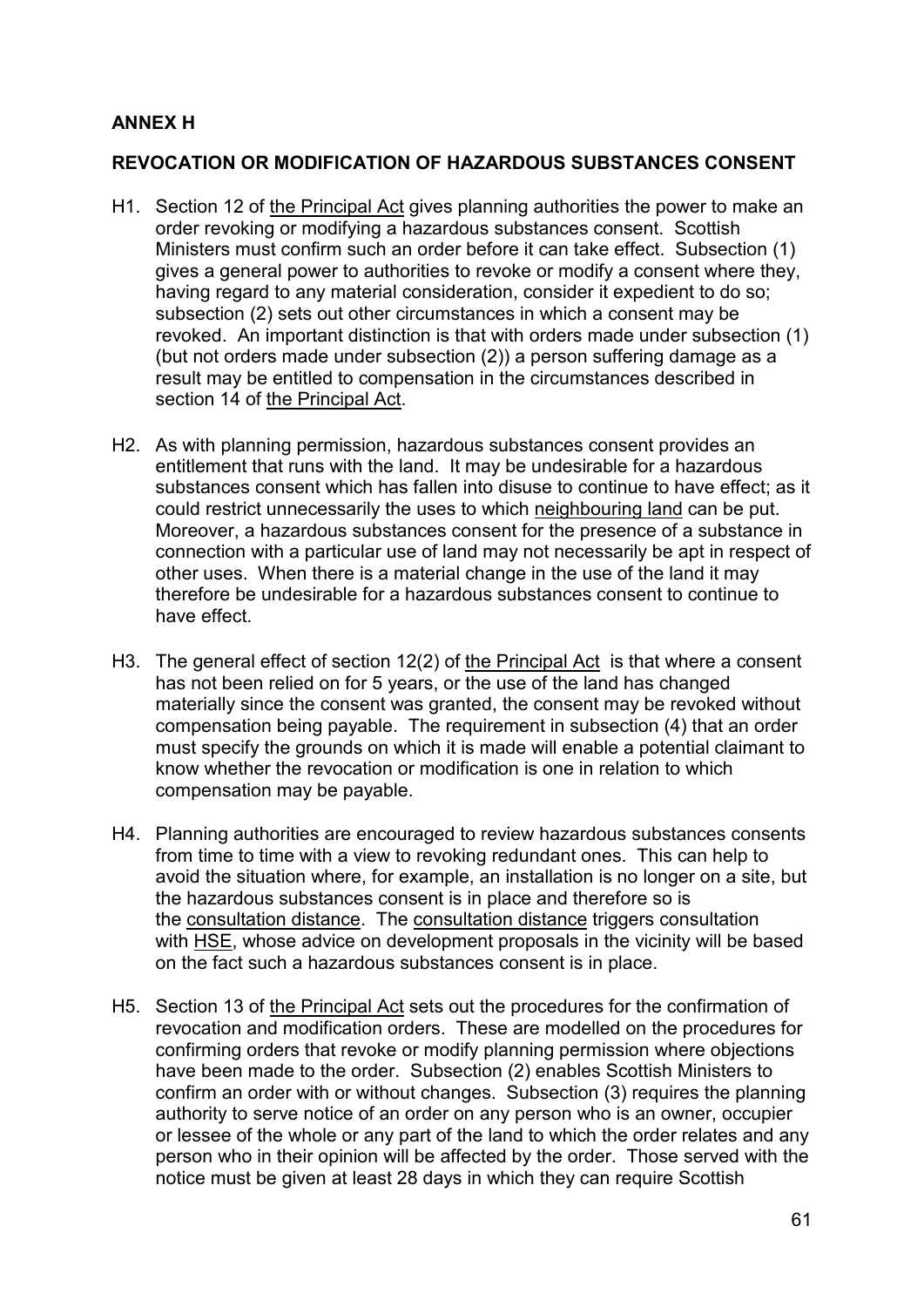Ministers to afford them and the planning authority an opportunity of being heard before an appointed person. In effect, this provision will ensure that an opposed order will normally be considered at a public hearing or inquiry.

### **Key Points: Revocation and Modification Orders**

- Where hazardous substances consents are still in place but not being used they can still affect advice and planning decisions.
- Planning authorities should consider revocation of such consents.
- Revocation and modification orders have compensation provisions attached.
- Such compensation is not payable where the order relates to consents for substances which have not been present for at least 5 years or where there is a material change in the use of the land for which consent was previously granted.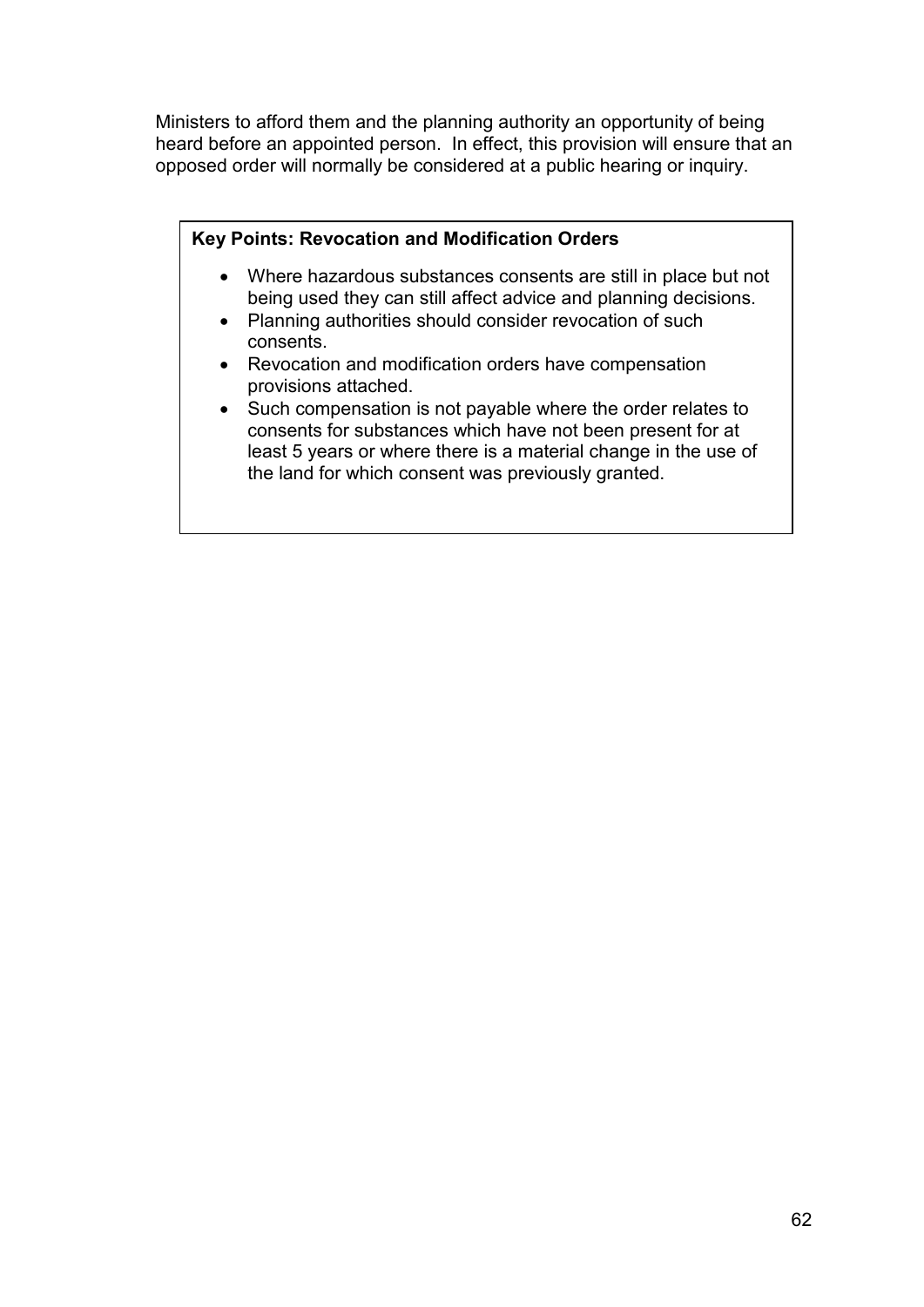# **ANNEX I**

#### **HEALTH AND SAFETY REQUIREMENTS AND HAZARDOUS SUBSTANCES CONTROL DECISIONS**

- I1. By virtue of section 28 of the Principal Act, no hazardous substances consent or contravention notice may require or allow anything to be done in contravention of any of the 'relevant provisions' or any 'prohibition notice' or 'improvement notice' served under or by virtue of any of those provisions (These terms are defined in Section 28 – see paragraphs I3 and I4). To the extent that such a consent or contravention notice purports to require or allow any such thing to be done, it will be void; and it will need to be revoked, or if part of the consent or notice is rendered void then it will need to be modified to render it wholly operative.
- I2. Where a planning authority has reason to believe (perhaps as a result of representations from a site operator) that a consent or contravention notice, or part of it, is rendered void, it must consult the HSE as soon as is reasonably practicable. If HSE advises that the consent or notice is rendered wholly void, the planning authority must revoke it; if the advice is that part of the consent or notice is rendered void, the planning authority must so modify it as to render it wholly operative. Since revocations or modifications under section 28 are made for overriding safety reasons they do not attract any entitlement to compensation.
- I3. The term 'improvement notice' means a notice served under section 21 of the HSWA or given under paragraph 3 of Schedule 8 to the Energy Act 2013 (the 2013 Act). The term 'prohibition notice' means a notice served under section 22 of the HSWA or given under paragraph 4 of Schedule 8 to the 2013 Act.
- I4. The term 'relevant provisions' means means—

(a) the relevant statutory provisions within the meaning of Part 1 of the HSWA; and

(b) the relevant statutory provisions within the meaning of Part of the 2013 Act other than—

(i) the provisions of the Nuclear Safeguards Act 2000; and

(ii) any provision of nuclear regulations identified in accordance with section 74(9) of the 2013 Act as being made for the nuclear safeguards purposes.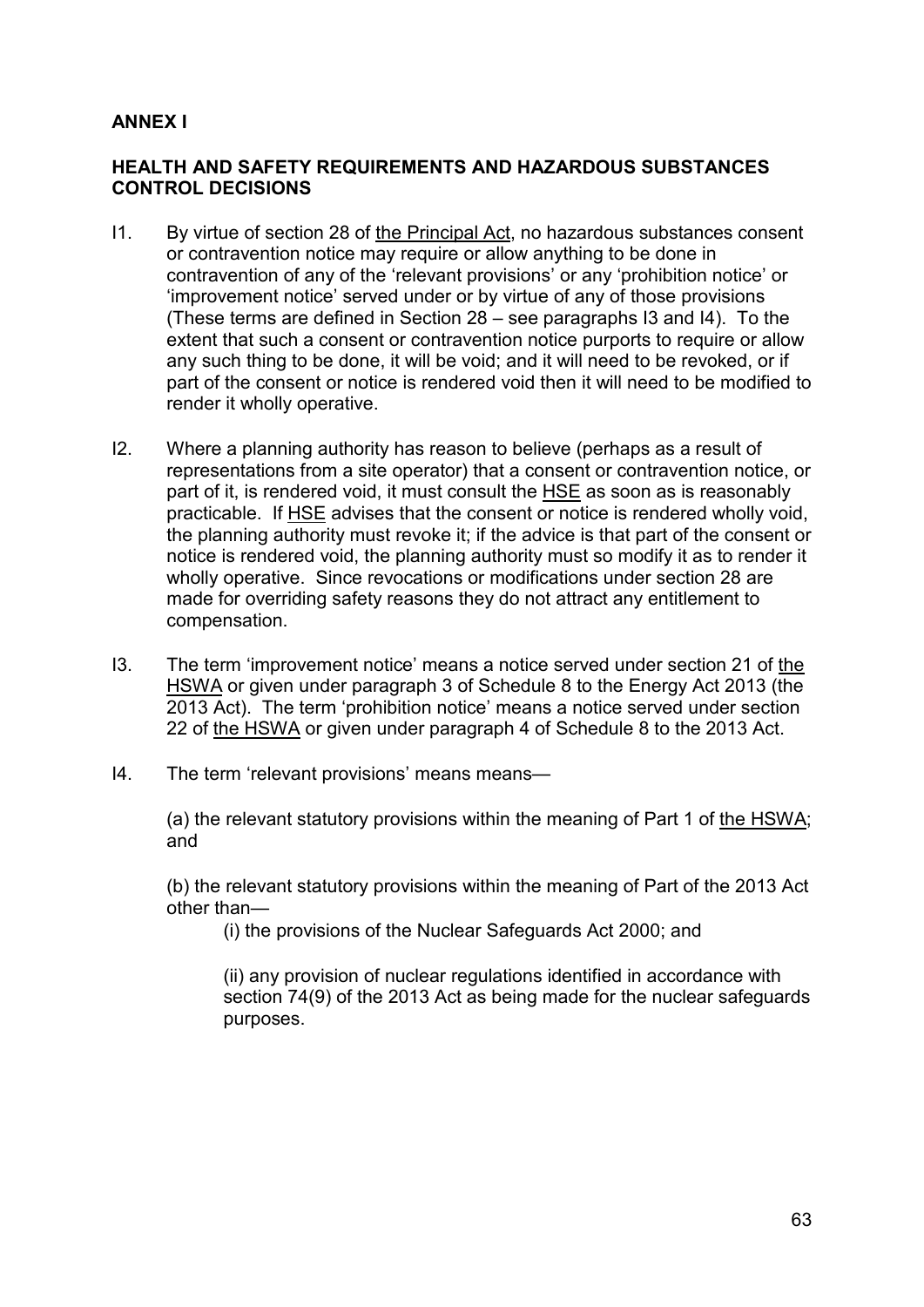# **ANNEX J**

### **CROWN LAND**

- J1. Crown immunity from the requirements of planning hazardous substances legislation was removed in 2006 by the changes made to the Principal Act by the Planning and Compulsory Purchase Act 2004 (the 2004 Act) - see in particular sections 90-94 and Schedule 5 to the 2004 Act.
- J2. In line with the Directive, the 2015 Regulations contain an exemption (regulation 4, and paragraph 1 of Schedule 2) so that hazardous substances consent is not required for the presence of a hazardous substance in, on, over or under land at military establishments, installations or storage facilities.
- J3. Section 30A of the Principal Act (inserted by section 90 of the 2004 Act) specifies that that Act binds the Crown, with certain exceptions: sections 6(3), 21, 25, 34 and 35(2) of the Principal Act, which relate to offences, interdicts and rights of entry. Subject to the exemption for military establishments, the Crown, like other site operators, is obliged to obtain and comply with hazardous substances consent.
- J4. Sections 30B and 30C of the Principal Act (inserted by section 94 of the 2004 Act) make provision in relation to enforcement in relation to the Crown. While the offence provisions do not apply to the Crown, a planning authority could seek a declaration from the Court of Session as to the unlawfulness of any act or omission committed by the Crown. Also, the agreement of the appropriate authority<sup>[1](#page-60-0)</sup> is required before steps for enforcement are taken, though that does not include the serving of a hazardous substances contravention notice. To the extent that an interest in land is a Crown interest, anything which requires or is permitted to be done by or in relation to the owner of the interest in land must be done by or in relation to the appropriate authority.
- J5. Section 35A of the Principal Act (inserted by Schedule 5 to the 2004 Act) relates to entry to Crown land, and again requires the permission of the appropriate authority or other person entitled to give permission.
- J6. Section 15 of the Principal Act (revocation of hazardous substances consent on change in control of the land) has a new subsection (3) (inserted by Schedule 5 to the 2004 Act) which specifies this section does not apply where the change in control of the land is from one emanation of the Crown to another.
- J7. There was also a transitional arrangement allowing a deemed consent to be claimed where there was an established presence of hazardous substances which as a result of the removal of Crown immunity would require consent<sup>[2](#page-66-0)</sup>. These deemed consents were subject to the standard conditions in

<span id="page-66-1"></span><span id="page-66-0"></span><sup>&</sup>lt;sup>1</sup> See Section 31 of the Principal Act.<br><sup>2</sup> The Planning and Compulsory Purchase Act 2004 (Transitional Provisions) (Scotland) Order 2006 (SSI 2006/ 269).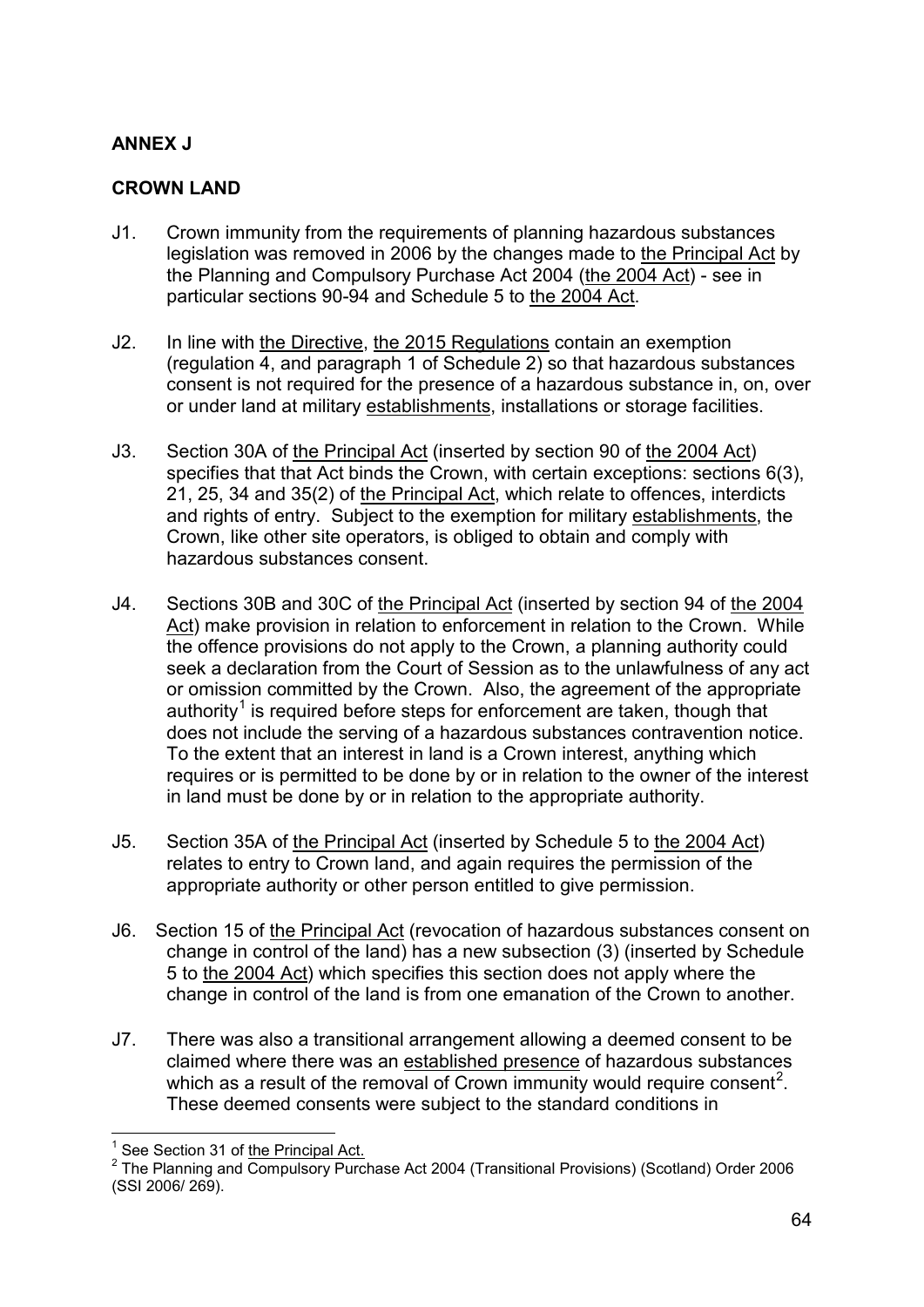Schedule 3 to the 1993 Regulations. Regulation 62 preserves these standard conditions on deemed consents despite revocation of the 1993 Regulations.

J8. The 2004 Act revoked subsections (1) and (2) of section 31 of the Principal Act (exercise of powers in relation to Crown land) and it amended subsections (3) and (5). Section 32 of the Principal Act (Application for hazardous substances consent in anticipation of disposal of Crown land) was also revoked by the 2004 Act.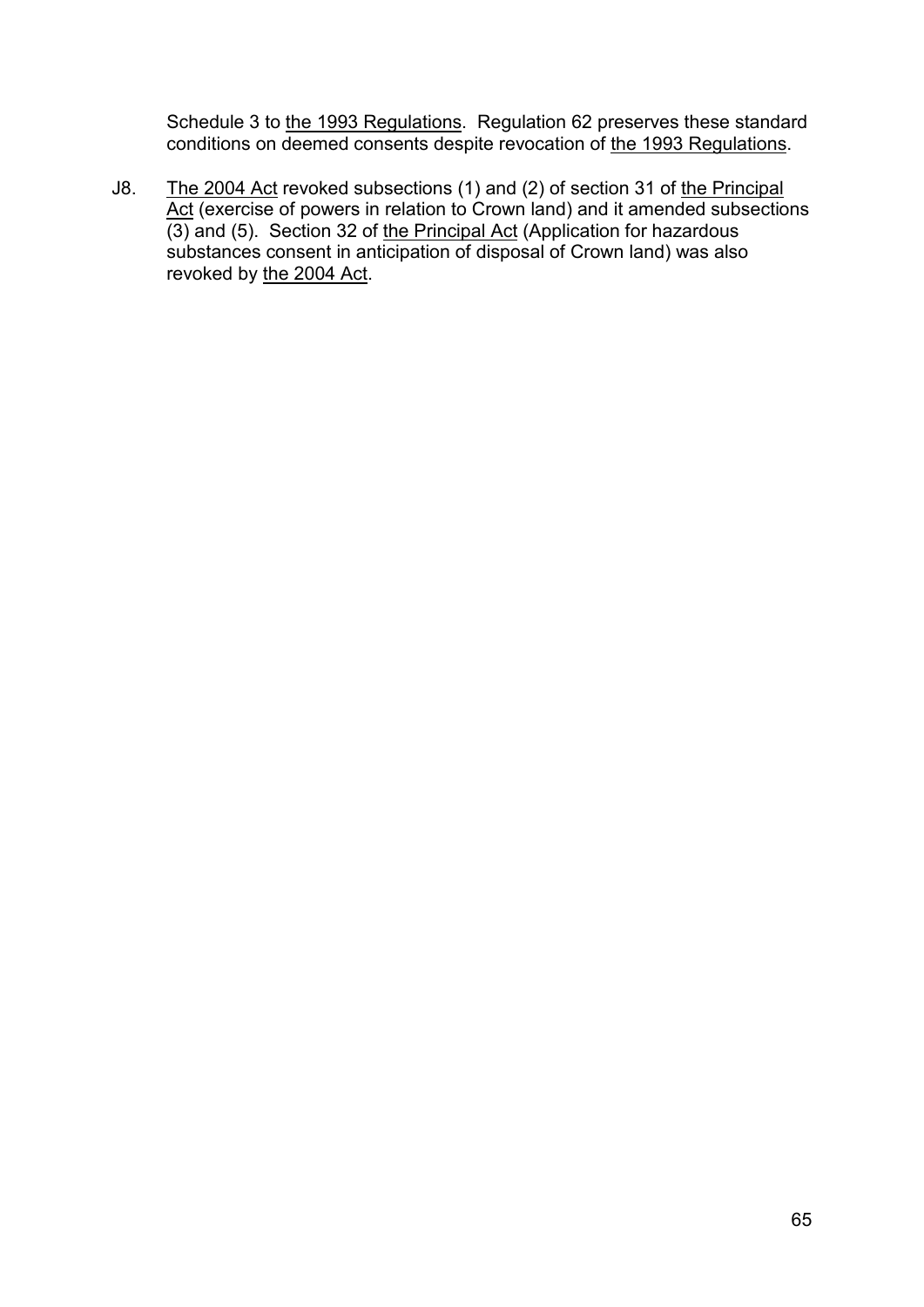# **ANNEX K**

# **TRANSITIONAL AND RELATED PROVISIONS**

#### **Presence of Established Substances**

K1. This relates to substances present at sites legally prior to 1 June 2015 without the need for hazardous substances consent, but which, purely as a result of the changes in Schedule 1 to the 2015 regulations, would now require such consent. See paragraph C19 to C23 of Annex C on Exemptions for more information.

#### **Interpretation of existing consents**

K2. Regulation 61 applies in relation to hazardous substances consents granted prior to 1 June 2015 for hazardous substances or categories of substances which are described or categorised differently in the 2015 Regulations than they were in the 1993 Regulations. Any reference to such a substance or category of substance in such a pre-1 June 2015 consent is to be interpreted in accordance with the 1993 Regulations.

#### **Conditions attached to existing deemed consents**

K3. Previous changes to the hazardous substances consent regime allowed deemed consent to be claimed, and standard conditions applied to such consent. These standard conditions continue to apply by virtue of regulation 62.

#### **Applications etc. made prior to 1 June 2015, but not determined by that date**

K4. Regulations 60 and 65 determine the extent to which the new requirements in the 2015 Regulations apply to applications for hazardous substances consent and appeals made before 1 June 2015 but not determined by that date. Regulation 66 has similar provision with regard to applications for continuation of consent called in by Scottish Ministers before 1 June 2015 but not determined by that date.

#### **Period for making an appeal against the decision, or failure to take a decision, on a hazardous substances consent application**

K5. The period for making an appeal was reduced from 6 months to 3 months by the 2015 Regulations. Regulation 64 saves the 6 month period for applications where the date of the notice of the decision on the application or the date by which a decision should have been made was before 1 June 2015.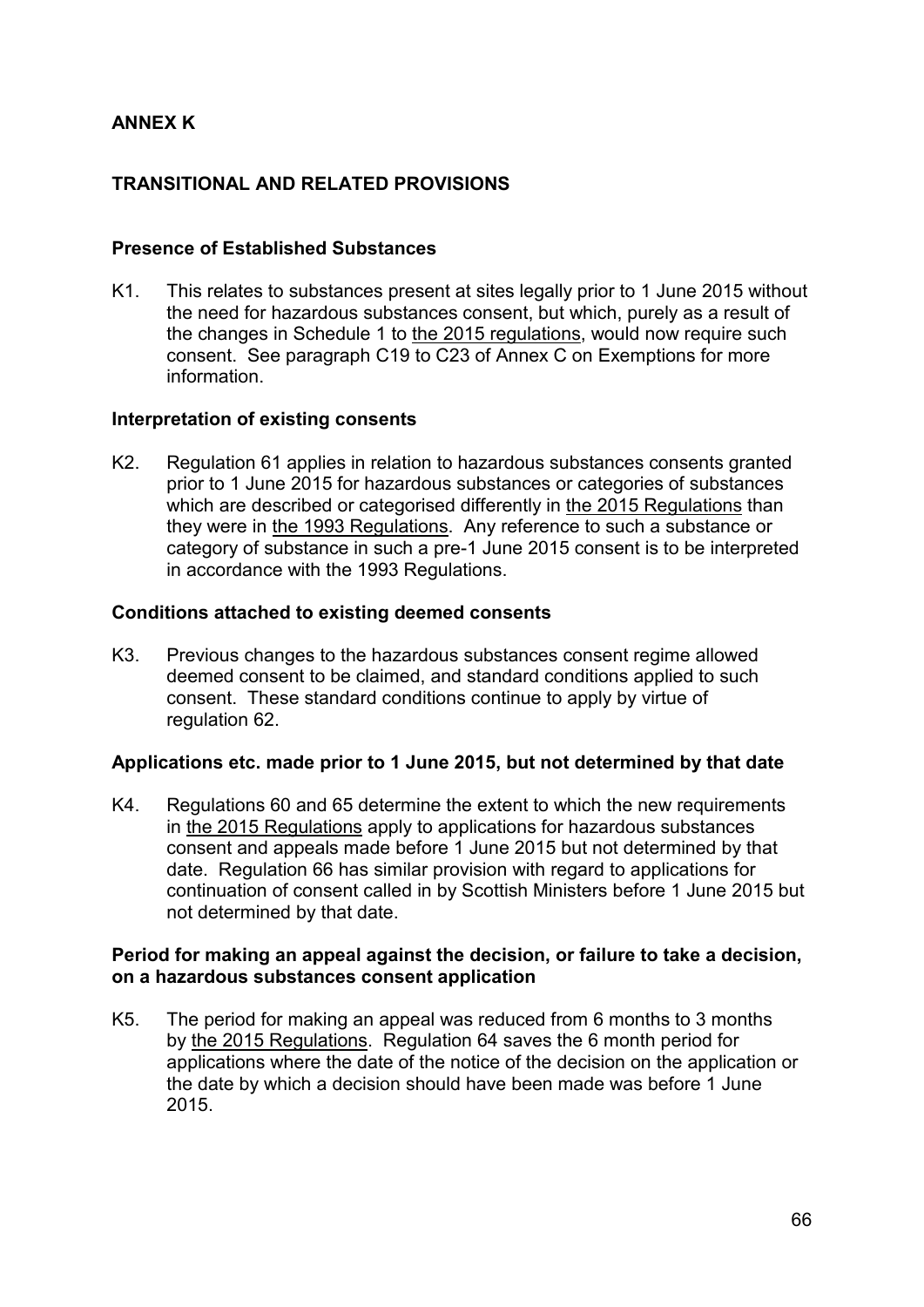#### **Applications for planning permission (within scope of the Directive) not determined prior to 1 June 2015.**

- K6. Applications to which paragraphs 3, 3A and 4 of Schedule 5 to the DMR, as amended by the 2015 Regulations (Schedule 8), apply are within the scope of the provisions in the Directive which impose duties with regard to publicity and consultation.
- K7. The DMR as amended and regulation 23 of the 2015 Regulations implement those provisions of the Directive with regard to applications for planning permission, but regulation 23 does not apply if the requirements are required to be carried out under other legislation.
- K8. Planning authorities should consider the extent to which the procedures carried out under the previous regime have already met the requirements of the new regime.

#### **Appeals and called-in planning applications not determined prior to 1 June 2015**

K9. See paragraphs K6 to K8.

### **Development plans and supplementary guidance**

- K10. Paragraph 2 of Schedule 8 to the 2015 Regulations amends the requirements on development plan preparation, reflecting the slightly revised wording of the Directive. The amendments relate to the taking account of the objectives of the Directive on human health and the environment and of the more specific issues of maintaining appropriate safety distances between major hazards sites and other development or sensitive environments (or other relevant measures in relation to protecting the latter) and to taking additional technical measures in relation to establishments. These do not represent a significant change from the previous requirements for local and strategic development plans.
- K11. These requirements now apply to the preparation of supplementary guidance where it is to form part of the development plan.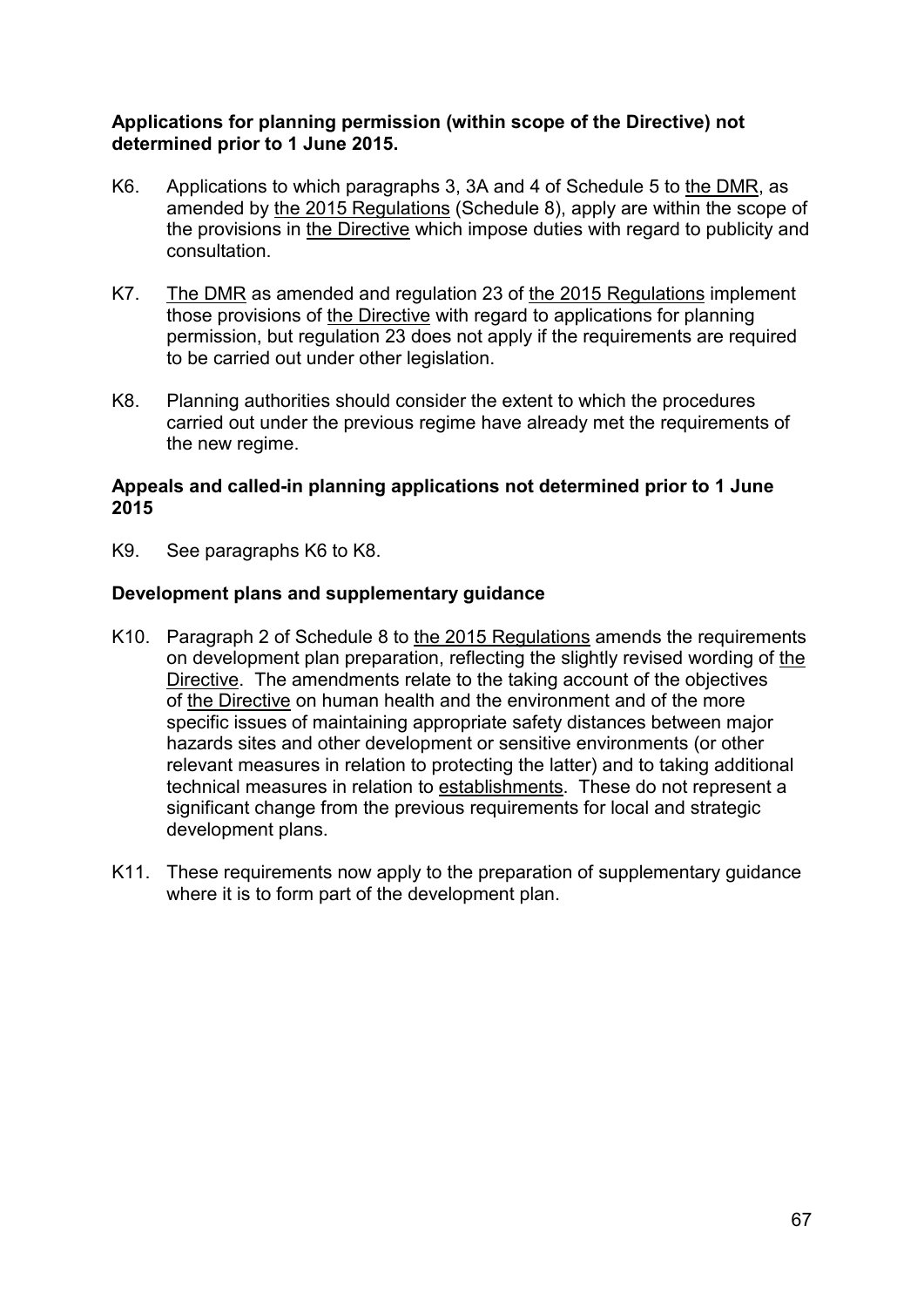# **ANNEX L**

# **SECURITY AND CONFIDENTIALITY**

### **Security**

- L1. Detailed information about hazardous substances, for example where and how they will be present or stored on a site and in what quantities, could be security sensitive and pose a risk to the public if not handled carefully. Planning authorities must ensure arrangements for disclosing such information for all purposes (from the initial notices and wider consultation to enabling public inspection) adequately reflects any potential security concerns.
- L2. There are a number of measures planning authorities can put in place so that all relevant information is made available, while also ensuring that access to security sensitive information is handled appropriately. This approach is reflected throughout the guidance, but there are a number of examples:
	- a) Applicants should provide brief summaries of proposals for inclusion in neighbour notification and public notices, as well as for relevant consultations. This information should allow public participation but without publicising information that is security sensitive. References in such notices and consultations should be to the generic categories of the substances involved. Such notices must include reference to where further information is available (namely hazardous substances registers). See paragraphs D11, D19, D25 and E25.
	- b) In compliance with regulation 18, all bodies and persons who made written representations on an application should be notified of the decision/outcome and informed where they are able to access a full copy of the decision notice(which may include security sensitive information) for further inspection<sup>[1](#page-66-1)</sup>. Copies of the decision notice will be available for public inspection on the register.
	- c) Hazardous substance registers should not be made available on-line and sensitive information must not be removed by members of the public taking access to such registers in planning offices. Planning authorities may wish to house this register separately from other planning registers so that access can be monitored.
- L3. HSE intend to provide guidance to planning authorities on what information in relation to hazardous substances could be security sensitive.

# **Confidentiality**

L4. Planning authorities should bear in mind the provisions of section 28 of the Health and Safety at Work etc. Act 1974 which imposes restrictions on the

 $<sup>1</sup>$  Note: Regulation 18 reguires the planning authority to send a copy of the decision notices on</sup> applications for hazardous substances consent to HSE or ONR, as appropriate, and SEPA. Regulation 38 requires the same of Scottish Ministers as regards appeal decisions.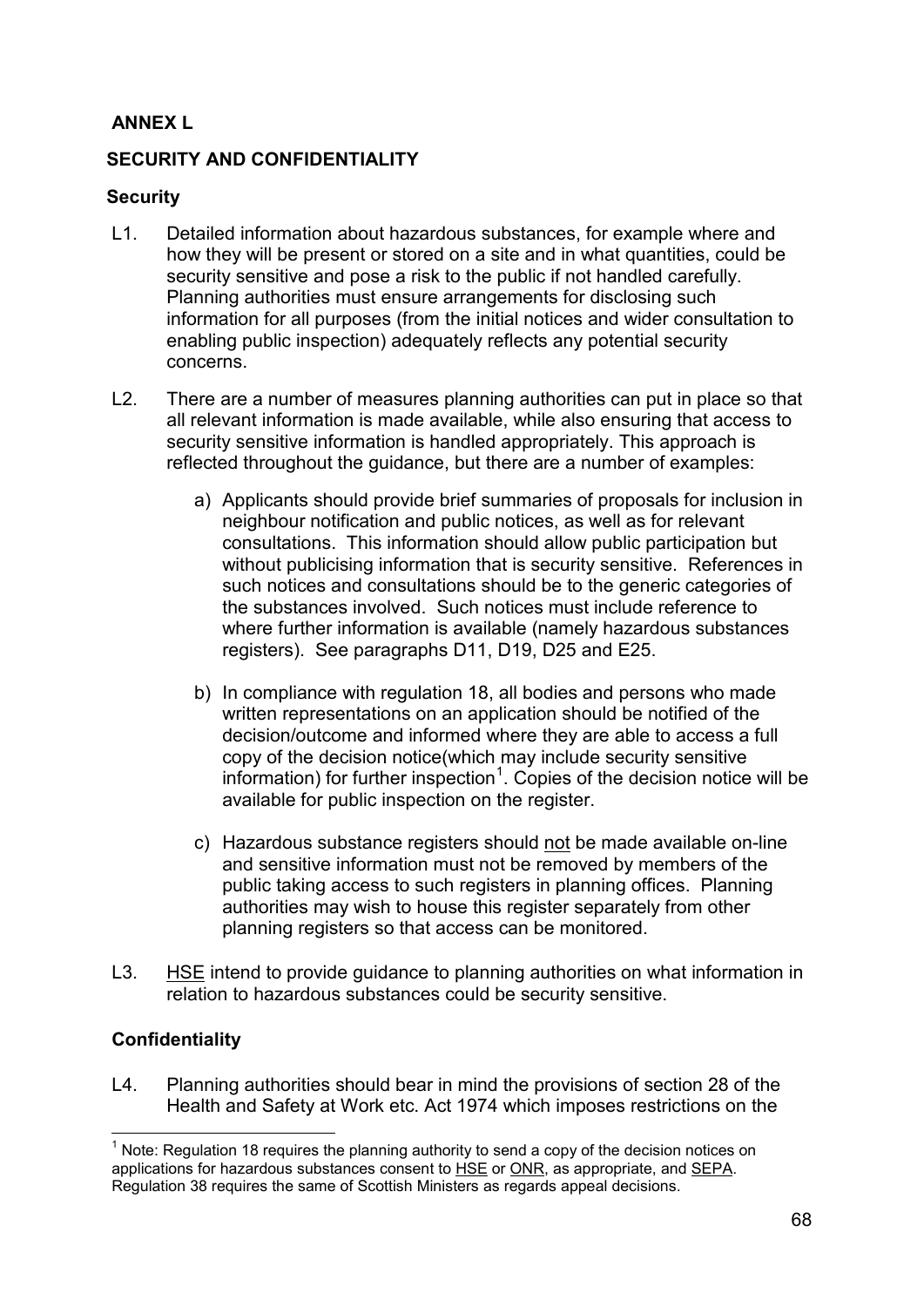disclosure of certain information without the consent of the person by whom the information was furnished. HSE has advised that, based on the experience of recent years, there are unlikely to be many occasions when the disclosure of information will give rise to problems. Nevertheless, if an authority is uncertain whether these restrictions applied to particular information at the time when it was provided by HSE, advice should be sought from HSE.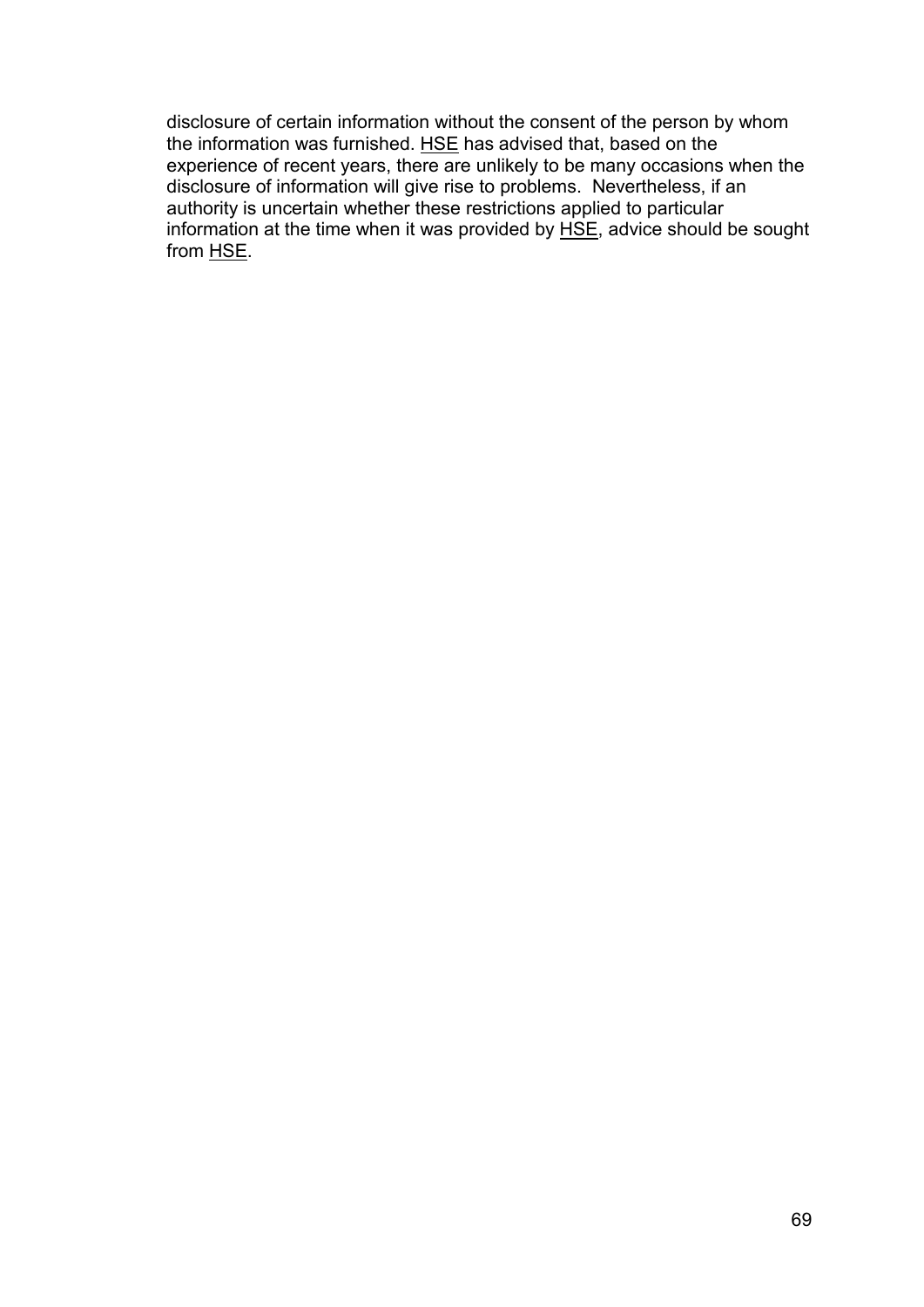## **ANNEX M**

## **USEFUL CONTACT DETAILS AND WEB LINKS**

#### **Citizen's Advice Scotland**

Contact Citizen's Advice Scotland for advice or to find the contact details of the nearest Citizen's Advice Bureau.

Tel. 0808 800 9060

<http://www.cas.org.uk/>

#### **Directorate for Planning and Environmental Appeals**

4 the Courtyard, Business Park, Callender Road, FALKIRK FK1 1XR

Tel. 01324 696400

E-mail [DPEA@scotland.gsi.gov.uk\)](mailto:DPEA@scotland.gsi.gov.uk).

Web page for hazardous substance consent appeal forms**:** [http://www.scotland.gov.uk/Topics/Built-](http://www.scotland.gov.uk/Topics/Built-Environment/planning/Appeals/whatwedo/otherappeals/hazardoussubstances)[Environment/planning/Appeals/whatwedo/otherappeals/hazardoussubstances](http://www.scotland.gov.uk/Topics/Built-Environment/planning/Appeals/whatwedo/otherappeals/hazardoussubstances)

Making appeals to Scottish Ministers on-line (Planning permission only): [www.eplanning.scotland.gov.uk](http://www.eplanning.scotland.gov.uk/)

## **Health and Safety Executive**

HSE website (Land Use Planning): <http://www.hse.gov.uk/landuseplanning/>

#### *Hazardous Substances Consent*

For Hazardous Substances Consent related issues the designated address and email is:

> Hazardous Substance Consents HID CEMHD5 2.2 Redgrave Court Merton Road Bootle Merseyside L20 7HS

E-mail: [HazSubCon.CEMHD5@HSE.gsi.gov.uk](mailto:HazSubCon.CEMHD5@hse.gsi.gov.uk)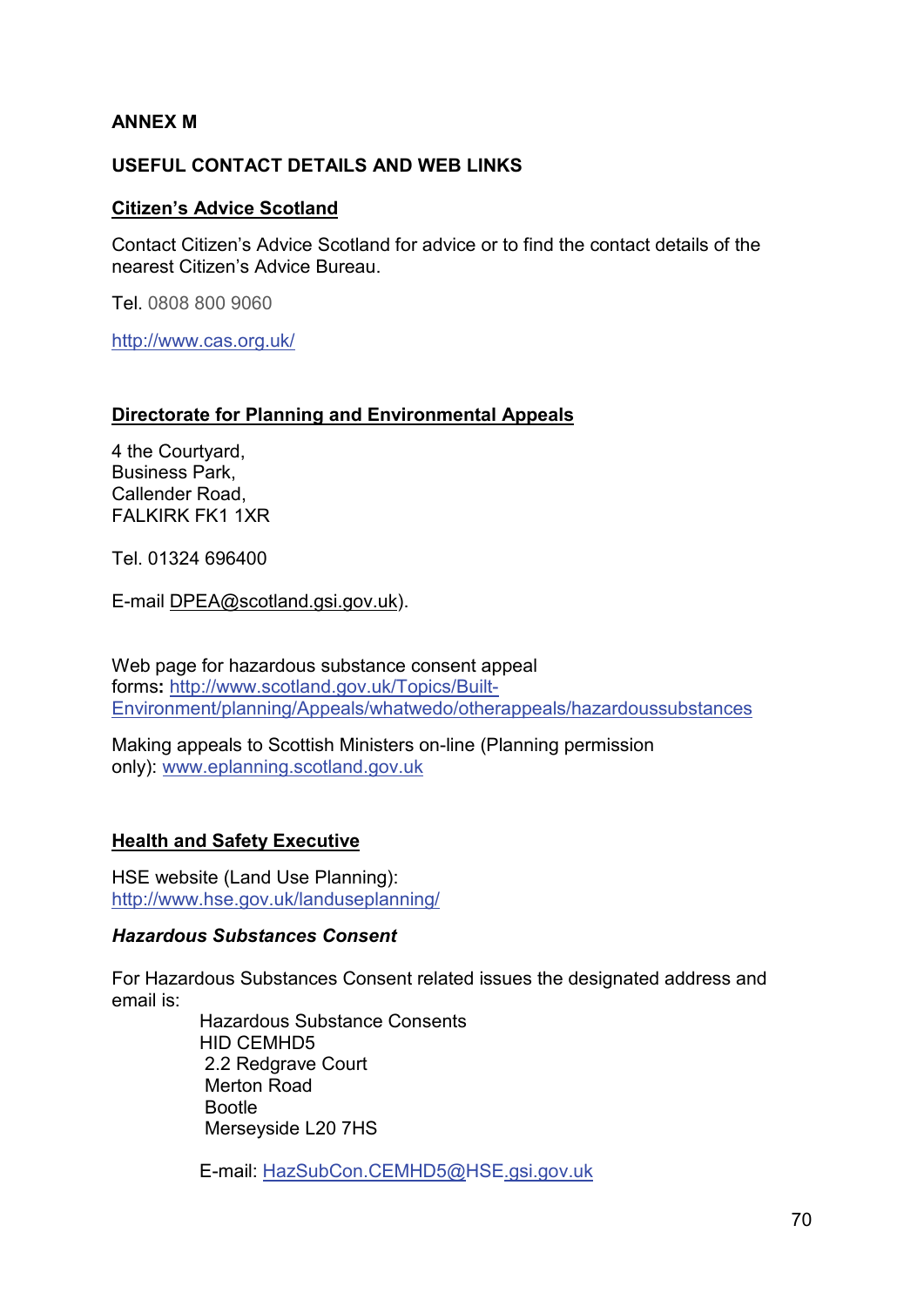Downloadable form for Hazardous Substances Consent information: <http://www.hse.gov.uk/landuseplanning/> - see further link on this page to application forms for hazardous substances consent

## *Planning Permission*

HSE's web application for consultations on applications for planning permission (for potential applicants and planning authorities): <http://www.hse.gov.uk/landuseplanning/planning-advice-web-app.htm>

For questions about the web application and other land use planning advice from HSE:

E-mail: lupenquiries@hsl.gsi.gov.uk

# *Control of Major Accident hazards*

[http://www.HSE.gov.uk/comah/](http://www.hse.gov.uk/comah/)

<http://www.hse.gov.uk/pubns/books/l111.htm> - A Guide to COMAH Regulations (See paragraphs 50-63 of this Guide for advice on hazardous substances present as a result of a loss of control)

## **Office of Nuclear Regulation**

ONR website - land use planning: <http://www.onr.org.uk/land-use-planning.htm>

ONR Contact details:

Office for Nuclear Regulation (ONR) Land Use Planning (LUP) Redgrave Court Merton Road Bootle L20 7HS

Tel. Switchboard + 44 (0)151 951 4000

E-Mail: [ONR.land.use.planning@onr.gsi.gov.uk](mailto:ONR.land.use.planning@onr.gsi.gov.uk)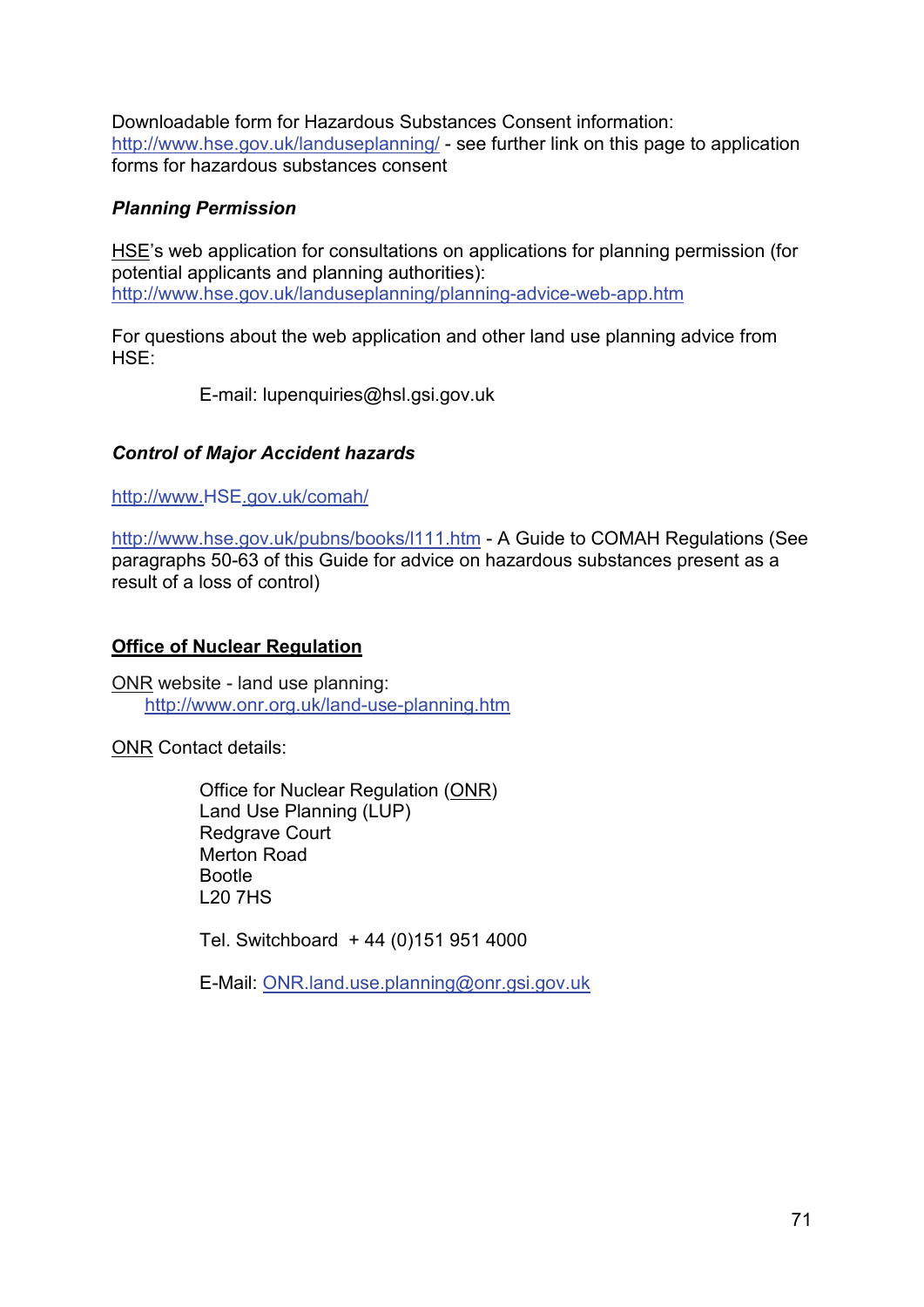# **Scottish Courts Service**

Petition Department, Court of Session, Parliament House, **Edinburgh** EH1 1RQ

( Tel: 0131 240 6747)

## **Scottish Environment Protection Agency (SEPA)**

SEPA website - land use planning: [http://www.SEPA.org.uk/environment/land/planning/](http://www.sepa.org.uk/environment/land/planning/)

SEPA website – COMAH: [http://www.SEPA.org.uk/regulations/control-of-major-accident-hazards-comah/](http://www.sepa.org.uk/regulations/control-of-major-accident-hazards-comah/)

SEPA local planning teams: [http://www.sepa.org.uk/media/159226/planning\\_service\\_contact\\_list.pdf](http://www.sepa.org.uk/media/159226/planning_service_contact_list.pdf)

Contact Details: [http://www.SEPA.org.uk/contact/](http://www.sepa.org.uk/contact/)